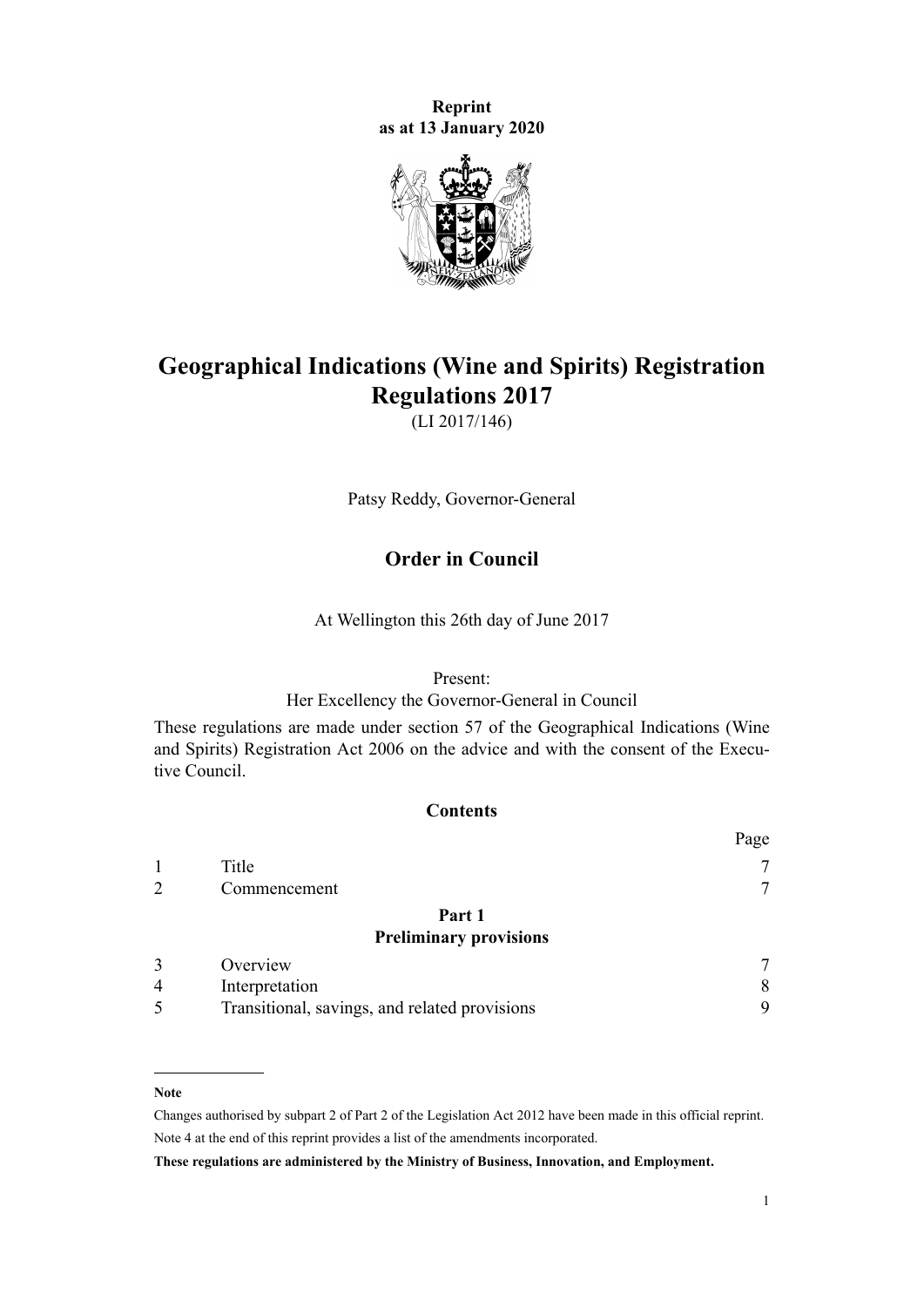# [Part 2](#page-8-0)

|    | r art 4                                                                                 |    |
|----|-----------------------------------------------------------------------------------------|----|
|    | Application to register geographical indication                                         |    |
|    | <b>Mandatory requirements</b>                                                           |    |
| 6  | Mandatory requirements for application                                                  | 9  |
|    | New Zealand geographical indication                                                     |    |
| 7  | Information required for application to register New Zealand<br>geographical indication | 9  |
| 8  | Additional information required before application accepted                             | 10 |
|    | Foreign geographical indication                                                         |    |
| 9  | Information required for application to register foreign<br>geographical indication     | 11 |
| 10 | Additional information required before application accepted                             | 11 |
|    | Withdrawal or amendment of application                                                  |    |
| 11 | Withdrawal of application                                                               | 11 |
| 12 | Correction of application                                                               | 12 |
| 13 | Substitution of applicant                                                               | 12 |
| 14 | Registrar or court may correct application                                              | 12 |
|    | Part <sub>3</sub>                                                                       |    |
|    | Procedure for dealing with application to register geographical<br>indication           |    |
|    | <b>Examination and acceptance</b>                                                       |    |
| 15 | Examination of application                                                              | 13 |
| 16 | Acceptance of application                                                               | 13 |
|    | Non-complying application                                                               |    |
| 17 | Applicant must be notified of non-complying application                                 | 13 |
| 18 | Time for response to notice of non-compliance                                           | 13 |
| 19 | Applicant may request extension of time in relation to notice of<br>non-compliance      | 14 |
| 20 | Abandonment of application                                                              | 14 |
|    | Extension of time                                                                       |    |
| 21 | Applicant entitled to 1 extension in certain circumstances                              | 15 |
|    | Revocation of acceptance                                                                |    |
| 22 | Revocation of acceptance of application                                                 | 15 |
| 23 | Registrar must notify applicant of intention to revoke acceptance<br>of application     | 15 |
| 24 | Registrar must hold hearing on revocation of acceptance of<br>application               | 16 |
|    | Rejection of application                                                                |    |
| 25 | Rejection of application                                                                | 16 |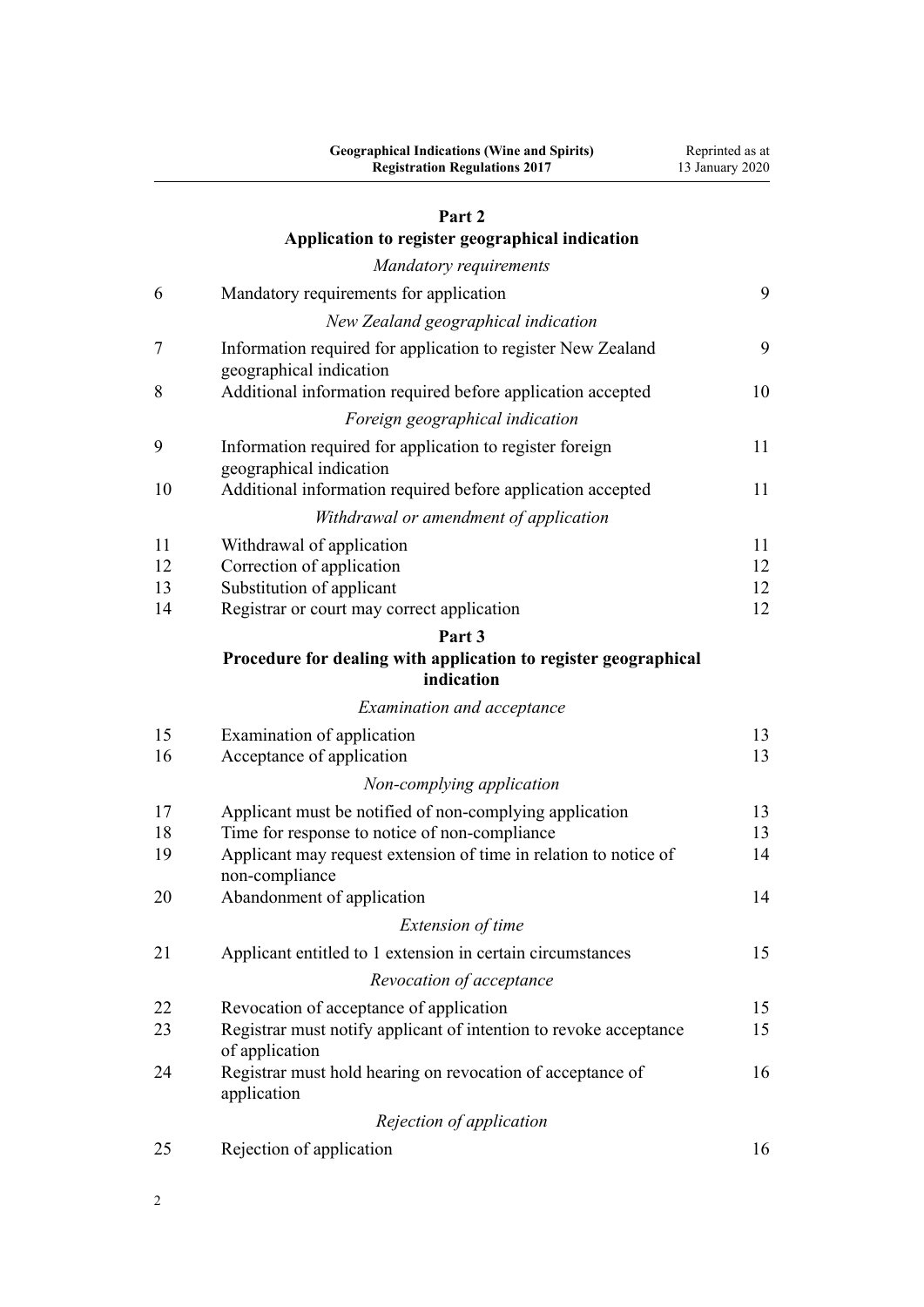| Reprinted as at<br>13 January 2020 |           | <b>Geographical Indications (Wine and Spirits)</b><br><b>Registration Regulations 2017</b>                                    |          |
|------------------------------------|-----------|-------------------------------------------------------------------------------------------------------------------------------|----------|
| 26<br>27                           |           | Registrar must notify applicant of intention to reject application<br>Registrar must hold hearing on rejection of application | 16<br>16 |
|                                    |           | Notice of opposition                                                                                                          |          |
| 28                                 |           | Opposition to accepted application                                                                                            | 16       |
| 29                                 |           | Extension of time for filing notice of opposition                                                                             | 17       |
|                                    |           | Counter-statement to notice of opposition                                                                                     |          |
| 30                                 |           | Counter-statement to notice of opposition                                                                                     | 17       |
|                                    |           | Evidence                                                                                                                      |          |
| 31                                 |           | Opponent's evidence                                                                                                           | 18       |
| 32                                 |           | Applicant may file evidence                                                                                                   | 18       |
| 33                                 |           | Opponent may file evidence in reply                                                                                           | 18       |
|                                    |           | Determination                                                                                                                 |          |
| 34                                 |           | Registrar's determination on opposition                                                                                       | 19       |
|                                    |           | Registration                                                                                                                  |          |
| 35                                 |           | When geographical indication must be registered                                                                               | 19       |
|                                    |           | Part 4                                                                                                                        |          |
|                                    |           | Renewal of geographical indication                                                                                            |          |
|                                    |           | Renewal                                                                                                                       |          |
|                                    |           | [Revoked]                                                                                                                     |          |
| 36                                 |           | Notice of expiry [Revoked]                                                                                                    | 19       |
| 37                                 |           | Application to renew registration of geographical indication                                                                  | 20       |
|                                    |           | Restoration                                                                                                                   |          |
|                                    |           | [Revoked]                                                                                                                     |          |
| 38                                 |           | Notice of pending expiry                                                                                                      | 20       |
|                                    |           | Part 5                                                                                                                        |          |
|                                    |           | Removal of registered geographical indication from register                                                                   |          |
|                                    |           | Subpart 1—Removal proposed by Registrar                                                                                       |          |
| 39<br>40                           | Registrar | Opposition to removal proposed by Registrar<br>Registrar's determination on opposition to removal proposed by                 | 20<br>21 |
|                                    |           | Subpart 2—Application to remove registered geographical<br>indication                                                         |          |
|                                    |           | Application                                                                                                                   |          |
| 41                                 |           | Application to remove registered geographical indication                                                                      | 21       |
|                                    |           | Opposition to application                                                                                                     |          |
| 42                                 |           | Opposition to application                                                                                                     | 22       |
|                                    |           |                                                                                                                               |          |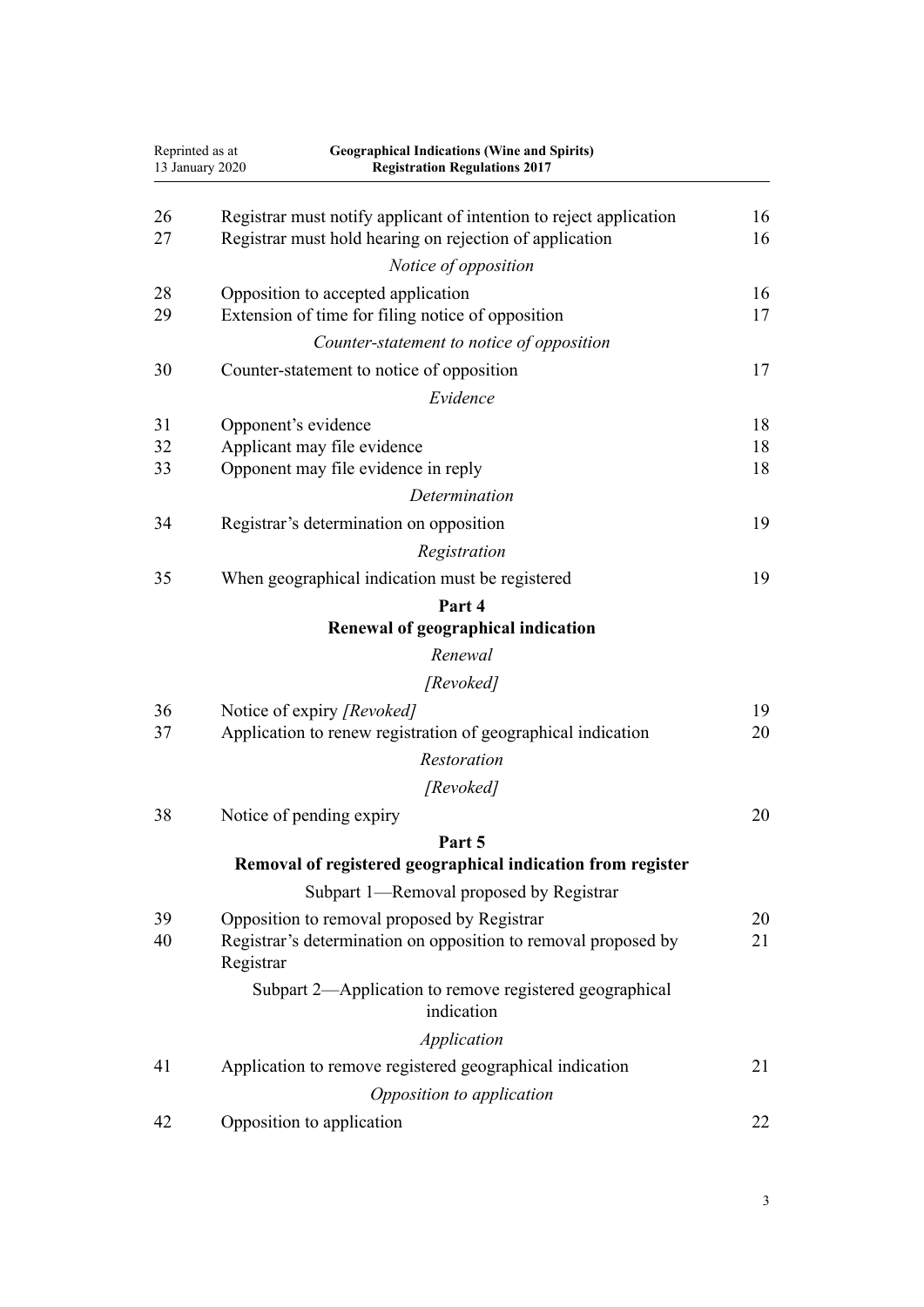|    | <b>Geographical Indications (Wine and Spirits)</b><br><b>Registration Regulations 2017</b>             | Reprinted as at<br>13 January 2020 |
|----|--------------------------------------------------------------------------------------------------------|------------------------------------|
|    | Evidence                                                                                               |                                    |
| 43 | Applicant's evidence                                                                                   | 22                                 |
| 44 | Opponent may file evidence                                                                             | 23                                 |
| 45 | Applicant may file evidence in reply                                                                   | 23                                 |
|    | Determination                                                                                          |                                    |
| 46 | Registrar's determination on opposition to application to remove<br>registered geographical indication | 23                                 |
|    | Part 6<br><b>Alteration of register</b>                                                                |                                    |
|    | Subpart 1—Alteration to registered geographical indication                                             |                                    |
|    | proposed by Registrar                                                                                  |                                    |
| 47 | Opposition to alteration proposed by Registrar                                                         | 23                                 |
| 48 | Registrar's determination on opposition to alteration proposed by<br>Registrar                         | 24                                 |
|    | Subpart 2—Application to alter registered geographical indication                                      |                                    |
|    | Application                                                                                            |                                    |
| 49 | Application to alter registered geographical indication                                                | 24                                 |
|    | Opposition to application                                                                              |                                    |
| 50 | Opposition to application                                                                              | 25                                 |
|    | Evidence                                                                                               |                                    |
| 51 | Applicant's evidence                                                                                   | 25                                 |
| 52 | Opponent may file evidence                                                                             | 26                                 |
| 53 | Applicant may file evidence in reply                                                                   | 26                                 |
|    | Determination                                                                                          |                                    |
| 54 | Registrar's determination on opposition to application to alter<br>registered geographical indication  | 26                                 |
|    | Subpart 3-Alterations related to registrant                                                            |                                    |
|    | Altering details of registrant                                                                         |                                    |
| 55 | Change to name or address of registrant                                                                | 26                                 |
|    | Substitution of registrant                                                                             |                                    |
| 56 | Substitution of registrant                                                                             | 27                                 |
|    | Part 7                                                                                                 |                                    |
|    | <b>Decisions of Registrar</b>                                                                          |                                    |
| 57 | Registrar must notify decision                                                                         | 27                                 |
| 58 | Registrar must give reasons for decision if required                                                   | 27                                 |
| 59 | Registrar may waive requirement for information                                                        | 28                                 |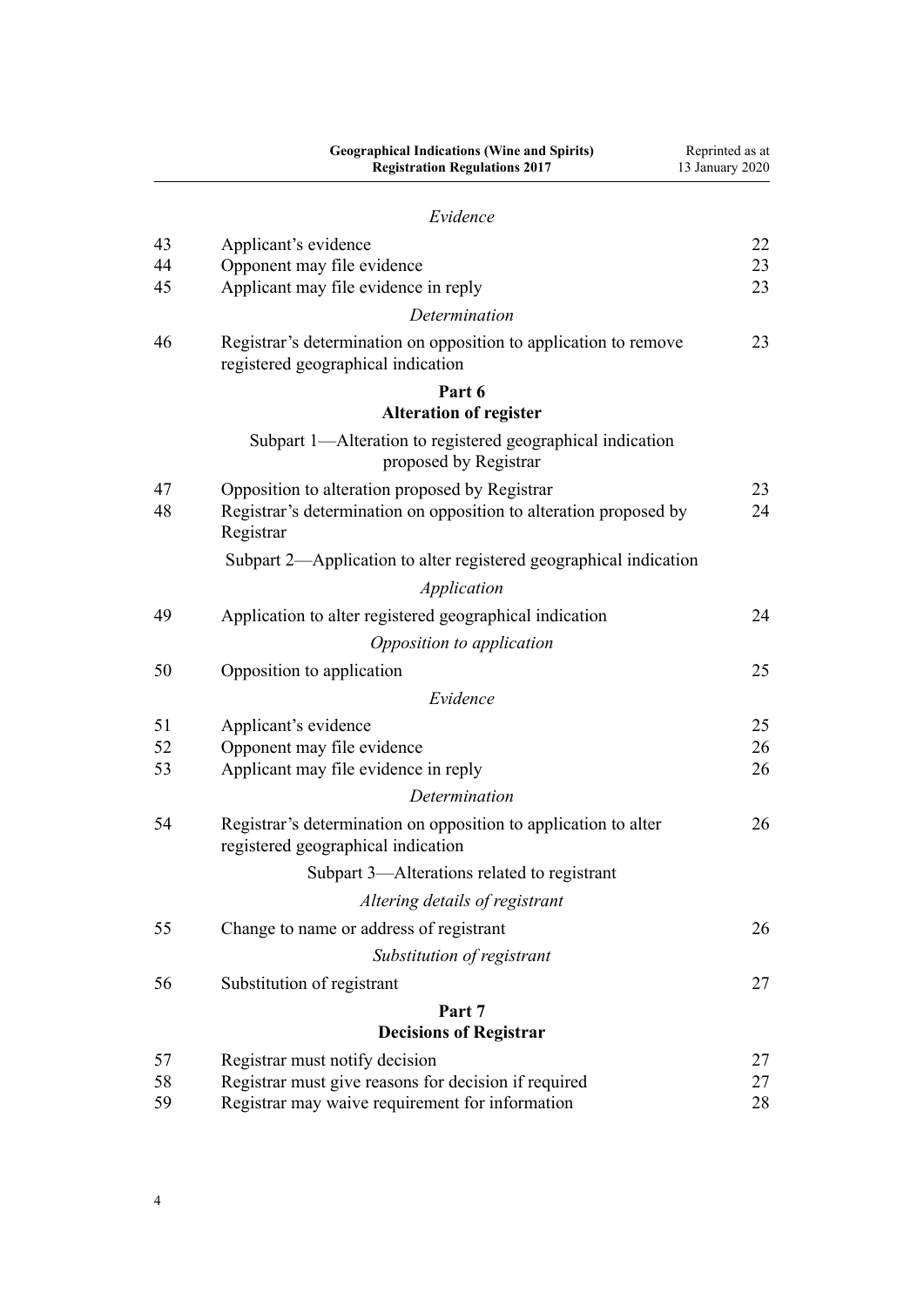### **[Part 8](#page-27-0)**

**[General requirements](#page-27-0)**

[Subpart 1—Applications, requests, and notices to Registrar](#page-27-0)

|  |  | Form and content of documents |
|--|--|-------------------------------|
|  |  |                               |

| 60 | Documents must be in English or Māori                                                | 28 |
|----|--------------------------------------------------------------------------------------|----|
| 61 | Content of documents filed in proceeding                                             | 28 |
| 62 | Signatures                                                                           | 29 |
| 63 | Electronic documents                                                                 | 29 |
|    | Filing documents                                                                     |    |
| 64 | How information and documents given to Registrar                                     | 29 |
| 65 | Document filed when received in proper form by Registrar                             | 30 |
| 66 | Evidence must be sent to relevant parties                                            | 30 |
|    | Evidence                                                                             |    |
| 67 | Form of evidence                                                                     | 30 |
|    | Amendment of documents                                                               |    |
| 68 | Request to amend documents                                                           | 30 |
| 69 | Request to amend pleadings                                                           | 31 |
|    | Subpart 2-Addresses                                                                  |    |
| 70 | Notice of address for service                                                        | 32 |
| 71 | Notice of email address                                                              | 32 |
| 72 | Change of address, etc.                                                              | 32 |
|    | Subpart 3-Agents                                                                     |    |
| 73 | Agent may act on behalf of principal                                                 | 32 |
| 74 | Registrar may serve and give notices to agent                                        | 33 |
| 75 | Registrar may require principal to file authority with Registrar in<br>certain cases | 33 |
| 76 | Notice of revocation or alteration of authority given by principal                   | 34 |
| 77 | Notice of revocation of authority given by agent                                     | 34 |
|    | Part 9                                                                               |    |
|    | <b>Proceedings</b>                                                                   |    |
|    | Case management                                                                      |    |
| 78 | Registrar may require parties to attend case management<br>conference                | 35 |
| 79 | Registrar may give directions                                                        | 35 |
| 80 | Parties must comply with Registrar's directions                                      | 36 |
| 81 | Compliance with Registrar's directions                                               | 36 |
|    | Halt in proceedings                                                                  |    |
| 82 | Registrar may halt proceeding                                                        | 37 |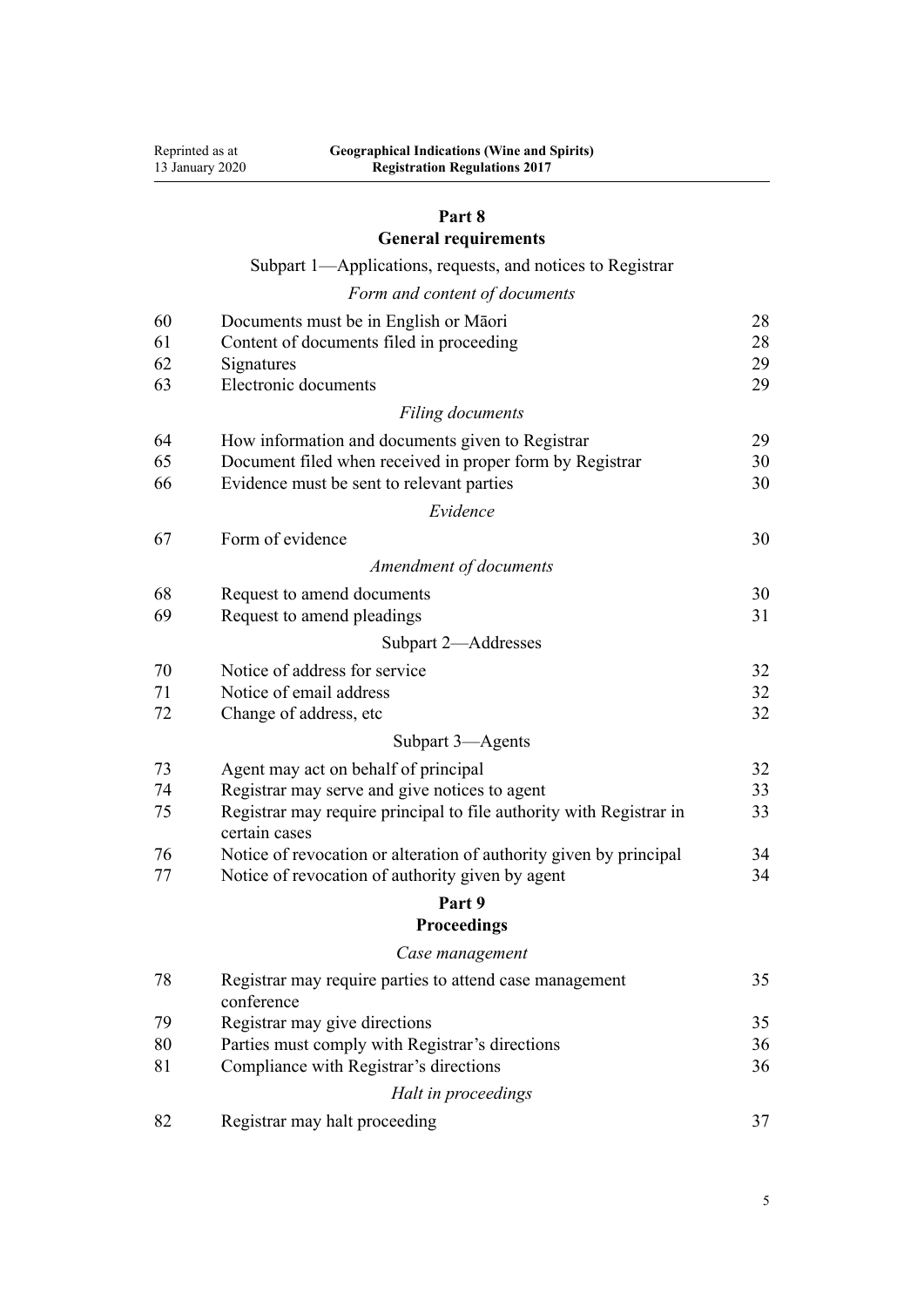|          | <b>Geographical Indications (Wine and Spirits)</b><br><b>Registration Regulations 2017</b> | Reprinted as at<br>13 January 2020 |
|----------|--------------------------------------------------------------------------------------------|------------------------------------|
|          | Consolidation of proceedings                                                               |                                    |
| 83       | Registrar may consolidate proceedings                                                      | 37                                 |
|          | <i>Extension of time</i>                                                                   |                                    |
| 84       | Registrar may extend time                                                                  | 38                                 |
|          | Evidence                                                                                   |                                    |
| 85       | Application to file evidence out of time                                                   | 38                                 |
| 86       | Evidence restricted to particulars filed                                                   | 40                                 |
|          | Part 10                                                                                    |                                    |
|          | <b>Hearings</b>                                                                            |                                    |
|          | Form of hearing                                                                            |                                    |
| 87       | Form of hearing                                                                            | 40                                 |
| 88       | Registrar may determine form of hearings, etc                                              | 40                                 |
|          | Hearing by appearance                                                                      |                                    |
|          |                                                                                            |                                    |
| 89<br>90 | Notice of hearing by appearance<br>Venue for hearing by appearance                         | 41<br>41                           |
| 91       | Conduct of hearing by appearance                                                           | 41                                 |
|          | Hearing before exercise of Registrar's discretion or other power                           |                                    |
|          |                                                                                            |                                    |
| 92       | Hearing before exercise of Registrar's discretion or other power                           | 42                                 |
|          | Hearing fee                                                                                |                                    |
| 93       | Hearing fee                                                                                | 42                                 |
|          | Part 11                                                                                    |                                    |
|          | <b>Fees</b>                                                                                |                                    |
| 94       | Amount of fees                                                                             | 42                                 |
| 95       | Registrar may refuse to take step before fee paid                                          | 43                                 |
| 96       | Invoice for fees                                                                           | 43                                 |
| 97<br>98 | Time for payment<br>Extension of time for payment                                          | 43<br>43                           |
| 99       | Form of payment                                                                            | 44                                 |
| 100      | Payment of fees                                                                            | 44                                 |
| 101      | Currency                                                                                   | 44                                 |
|          | <b>Schedule 1</b>                                                                          | 44                                 |
|          | Transitional, savings, and related provisions                                              |                                    |
|          | <b>Schedule 2</b>                                                                          | 45                                 |
|          | <b>Fees</b>                                                                                |                                    |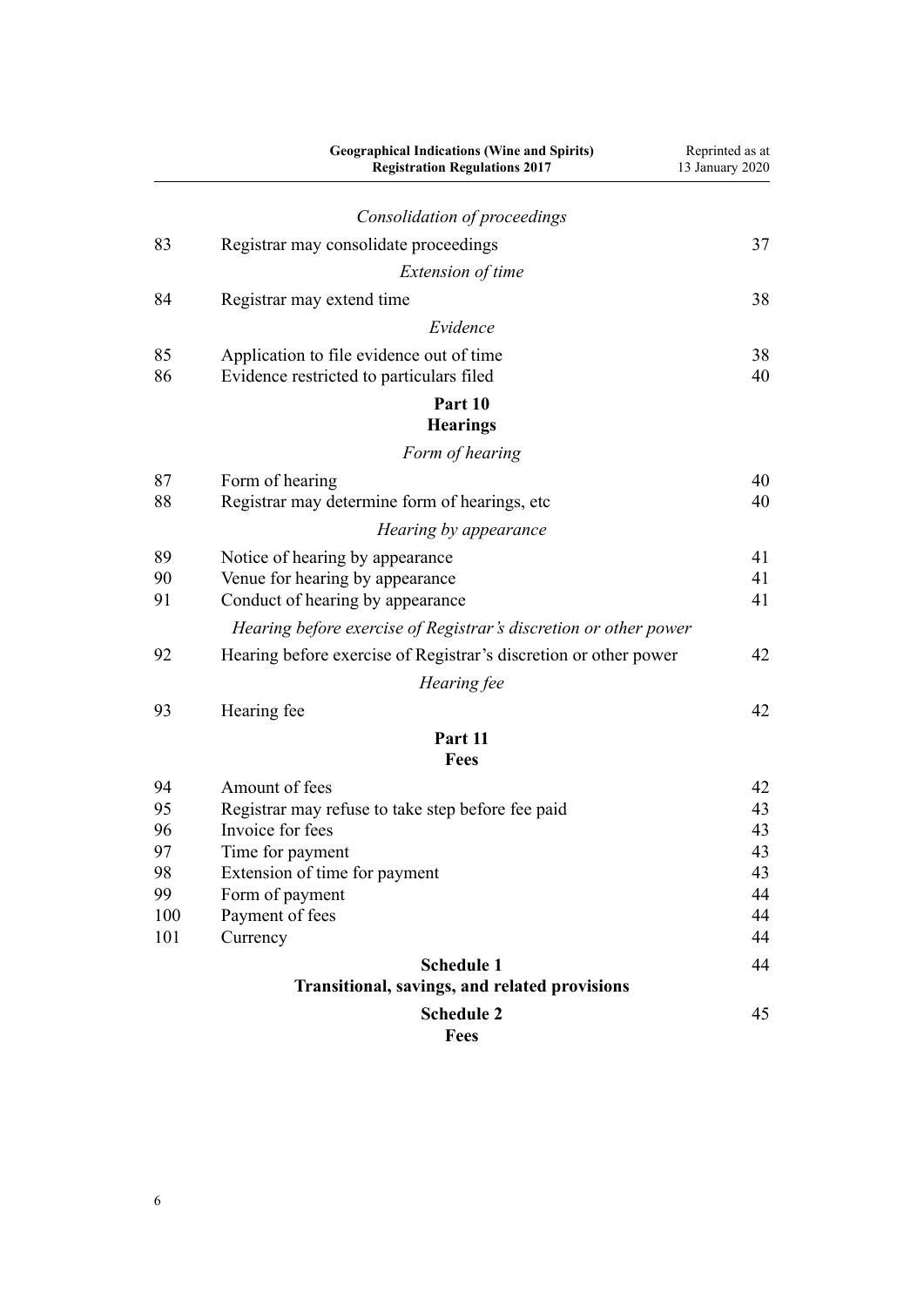# **Regulations**

### <span id="page-6-0"></span>**1 Title**

These regulations are the Geographical Indications (Wine and Spirits) Registration Regulations 2017.

# **2 Commencement**

These regulations come into force on 27 July 2017.

# **Part 1 Preliminary provisions**

### **3 Overview**

- (1) In these regulations,—
	- (a) this Part defines terms used in these regulations:
	- (b) [Part 2](#page-8-0) contains mandatory provisions for an application to register a geographical indication, and provisions relating to withdrawing or amending an application:
	- (c) [Part 3](#page-12-0) contains procedural provisions for dealing with an application to register a geographical indication:
	- (d) [Part 4](#page-18-0) contains provisions relating to renewing the registration of a geographical indication:
	- (e) [Part 5](#page-19-0) contains provisions relating to removing a registered geographical indication from the register as follows:
		- (i) [subpart 1](#page-19-0) relates to the Registrar proposing to remove a registered geographical indication:
		- (ii) [subpart 2](#page-20-0) relates to an application to remove a registered geographical indication:
	- (f) [Part 6](#page-22-0) contains provisions relating to altering a registered geographical indication as follows:
		- (i) [subpart 1](#page-22-0) relates to the Registrar proposing to alter a registered geographical indication:
		- (ii) [subpart 2](#page-23-0) relates to an application to alter a registered geographical indication:
		- (iii) [subpart 3](#page-25-0) relates to alterations concerning the registrant:
	- (g) [Part 7](#page-26-0) contains general provisions relating to decisions of the Registrar:
	- (h) [Part 8](#page-27-0) contains general requirements as follows:
		- (i) [subpart 1](#page-27-0) relates to applications, requests, and notices to the Registrar: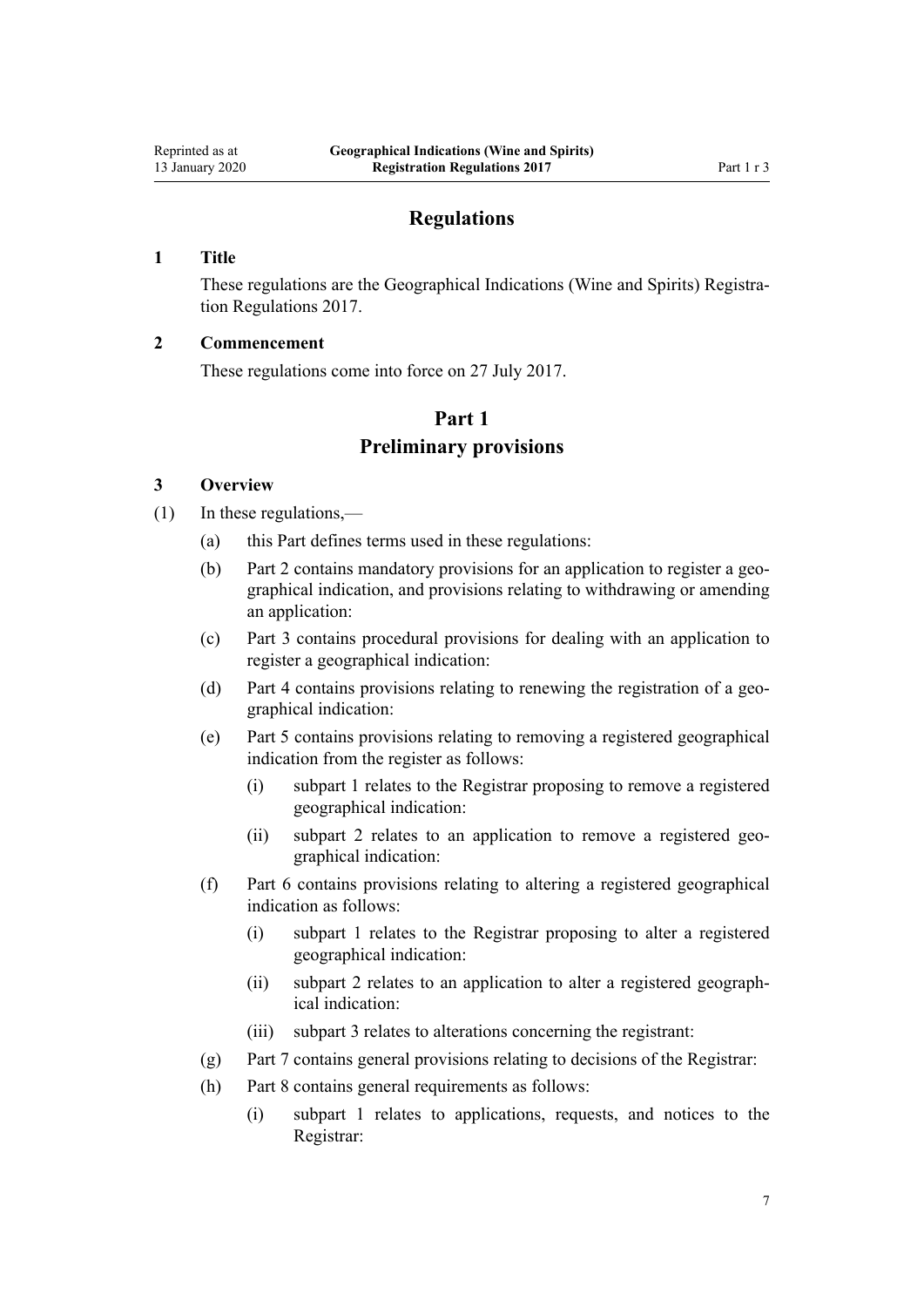- <span id="page-7-0"></span>(ii) [subpart 2](#page-31-0) relates to addresses:
- (iii) [subpart 3](#page-31-0) relates to agents:
- (i) [Part 9](#page-34-0) contains provisions relating to proceedings:
- (j) [Part 10](#page-39-0) contains provisions relating to hearings:
- (k) [Part 11](#page-41-0) contains provisions relating to fees.
- (2) This regulation is intended only as a guide to the general scheme and effect of these regulations.

Regulation 3(1)(d): replaced, on 13 January 2020, by [section 48](http://legislation.govt.nz/pdflink.aspx?id=LMS85618) of the Regulatory Systems (Economic Development) Amendment Act 2019 (2019 No 62).

### **4 Interpretation**

In these regulations, unless the context otherwise requires,—

**Act** means the [Geographical Indications \(Wine and Spirits\) Registration Act](http://legislation.govt.nz/pdflink.aspx?id=DLM390755) [2006](http://legislation.govt.nz/pdflink.aspx?id=DLM390755)

#### **address for service** means—

- (a) a postal address in New Zealand or Australia; or
- (b) a post office box or document exchange box in New Zealand or Australia

**agent** means a person—

- (a) who is authorised by the agent's principal (**X**) to act for X in a proceeding in accordance with the Act or these regulations or to take a step on X's behalf under the Act or these regulations; and
- (b) whom the Registrar has not refused to recognise under [section 57B](http://legislation.govt.nz/pdflink.aspx?id=DLM7051617) of the Act

#### **filing date** means—

- (a) the date on which an application is received at the Intellectual Property Office of New Zealand or by the Registrar; or
- (b) if the date on which an application is received at the Intellectual Property Office of New Zealand or by the Registrar is not a working day, the date of the next working day

**proceeding** includes an application, request, notice, or hearing in accordance with the Act or these regulations

**working day** means a day of the week other than—

- (a) a Saturday, a Sunday, Waitangi Day, Good Friday, Easter Monday, Anzac Day, the Sovereign's birthday, and Labour Day; and
- (b) a day in the period commencing with 25 December in a year and ending with 2 January in the following year; and
- (c) if 1 January falls on a Friday, the following Monday; and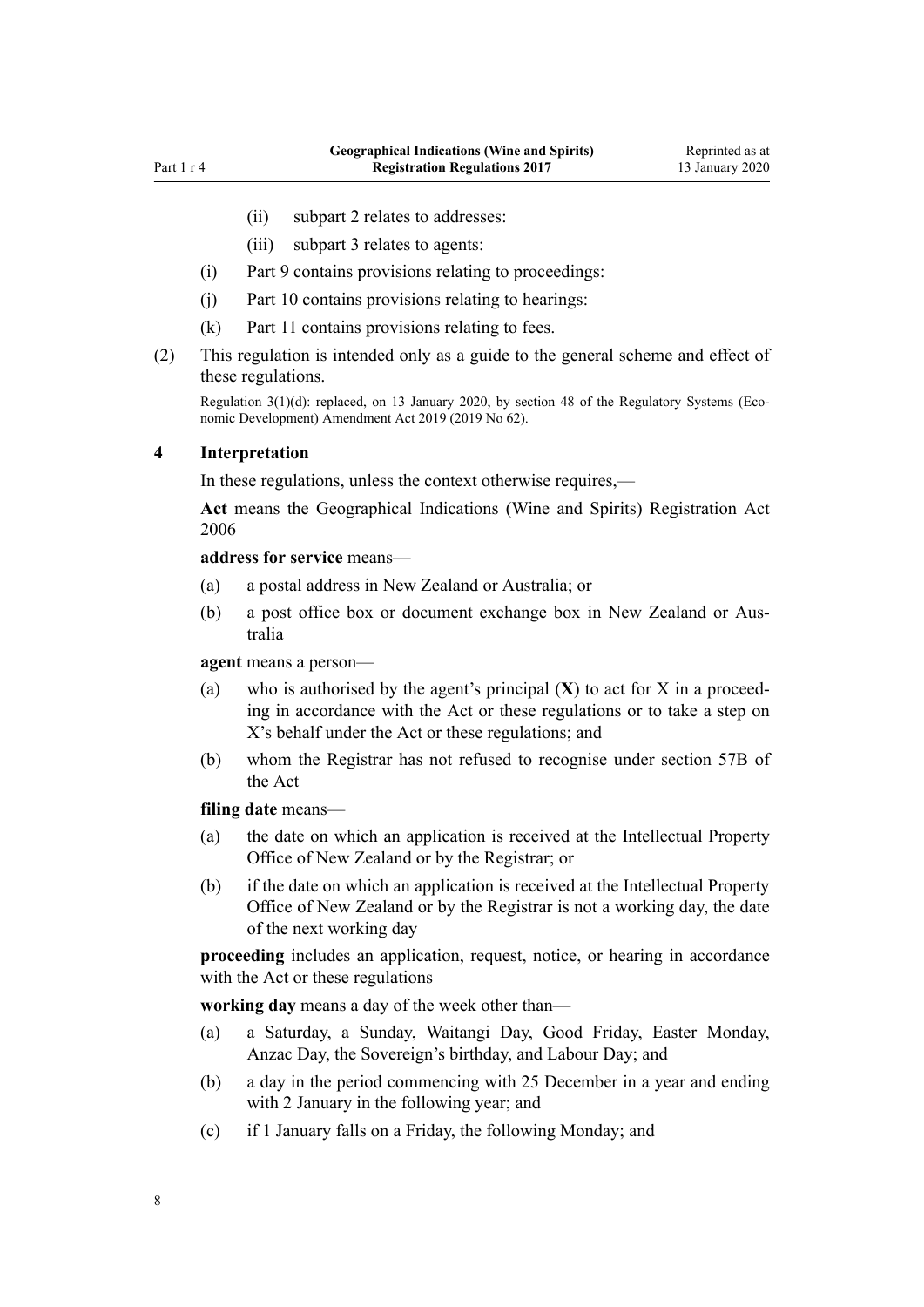- <span id="page-8-0"></span>(d) if 1 January falls on a Saturday or a Sunday, the following Monday and Tuesday; and
- (e) if Waitangi Day or Anzac Day falls on a Saturday or a Sunday, the following Monday; and
- (f) the day observed as the anniversary day in Wellington.

# **5 Transitional, savings, and related provisions**

The transitional, savings, and related provisions set out in [Schedule 1](#page-43-0) have effect according to their terms.

# **Part 2**

# **Application to register geographical indication**

# *Mandatory requirements*

### **6 Mandatory requirements for application**

- (1) An application, under [section 36](http://legislation.govt.nz/pdflink.aspx?id=DLM390862) of the Act, to register a New Zealand geographical indication or a foreign geographical indication must—
	- (a) be filed with the Registrar; and
	- (b) be in a form that is made available by the Registrar; and
	- (c) contain, or be accompanied by, the information specified in regulation 7 or [9](#page-10-0) (as appropriate).
- (2) An applicant must pay the prescribed fee for an application in accordance with [Part 11.](#page-41-0)
- (3) An application must be given a filing date by the Registrar if—
	- (a) the application complies with subclause (1); and
	- (b) the applicant pays the prescribed fee for the application in accordance with [Part 11](#page-41-0).
- (4) An application must not be given a filing date by the Registrar if—
	- (a) the application does not comply with subclause (1); or
	- (b) the applicant does not pay the prescribed fee for the application in accordance with [Part 11.](#page-41-0)

Compare: SR 2003/187 [r 41](http://legislation.govt.nz/pdflink.aspx?id=DLM201968)

# *New Zealand geographical indication*

# **7 Information required for application to register New Zealand geographical indication**

An application to register a New Zealand geographical indication must, when it is filed, contain, or be accompanied by, the following information: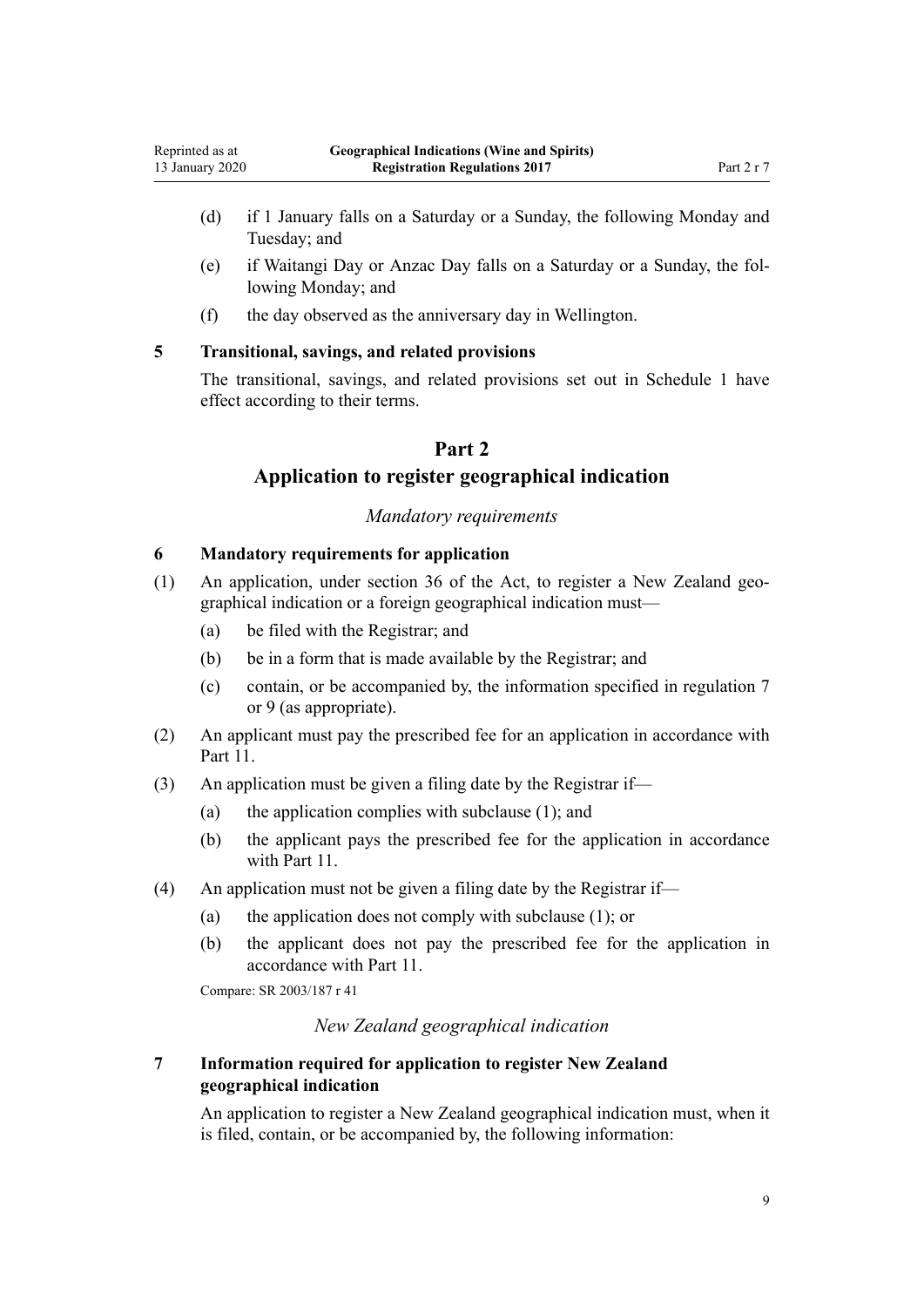- <span id="page-9-0"></span>(a) the geographical indication that the applicant is applying to register:
- (b) geographical co-ordinates, in a form that is approved by the Registrar, that define the boundaries of the territory, region, or locality to which the geographical indication relates:
- (c) a statement as to whether the geographical indication relates to a wine or a spirit:
- (d) a description of any proposed conditions on the use of the geographical indication.

Compare: SR 2003/187 [r 42](http://legislation.govt.nz/pdflink.aspx?id=DLM201969)

### **8 Additional information required before application accepted**

- (1) An applicant must, before the application can be accepted, file the following additional information with the Registrar:
	- (a) an explanation of the given quality, or reputation, or other characteristic of the wine or spirit that is essentially attributable to the area:
	- (b) evidence regarding the given quality, or reputation, or other characteristic described in paragraph (a):
	- (c) any other information requested by the Registrar that will assist in the examination of the application.
- (2) An applicant may file any information that is relevant to whether the given quality, or reputation, or other characteristic of the wine or spirit is essentially attributable to the area, including—
	- (a) a description of the geological and geographical attributes of the area:
	- (b) a description of the history relating to use of a word or expression to indicate the area as a geographical indication:
	- (c) a description of the history of the founding and development of the area for the growing of grapes for wine or the production of spirits:
	- (d) a description of the viticultural practices, winemaking practices, or spirit-making practices used for making wine or spirits originating in the area:
	- (e) evidence in relation to the marketing and sales of wine or spirits originating in the area.
- (3) An applicant may file the information referred to in subclauses (1) and (2) after filing the application.
- (4) In this regulation, **area** means the territory, region, or locality within the boundaries described in the application. Compare: SR 2003/187 [r 44](http://legislation.govt.nz/pdflink.aspx?id=DLM201971)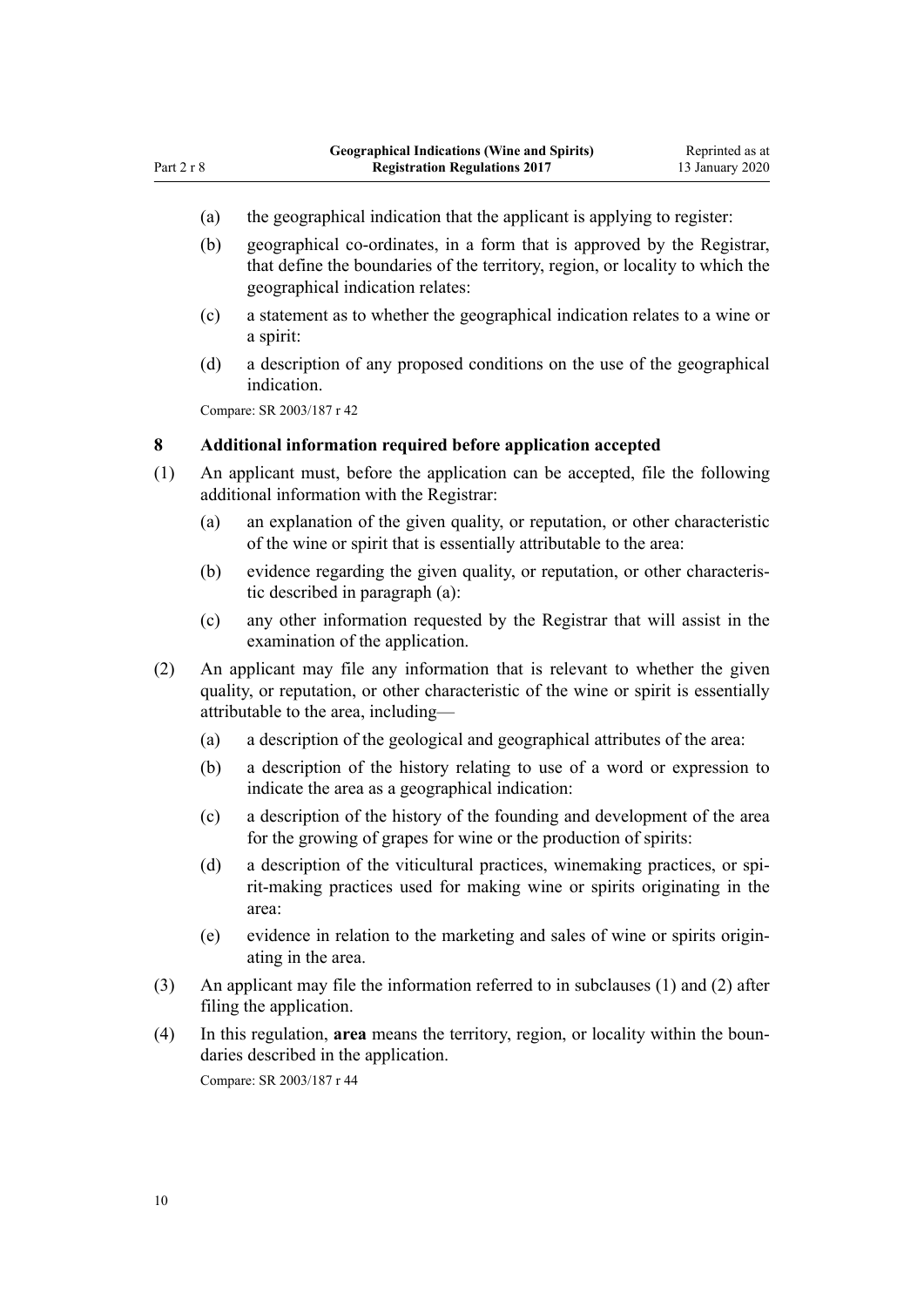# *Foreign geographical indication*

### <span id="page-10-0"></span>**9 Information required for application to register foreign geographical indication**

An application to register a foreign geographical indication must, when it is filed, contain, or be accompanied by, the following information:

- (a) the geographical indication that the applicant is applying to register:
- (b) a statement as to whether the geographical indication relates to a wine or a spirit:
- (c) the name of the country of origin in which the geographical indication is protected:
- (d) a statement that the geographical indication is protected in its country of origin and has not fallen into disuse in that country:
- (e) a description of any proposed conditions on the use of the geographical indication in New Zealand:
- (f) a copy of the regulations, rules, or other documents that specify the protection given to the geographical indication in its country of origin (including any conditions on the use of the geographical indication).

Compare: SR 2003/187 [r 42](http://legislation.govt.nz/pdflink.aspx?id=DLM201969)

## **10 Additional information required before application accepted**

- (1) An applicant must, before the application can be accepted, file the following additional information with the Registrar:
	- (a) an English translation of any foreign words in the geographical indication:
	- (b) a transliteration of any foreign characters in the geographical indication:
	- (c) any other information requested by the Registrar that will assist in the examination of the application.
- (2) An applicant may file the information referred to in subclause (1) after filing the application.

Compare: SR 2003/187 [r 44](http://legislation.govt.nz/pdflink.aspx?id=DLM201971)

# *Withdrawal or amendment of application*

# **11 Withdrawal of application**

An applicant may, at any time, withdraw an application to register a geographical indication by notice to the Registrar.

Compare: 2002 No 49 [s 37\(1\)](http://legislation.govt.nz/pdflink.aspx?id=DLM164499)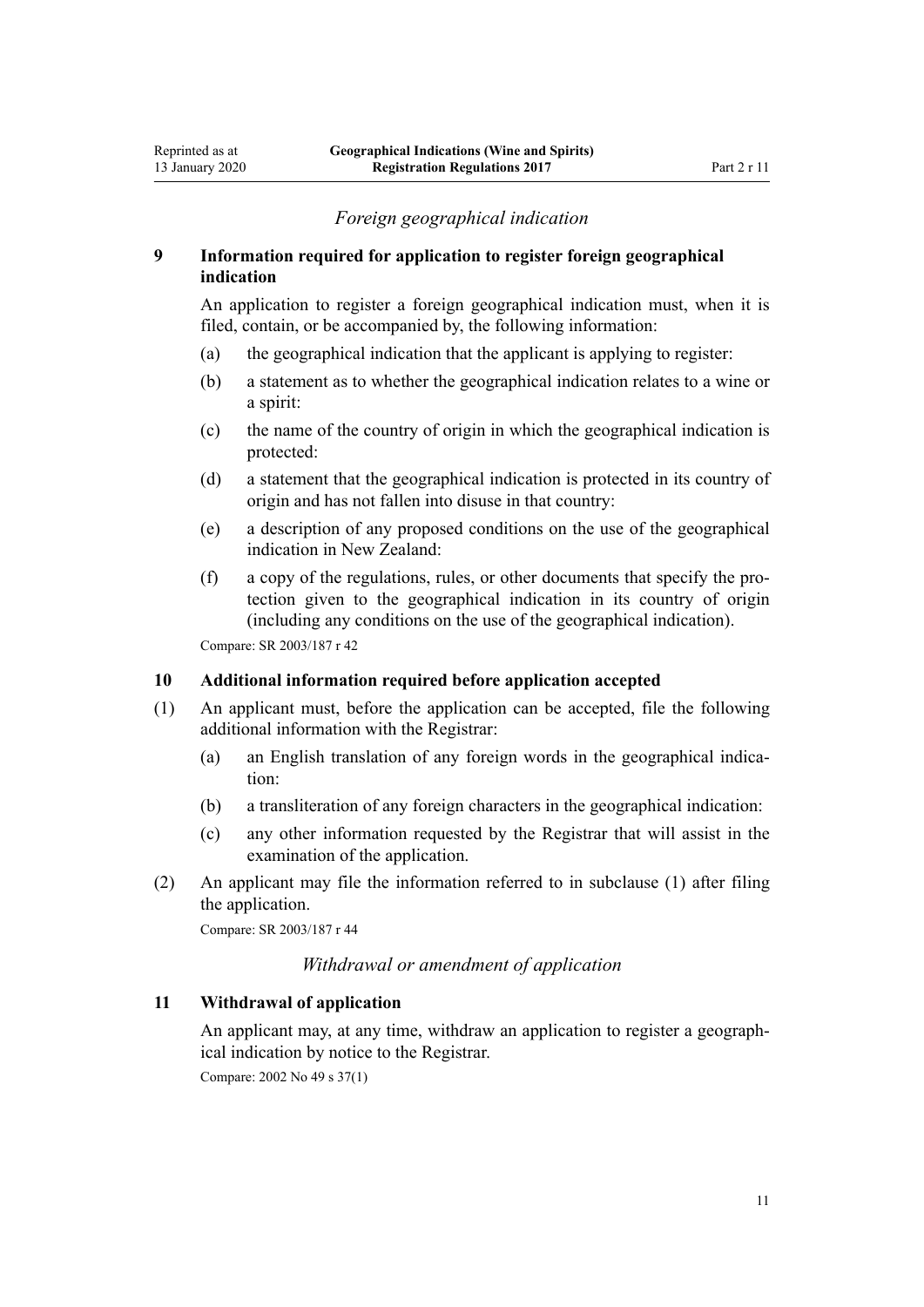# <span id="page-11-0"></span>**12 Correction of application**

- (1) An applicant may, at any time, request the Registrar to alter an application to register a geographical indication to correct—
	- (a) the name, address for service, or email address of the applicant; or
	- (b) an error or omission.
- (2) The request must contain the correction that is to be made to the application.
- (3) The Registrar may alter the application to make the correction if, in the Registrar's opinion, the correction does not materially alter the meaning or scope of the application.

Compare: 2002 No 49 [s 37\(2\)](http://legislation.govt.nz/pdflink.aspx?id=DLM164499)

#### **13 Substitution of applicant**

- (1) This regulation applies if, under [section 36A](http://legislation.govt.nz/pdflink.aspx?id=DLM7050158) of the Act, an interested person (**A**) applies to amend an application made by another interested person (**B**) to register a geographical indication.
- (2) The application under [section 36A](http://legislation.govt.nz/pdflink.aspx?id=DLM7050158) of the Act must—
	- (a) be signed by A; and
	- (b) contain B's name and address; and
	- (c) be accompanied by evidence that A is an interested person; and
	- (d) be accompanied by evidence that—
		- (i) B consents to A being the substitute applicant; or
		- (ii) B has died or ceased to exist.

### **14 Registrar or court may correct application**

The Registrar or the court, as the case may be, may at any time (whether before or after an application to register a geographical indication is accepted) correct an error in connection with the application if, in the Registrar's or the court's opinion, the correction does not materially alter the meaning or scope of the application.

Compare: 2002 No 49 [s 38](http://legislation.govt.nz/pdflink.aspx?id=DLM164601)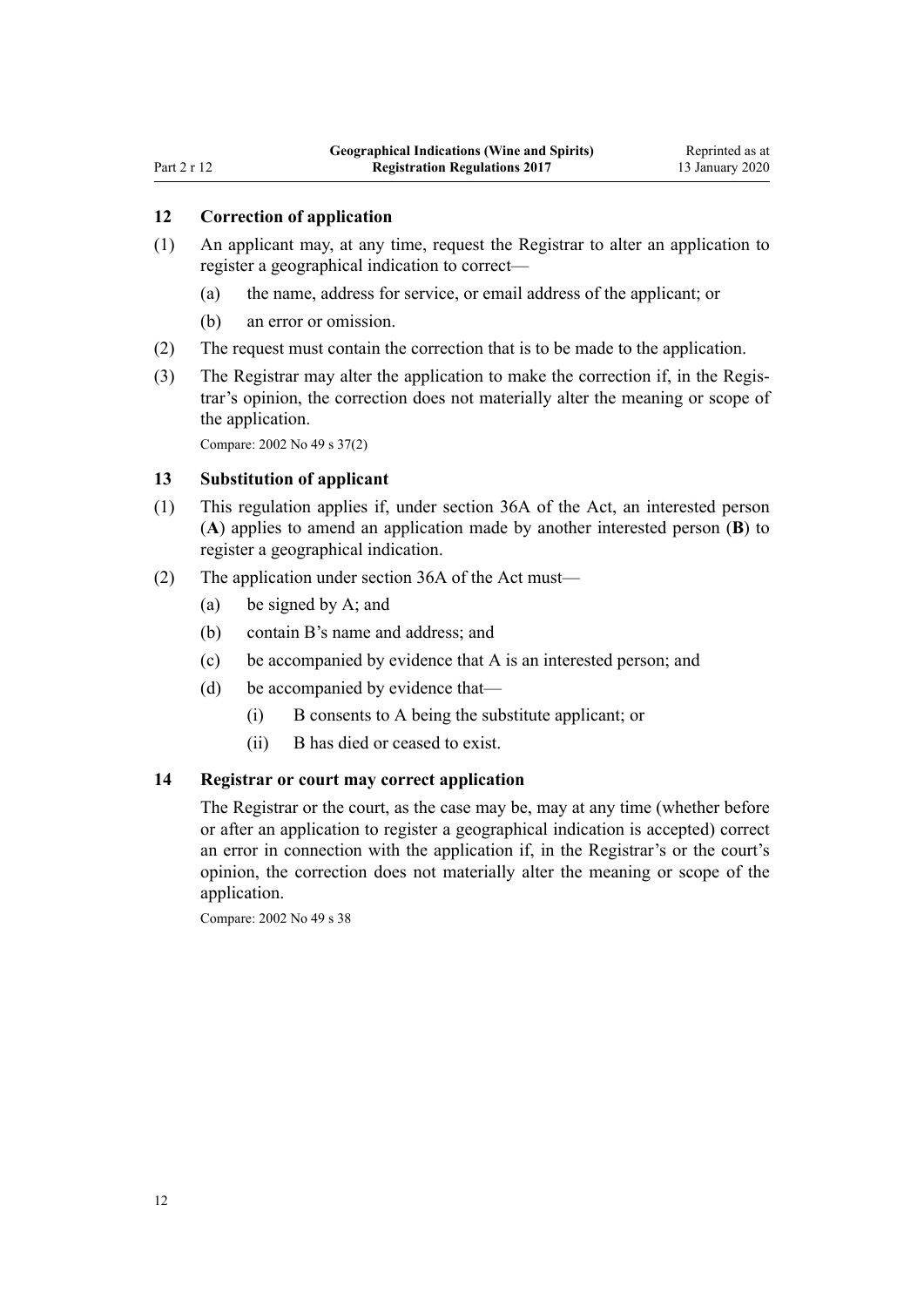# **Part 3**

# <span id="page-12-0"></span>**Procedure for dealing with application to register geographical indication**

### *Examination and acceptance*

# **15 Examination of application**

The Registrar must examine an application to register a geographical indication that has been given a filing date in order to determine whether it complies with the Act and these regulations.

Compare: 2002 No 49 [s 39](http://legislation.govt.nz/pdflink.aspx?id=DLM164603)

### **16 Acceptance of application**

The Registrar must, subject to any conditions the Registrar thinks fit, accept an application to register a geographical indication if the Registrar considers that the application complies with the Act and these regulations.

Compare: 2002 No 49 [s 40](http://legislation.govt.nz/pdflink.aspx?id=DLM164604)

# *Non-complying application*

# **17 Applicant must be notified of non-complying application**

If the Registrar considers that an application to register a geographical indication does not comply with the Act and these regulations, the Registrar must—

- (a) give the applicant a notice of non-compliance; and
- (b) give the applicant an opportunity to respond to the notice, or to amend the application, within the time specified in the notice.

Compare: 2002 No 49 [s 41](http://legislation.govt.nz/pdflink.aspx?id=DLM164605)

# **18 Time for response to notice of non-compliance**

- (1) A notice of non-compliance given under regulation 17 must specify a deadline of not less than 6 months after the notice was given for the applicant to—
	- (a) respond to the notice; or
	- (b) amend the application.
- (2) After each response or amendment by the applicant, the Registrar may, if the application still does not comply with the Act and these regulations,—
	- (a) issue a further notice under regulation 17; and
	- (b) specify a new deadline in accordance with subclause (1).

Compare: SR 2003/187 [r 61](http://legislation.govt.nz/pdflink.aspx?id=DLM201997)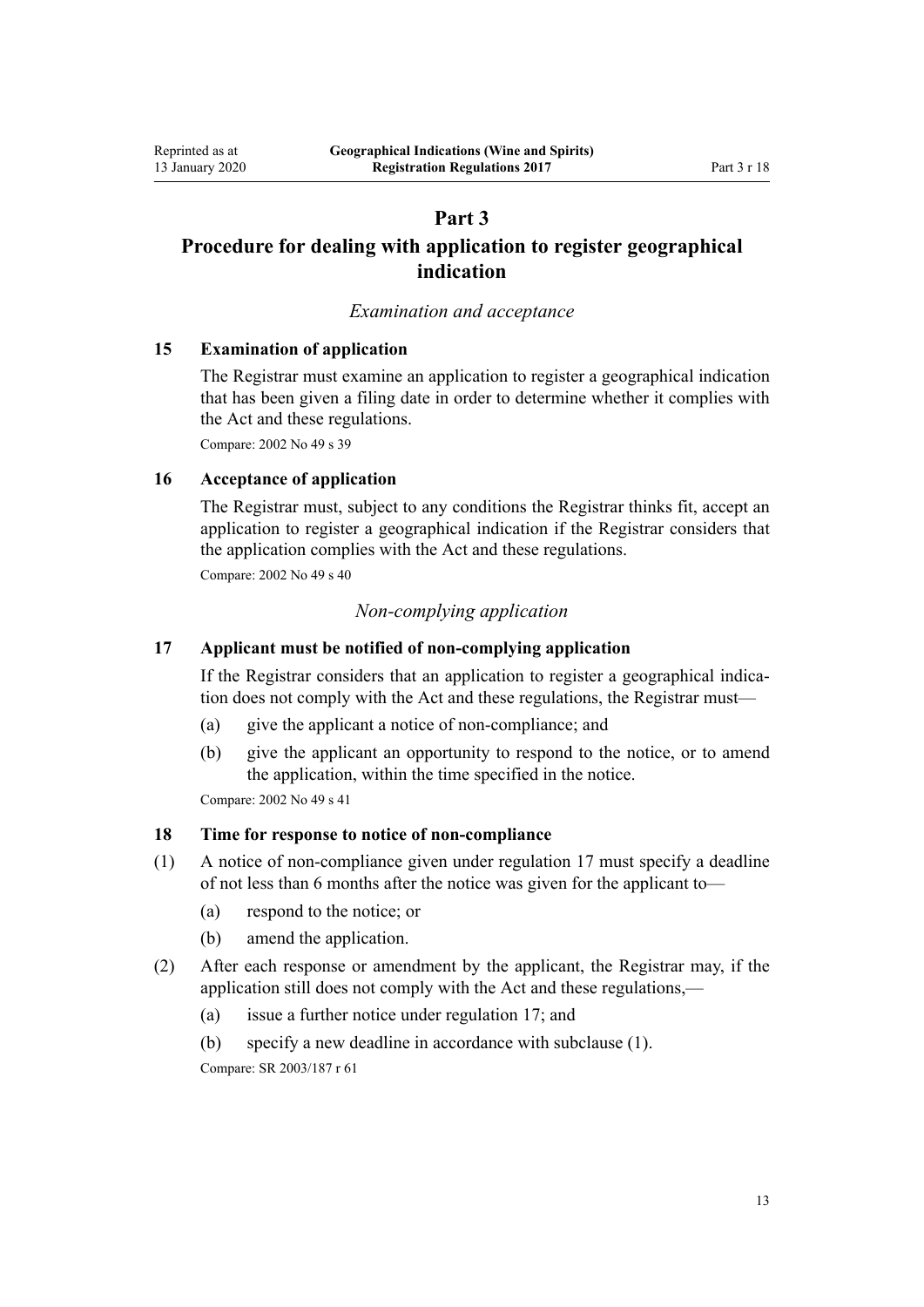# <span id="page-13-0"></span>**19 Applicant may request extension of time in relation to notice of noncompliance**

- (1) An applicant may, before the deadline specified in a notice of non-compliance given under [regulation 17](#page-12-0) has expired, apply to the Registrar for an extension of time to comply.
- (2) The Registrar may, at the Registrar's discretion, allow an extension for a period that the Registrar considers reasonable.
- (3) The Registrar must not allow an extension if the application for extension is made after the deadline has expired. Compare: SR 2003/187 [r 62](http://legislation.govt.nz/pdflink.aspx?id=DLM201998)

# **20 Abandonment of application**

- (1) The Registrar must treat an application to register a geographical indication as abandoned if, within the time specified in a notice of non-compliance given under [regulation 17](#page-12-0), the Registrar does not receive a response or an amendment from the applicant.
- (2) However, the Registrar must not treat the application as abandoned if—
	- (a) the application is awaiting the outcome of related proceedings that are—
		- (i) opposition proceedings, under [regulation 28,](#page-15-0) in respect of a prior application to register a geographical indication; or
		- (ii) removal proceedings, under [Part 5,](#page-19-0) in respect of a registered geographical indication; or
		- (iii) alteration proceedings, under [subpart 1](#page-22-0) or [2](#page-31-0) of Part 6, in respect of a registered geographical indication; or
		- (iv) opposition proceedings, under the [Trade Marks Act 2002](http://legislation.govt.nz/pdflink.aspx?id=DLM164239) or the [Trade Marks Regulations 2003](http://legislation.govt.nz/pdflink.aspx?id=DLM200880), in respect of a prior application for registration of a trade mark; or
		- (v) cancellation, revocation, or invalidity proceedings, under the [Trade Marks Act 2002](http://legislation.govt.nz/pdflink.aspx?id=DLM164239) or the [Trade Marks Regulations 2003](http://legislation.govt.nz/pdflink.aspx?id=DLM200880), in respect of a registered trade mark; and
	- (b) the applicant has, within the time specified in a notice of non-compliance given under [regulation 17](#page-12-0), notified the Registrar that the application is awaiting the outcome of any proceedings referred to in paragraph (a).
- (3) An applicant who has notified the Registrar under subclause (2)(b) must, as soon as practicable, notify the Registrar of the outcome of the proceedings.
- (4) The Registrar must, after being notified of the outcome of the proceedings, extend the deadline for compliance by a period that the Registrar considers reasonable.

Compare: 2002 No 49 [s 44](http://legislation.govt.nz/pdflink.aspx?id=DLM164608); SR 2003/187 [rr 63,](http://legislation.govt.nz/pdflink.aspx?id=DLM201999) [64](http://legislation.govt.nz/pdflink.aspx?id=DLM202300)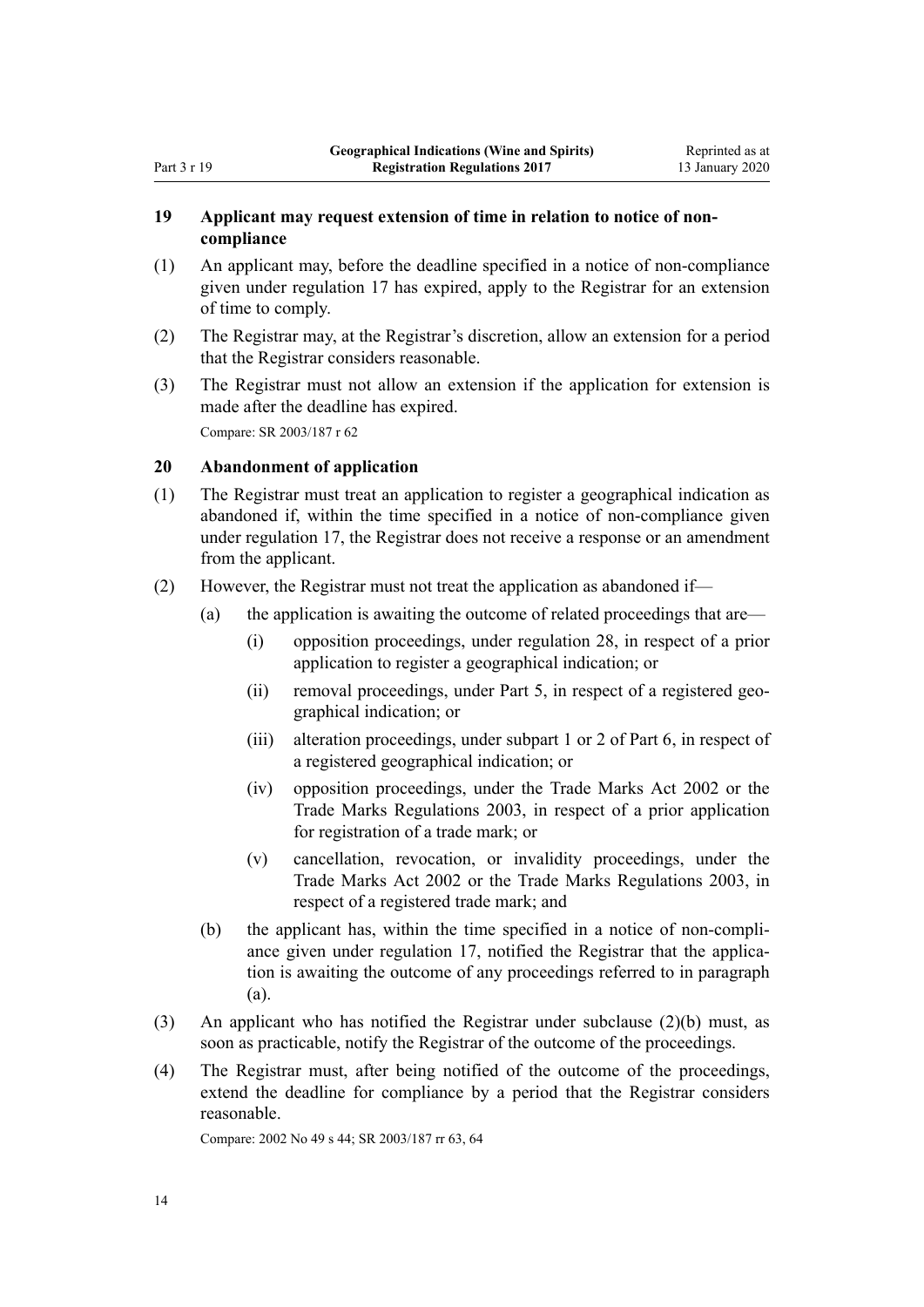### *Extension of time*

### <span id="page-14-0"></span>**21 Applicant entitled to 1 extension in certain circumstances**

- (1) This regulation applies to a deadline for doing anything under these regulations in relation to—
	- (a) an application to register a geographical indication, up until the application is accepted; and
	- (b) a proposal under regulation 22 to revoke the acceptance of an application.
- (2) If a deadline has expired, an applicant is entitled to an extension of time of not more than 2 months after that expiry if the applicant—
	- (a) applies to the Registrar, within 2 months after that expiry, for an extension of time to do the thing; and
	- (b) at the time of application, does the thing.
- (3) An applicant is entitled to only 1 extension under this regulation. Compare: SR 2003/187 [r 62A](http://legislation.govt.nz/pdflink.aspx?id=DLM4926032)

#### *Revocation of acceptance*

# **22 Revocation of acceptance of application**

- (1) The Registrar may revoke the acceptance of an application to register a geographical indication before the geographical indication is registered if the Registrar is satisfied that the application was accepted because of an error or omission by the Registrar.
- (2) If the Registrar revokes the acceptance of an application,—
	- (a) the application is to be treated as if it had not been accepted; and
	- (b) the Registrar must examine the application under regulation 15 again.

Compare: 2002 No 49 [s 42](http://legislation.govt.nz/pdflink.aspx?id=DLM164606)

# **23 Registrar must notify applicant of intention to revoke acceptance of application**

- (1) The Registrar must notify the applicant if the Registrar proposes to revoke acceptance of an application under regulation 22.
- (2) The notice must—
	- (a) be in writing; and
	- (b) specify the ground or grounds for revocation; and
	- (c) advise the applicant that the applicant may request a hearing; and
	- (d) specify a period of not less than 1 month after the applicant has received the notice during which the applicant may request a hearing; and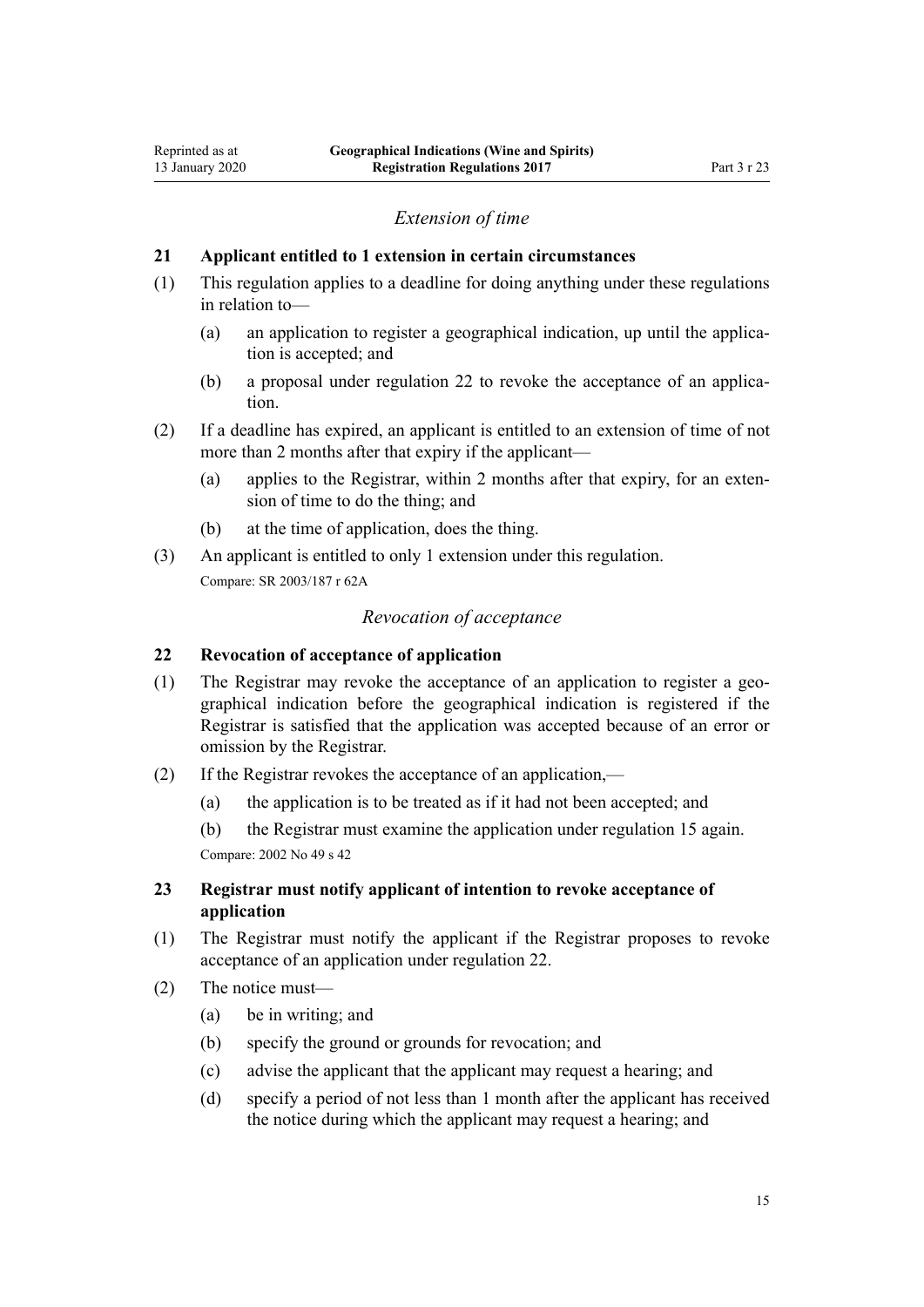<span id="page-15-0"></span>(e) advise the applicant that the Registrar will revoke acceptance at the end of that period if the applicant has not requested a hearing. Compare: SR 2003/187 [r 71](http://legislation.govt.nz/pdflink.aspx?id=DLM202311)

# **24 Registrar must hold hearing on revocation of acceptance of application**

The Registrar must, as soon as practicable, hold a hearing in relation to the proposed revocation of acceptance of an application if the applicant requests it. Compare: SR 2003/187 [r 72](http://legislation.govt.nz/pdflink.aspx?id=DLM202312)

# *Rejection of application*

### **25 Rejection of application**

The Registrar must reject an application to register a geographical indication if, within the time specified in a notice given under regulation 26, the applicant does not satisfy the Registrar that the application complies with the requirements of the Act and these regulations for registering a geographical indication. Compare: 2002 No 49 [s 43](http://legislation.govt.nz/pdflink.aspx?id=DLM164607)

# **26 Registrar must notify applicant of intention to reject application**

- (1) The Registrar must notify the applicant if the Registrar proposes to reject an application under regulation 25.
- (2) The notice must—
	- (a) be in writing; and
	- (b) specify the ground or grounds for rejection; and
	- (c) advise the applicant that the applicant may request a hearing; and
	- (d) specify a period of not less than 1 month after the applicant has received the notice during which the applicant may request a hearing; and
	- (e) advise the applicant that the Registrar will reject the application at the end of that period if the applicant has not requested a hearing.

Compare: SR 2003/187 [r 69](http://legislation.govt.nz/pdflink.aspx?id=DLM202308)

### **27 Registrar must hold hearing on rejection of application**

The Registrar must, as soon as practicable, hold a hearing in relation to the proposed rejection of an application if the applicant requests it. Compare: SR 2003/187 [r 70](http://legislation.govt.nz/pdflink.aspx?id=DLM202309)

# *Notice of opposition*

### **28 Opposition to accepted application**

- (1) An interested person may, under [section 36C](http://legislation.govt.nz/pdflink.aspx?id=DLM7050162) of the Act, oppose an application to register a geographical indication by filing a notice of opposition.
- (2) The notice of opposition must—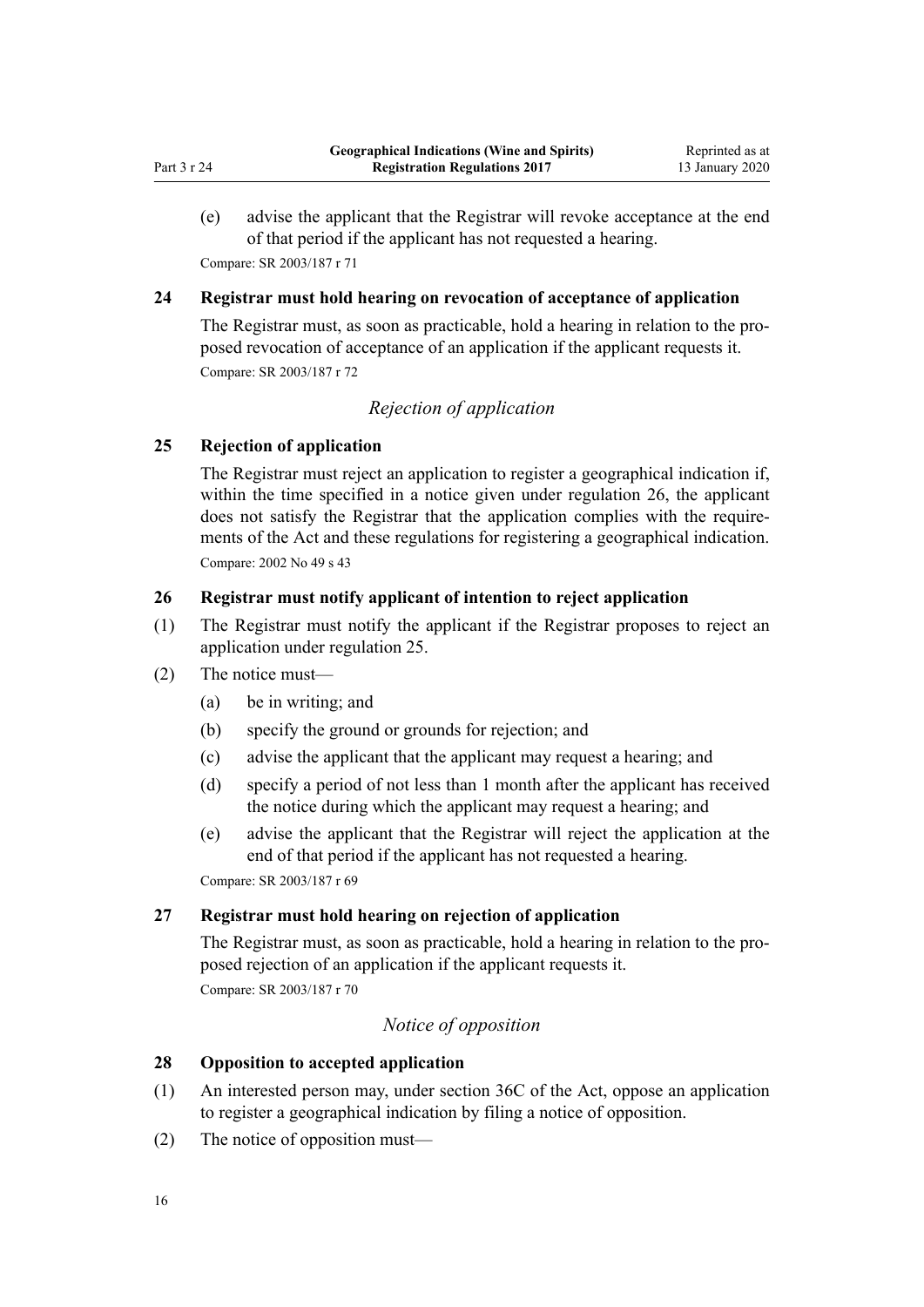- <span id="page-16-0"></span>(a) be filed within 3 months after the date on which acceptance of the application was first publicly notified; and
- (b) be signed by the opponent; and
- (c) contain, or be accompanied by, the following information:
	- (i) a statement of the basis on which the opponent claims to be an interested person:
	- (ii) the geographical indication to which the opposition relates:
	- (iii) the ground or grounds of opposition:
	- (iv) if a ground of opposition relates to [section 14,](http://legislation.govt.nz/pdflink.aspx?id=DLM390831) [15](http://legislation.govt.nz/pdflink.aspx?id=DLM390832), [16,](http://legislation.govt.nz/pdflink.aspx?id=DLM390833) or [17](http://legislation.govt.nz/pdflink.aspx?id=DLM390834) of the Act, the trade mark number of the relevant trade mark:
	- (v) the facts on which the opponent relies and the relief sought.
- (3) An opponent must pay the prescribed fee for a notice of opposition in accordance with [Part 11.](#page-41-0)
- (4) The Registrar must, as soon as practicable after a notice of opposition is filed and the prescribed fee has been paid, send a copy of the notice to the applicant. Compare: 2002 No 49 [s 47](http://legislation.govt.nz/pdflink.aspx?id=DLM164613)

### **29 Extension of time for filing notice of opposition**

- (1) The Registrar may, on the request of a person wishing to oppose the application, extend the period for filing a notice of opposition under [regulation 28—](#page-15-0)
	- (a) by up to 1 month, without the applicant's consent; or
	- (b) by up to 2 months, with the applicant's consent.
- (2) The Registrar must not extend the period for filing a notice of opposition if the request for extension is received after the period for filing the notice has expired.

Compare: LI 2014/275 [r 93](http://legislation.govt.nz/pdflink.aspx?id=DLM6166362)

### *Counter-statement to notice of opposition*

### **30 Counter-statement to notice of opposition**

- (1) The applicant must file a counter-statement within 2 months after the date on which the Registrar sends the notice of opposition to the applicant.
- (2) The counter-statement must—
	- (a) be signed by the applicant; and
	- (b) contain—
		- (i) a response to the opponent's notice of opposition, by admitting, denying, or claiming lack of knowledge of each assertion made in the notice of opposition; and
		- (ii) a brief statement of the facts on which the applicant relies in support of the registration of the geographical indication.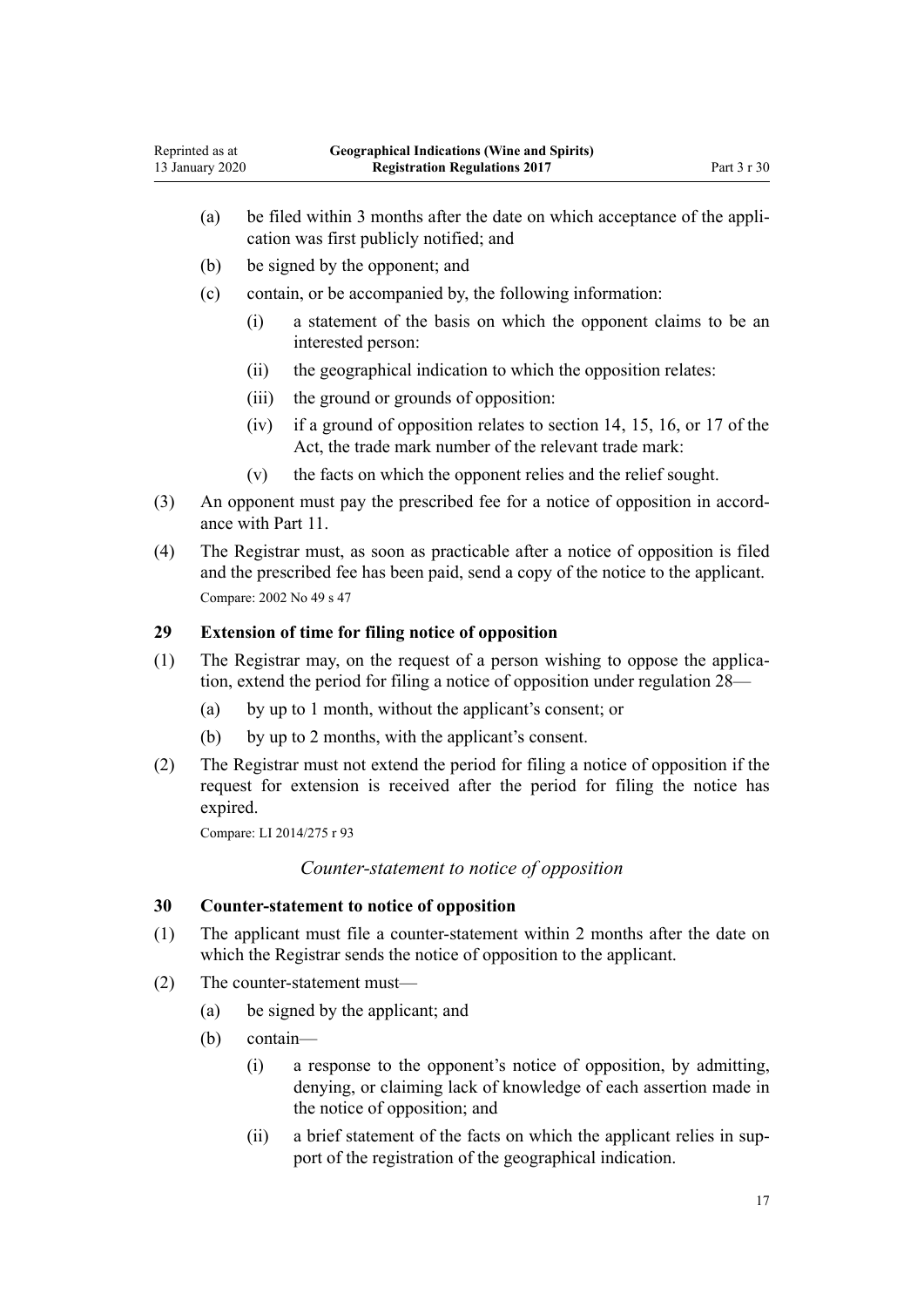- <span id="page-17-0"></span>(3) If the applicant does not file a counter-statement within the period specified in subclause (1), the application must be treated as having been abandoned.
- (4) If the applicant files a counter-statement within the period specified in subclause (1), the Registrar must send a copy of the counter-statement to the opponent.

Compare: SR 2003/187 [rr 79,](http://legislation.govt.nz/pdflink.aspx?id=DLM202322) [80](http://legislation.govt.nz/pdflink.aspx?id=DLM202323), [81](http://legislation.govt.nz/pdflink.aspx?id=DLM202324)

# *Evidence*

### **31 Opponent's evidence**

- (1) The opponent must, within 4 months after the date on which the Registrar sends a copy of the counter-statement to the opponent,—
	- (a) file evidence in support of the opponent's case; or
	- (b) notify the Registrar that the opponent does not intend to file evidence; or
	- (c) notify the Registrar that the opponent withdraws the notice of opposition.
- (2) The Registrar must notify the applicant as soon as practicable after the opponent has notified the Registrar that the opponent either does not intend to file evidence or withdraws the notice of opposition.
- (3) The opponent discontinues the opposition if—
	- (a) the opponent does not, within the period specified in subclause (1), file evidence or notify the Registrar that the opponent does not intend to file evidence; or
	- (b) the opponent notifies the Registrar that the opponent withdraws the opposition.

Compare: SR 2003/187 [rr 82,](http://legislation.govt.nz/pdflink.aspx?id=DLM202326) [83](http://legislation.govt.nz/pdflink.aspx?id=DLM202327)

### **32 Applicant may file evidence**

The applicant may file evidence in support of the applicant's case within 4 months after the date on which the applicant—

- (a) receives a copy of the opponent's evidence; or
- (b) is notified by the Registrar that the opponent does not intend to file evidence.

Compare: SR 2003/187 [r 84](http://legislation.govt.nz/pdflink.aspx?id=DLM202328)

#### **33 Opponent may file evidence in reply**

The opponent may, if the applicant has filed evidence in support of the applicant's case, file evidence strictly in reply within 3 months after the date on which the opponent receives a copy of the applicant's evidence.

Compare: SR 2003/187 [r 85](http://legislation.govt.nz/pdflink.aspx?id=DLM202329)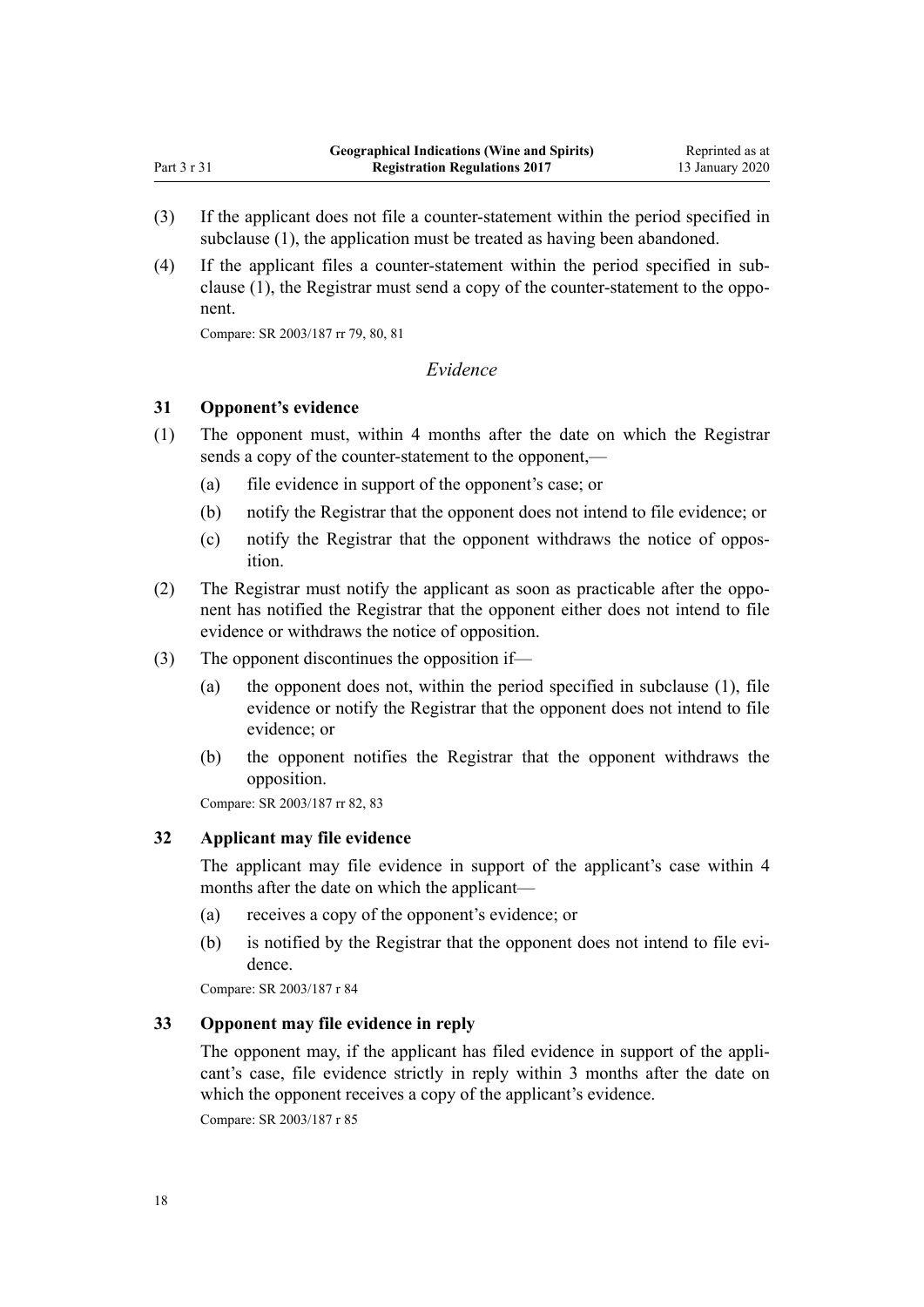#### *Determination*

### <span id="page-18-0"></span>**34 Registrar's determination on opposition**

The Registrar must—

- (a) hear the parties, if required; and
- (b) consider the evidence; and
- (c) determine whether, and subject to what conditions, if any, the geographical indication is to be registered.

Compare: 2002 No 49 [s 49](http://legislation.govt.nz/pdflink.aspx?id=DLM164615)

#### *Registration*

### **35 When geographical indication must be registered**

The Registrar must register a geographical indication if the Registrar has accepted the application to register it (and does not propose to revoke acceptance of the application) and—

- (a) no notice of opposition has been given in accordance with [regulation 28;](#page-15-0) or
- (b) 1 or more notices of opposition have been given in accordance with [regulation 28](#page-15-0) but—
	- (i) all notices of opposition have been withdrawn; or
	- (ii) the Registrar determines, under regulation 34, that the geographical indication is to be registered.

Compare: 2002 No 49 [s 50](http://legislation.govt.nz/pdflink.aspx?id=DLM164617)

# **Part 4**

# **Renewal of geographical indication**

Part 4 heading: amended, on 13 January 2020, by [section 48](http://legislation.govt.nz/pdflink.aspx?id=LMS85618) of the Regulatory Systems (Economic Development) Amendment Act 2019 (2019 No 62).

### *Renewal*

#### *[Revoked]*

Heading: revoked, on 13 January 2020, by [section 48](http://legislation.govt.nz/pdflink.aspx?id=LMS85618) of the Regulatory Systems (Economic Development) Amendment Act 2019 (2019 No 62).

#### **36 Notice of expiry**

#### *[Revoked]*

Regulation 36: revoked, on 13 January 2020, by [section 48](http://legislation.govt.nz/pdflink.aspx?id=LMS85618) of the Regulatory Systems (Economic Development) Amendment Act 2019 (2019 No 62).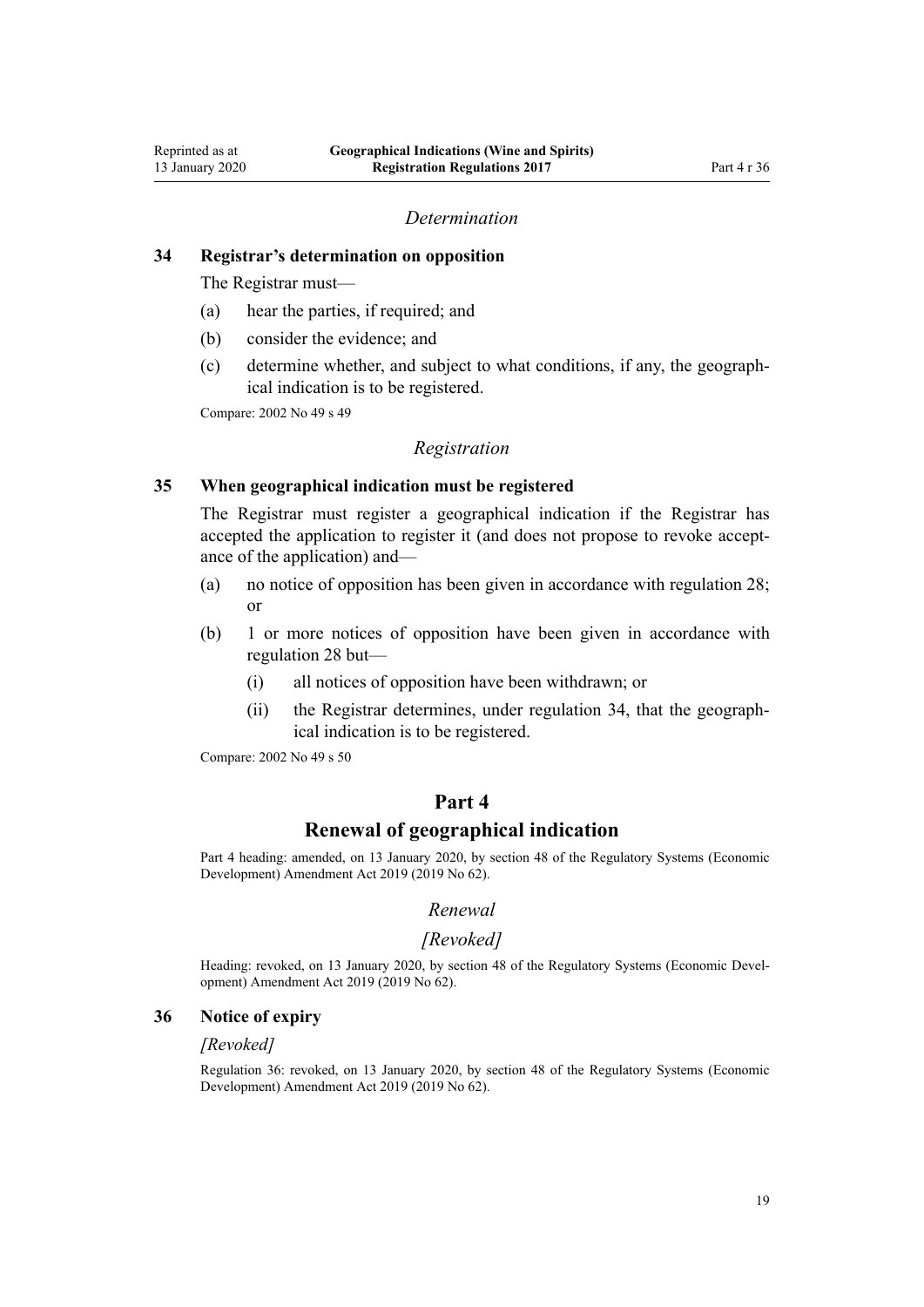# <span id="page-19-0"></span>**37 Application to renew registration of geographical indication**

An application under [section 47A](http://legislation.govt.nz/pdflink.aspx?id=DLM7051601) of the Act to renew the registration of a geographical indication must—

- (a) specify the registration number of the geographical indication to which the application relates; and
- (b) *[Revoked]*
- (c) be accompanied by the prescribed fee.

Compare: SR 2003/187 [r 133](http://legislation.govt.nz/pdflink.aspx?id=DLM202399)

Regulation 37(b): revoked, on 13 January 2020, by [section 48](http://legislation.govt.nz/pdflink.aspx?id=LMS85618) of the Regulatory Systems (Economic Development) Amendment Act 2019 (2019 No 62).

### *Restoration*

### *[Revoked]*

Heading: revoked, on 13 January 2020, by [section 48](http://legislation.govt.nz/pdflink.aspx?id=LMS85618) of the Regulatory Systems (Economic Development) Amendment Act 2019 (2019 No 62).

#### **38 Notice of pending expiry**

- (1) For the purposes of [section 47B\(2\)\(aaa\)](http://legislation.govt.nz/pdflink.aspx?id=DLM7051603) of the Act, the prescribed period is 2 months before the registration's expiry date.
- (2) A notice for the purposes of section  $47B(1)(a)$  of the Act must be sent to the last known postal or email address of each person or organisation referred to in that paragraph.

Regulation 38: replaced, on 13 January 2020, by [section 48](http://legislation.govt.nz/pdflink.aspx?id=LMS85618) of the Regulatory Systems (Economic Development) Amendment Act 2019 (2019 No 62).

# **Part 5**

# **Removal of registered geographical indication from register**

Subpart 1—Removal proposed by Registrar

# **39 Opposition to removal proposed by Registrar**

- (1) An interested person may, under [section 45B](http://legislation.govt.nz/pdflink.aspx?id=DLM7050180) of the Act, oppose a proposal by the Registrar on the Registrar's own initiative to remove a registered geographical indication from the register by filing a counter-statement.
- (2) The counter-statement must—
	- (a) be filed within 2 months after the date on which the proposed removal was first publicly notified; and
	- (b) contain, or be accompanied by,—
		- (i) the registration number of the geographical indication to which the counter-statement relates; and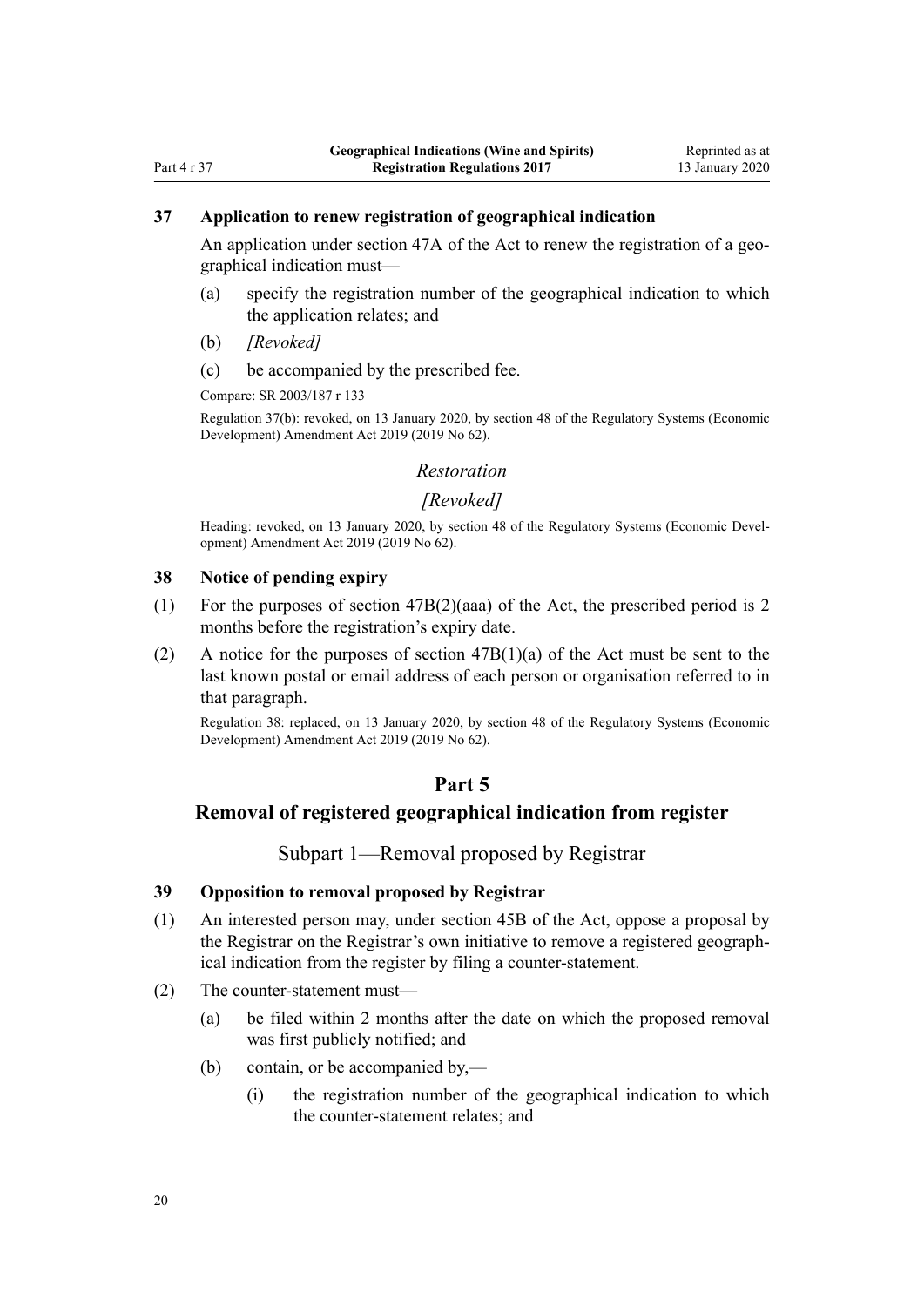- <span id="page-20-0"></span>(ii) if the opponent is not the registrant, a statement of the basis on which the opponent claims to be an interested person; and
- (iii) the grounds on which the proposed removal of the registered geographical indication from the register is opposed; and
- (iv) the facts relied on in support of the opposition.
- (3) The opponent may, within 4 months after the date on which the opponent files the counter-statement, file evidence in support of the opponent's case.
- (4) The opponent discontinues the opposition if the opponent notifies the Registrar that the opponent withdraws the opposition.

# **40 Registrar's determination on opposition to removal proposed by Registrar**

- (1) If a counter-statement is filed in accordance with [regulation 39,](#page-19-0) the Registrar must—
	- (a) hear the opponent, if required; and
	- (b) consider the evidence; and
	- (c) determine whether to remove the registered geographical indication from the register.
- (2) If no counter-statement is filed in accordance with [regulation 39,](#page-19-0) the Registrar must remove the registered geographical indication from the register.

Subpart 2—Application to remove registered geographical indication

# *Application*

### **41 Application to remove registered geographical indication**

- (1) An application, under [section 45\(2\)](http://legislation.govt.nz/pdflink.aspx?id=DLM390872) of the Act, to remove a registered geographical indication from the register must—
	- (a) be filed with the Registrar; and
	- (b) be signed by the applicant; and
	- (c) contain—
		- (i) a statement of the basis on which the applicant claims to be an interested person; and
		- (ii) the grounds for removal and the provisions of the Act to which those grounds relate.
- (2) An applicant must pay the prescribed fee for an application in accordance with [Part 11.](#page-41-0)

Compare: SR 2003/187 [rr 94,](http://legislation.govt.nz/pdflink.aspx?id=DLM202343) [95](http://legislation.govt.nz/pdflink.aspx?id=DLM202344)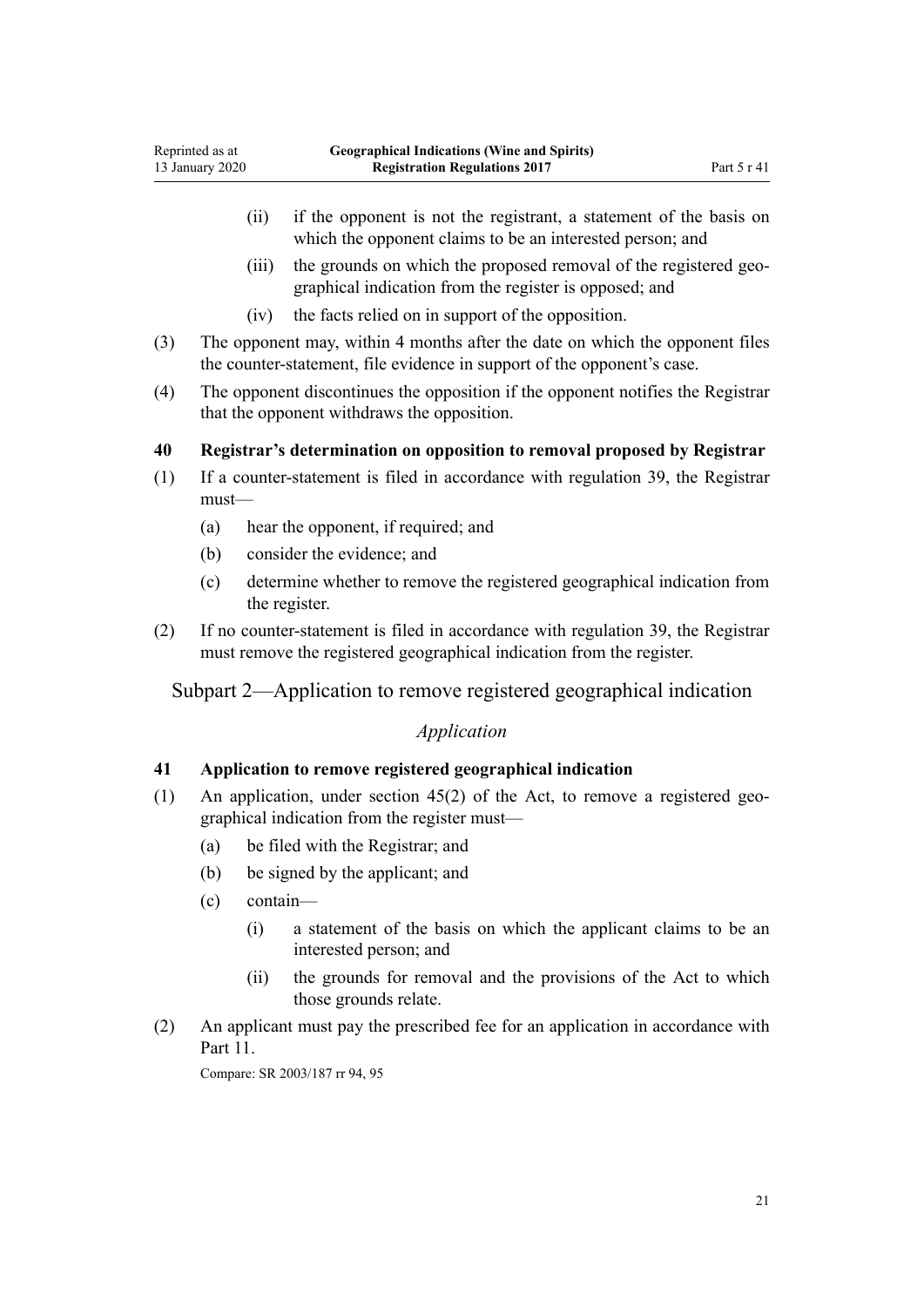### *Opposition to application*

# <span id="page-21-0"></span>**42 Opposition to application**

- (1) An interested person may, under [section 45B](http://legislation.govt.nz/pdflink.aspx?id=DLM7050180) of the Act, oppose an application to remove a registered geographical indication by filing—
	- (a) a counter-statement; and
	- (b) if the application for removal is on grounds of disuse, evidence of the recent use of the geographical indication.
- (2) The counter-statement must—
	- (a) be filed, together with the evidence referred to in subclause  $(1)(b)$  (if any), within 2 months after the date on which the proposed removal was first publicly notified; and
	- (b) be signed by the opponent; and
	- (c) contain,—
		- (i) if the opponent is not the registrant, a statement of the basis on which the opponent claims to be an interested person; and
		- (ii) a response to the applicant's grounds for removal, by admitting, denying, or claiming lack of knowledge of each assertion made in the application; and
		- (iii) a brief statement of the facts on which the opponent relies in support of continued registration.
- (3) The Registrar must, as soon as practicable, send a copy of the counter-statement and any evidence to the applicant.
- (4) The Registrar must determine the application on the documents filed by the applicant if the opponent does not comply with subclauses (1) and (2). Compare: SR 2003/187 [rr 101](http://legislation.govt.nz/pdflink.aspx?id=DLM202353), [102](http://legislation.govt.nz/pdflink.aspx?id=DLM202354)

# *Evidence*

# **43 Applicant's evidence**

- (1) The applicant must, within 4 months after the date on which the Registrar sends a copy of the counter-statement and any evidence to the applicant,—
	- (a) file evidence in support of the application; or
	- (b) notify the Registrar that the applicant does not intend to file evidence; or
	- (c) notify the Registrar that the applicant withdraws the application.
- (2) The Registrar must notify the opponent as soon as practicable after the applicant has notified the Registrar that the applicant either does not intend to file evidence or withdraws the application.
- (3) The applicant discontinues the application if—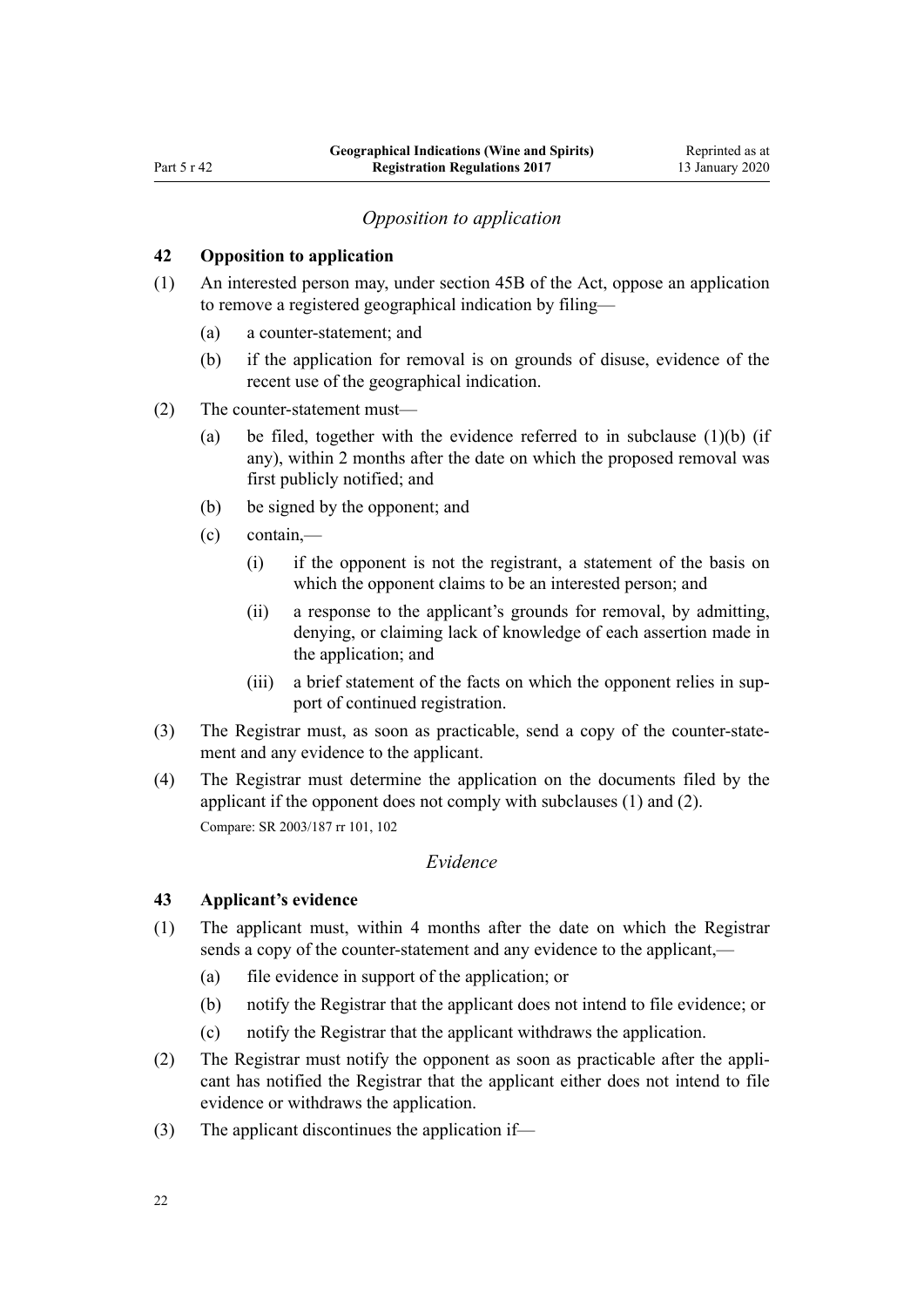- (a) the applicant does not, within the period specified in subclause (1), file evidence or notify the Registrar that the applicant does not intend to file evidence; or
- (b) the applicant notifies the Registrar that the applicant withdraws the application.

Compare: SR 2003/187 [r 103](http://legislation.govt.nz/pdflink.aspx?id=DLM202356)

<span id="page-22-0"></span>Reprinted as at 13 January 2020

# **44 Opponent may file evidence**

The opponent may file evidence in support of the registration within 4 months after the date on which the opponent—

- (a) receives a copy of the applicant's evidence; or
- (b) is notified by the Registrar that the applicant does not intend to file evidence.

Compare: SR 2003/187 [r 104](http://legislation.govt.nz/pdflink.aspx?id=DLM202357)

### **45 Applicant may file evidence in reply**

An applicant may, if the opponent has filed evidence in support of the registration, file evidence strictly in reply within 3 months after the date on which the applicant receives a copy of the evidence filed in support of the registration by the opponent.

Compare: SR 2003/187 [r 105](http://legislation.govt.nz/pdflink.aspx?id=DLM202358)

#### *Determination*

**46 Registrar's determination on opposition to application to remove registered geographical indication**

The Registrar must—

- (a) hear the parties, if required; and
- (b) consider the evidence; and
- (c) determine whether to remove the registered geographical indication from the register.

### **Part 6**

# **Alteration of register**

Subpart 1—Alteration to registered geographical indication proposed by Registrar

# **47 Opposition to alteration proposed by Registrar**

(1) An interested person may, under [section 46B](http://legislation.govt.nz/pdflink.aspx?id=DLM7050190) of the Act, oppose a proposal by the Registrar on the Registrar's own initiative to alter a registered geographical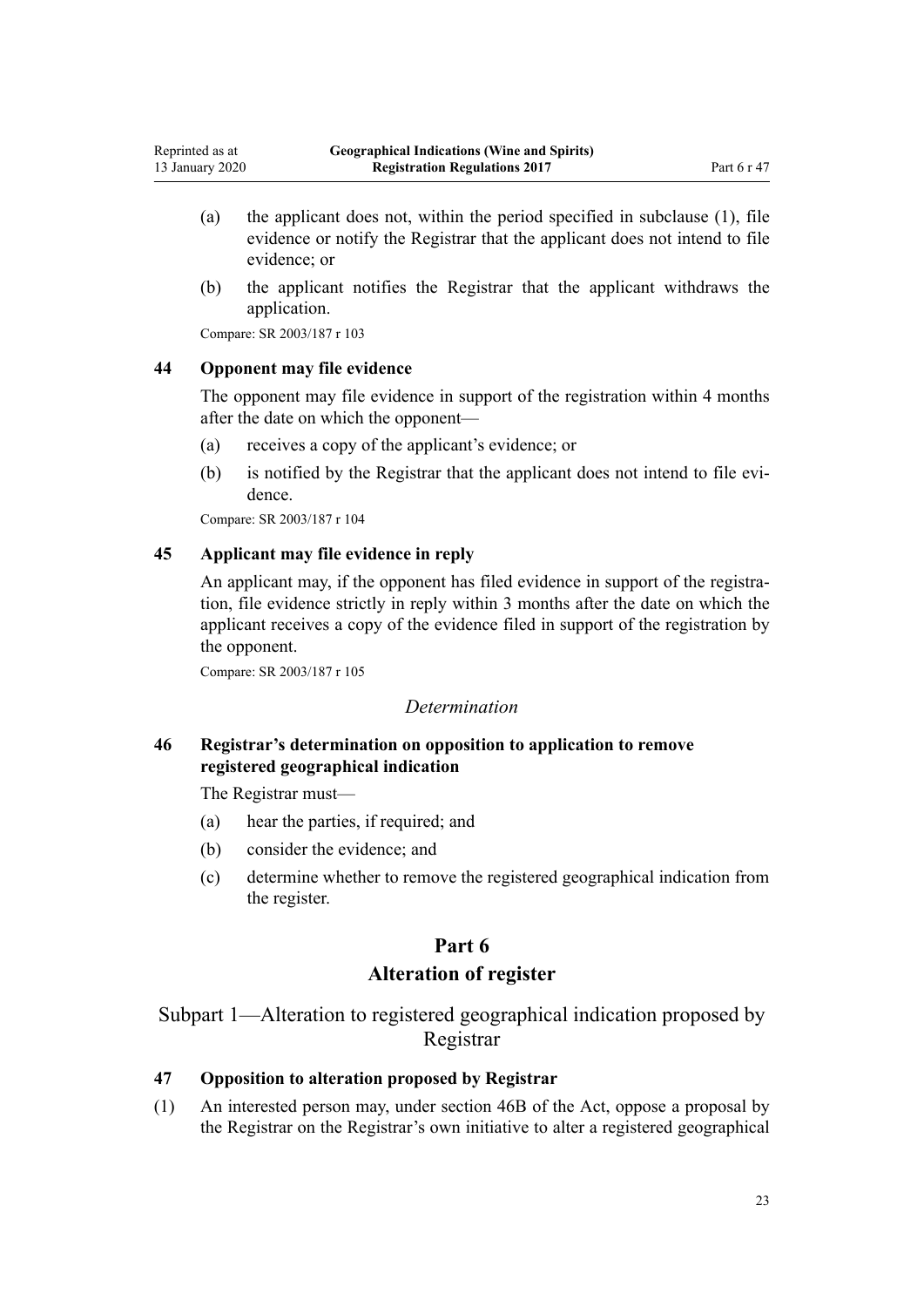<span id="page-23-0"></span>indication, or the conditions or boundaries relating to it, by filing a counterstatement.

- (2) The counter-statement must—
	- (a) be filed within 2 months after the date on which the proposed alteration was first publicly notified; and
	- (b) contain, or be accompanied by,—
		- (i) the registration number of the geographical indication to which the counter-statement relates; and
		- (ii) if the opponent is not the registrant, a statement of the basis on which the opponent claims to be an interested person; and
		- (iii) the grounds on which the proposed alteration is opposed; and
		- (iv) the facts relied on in support of the opposition.
- (3) The opponent may, within 4 months after the date on which the opponent files the counter-statement, file evidence in support of the opponent's case.
- (4) The opponent discontinues the opposition if the opponent notifies the Registrar that the opponent withdraws the opposition.

Compare: LI 2014/275 [r 140](http://legislation.govt.nz/pdflink.aspx?id=DLM6207226)

# **48 Registrar's determination on opposition to alteration proposed by Registrar**

- (1) If a counter-statement is filed in accordance with [regulation 47,](#page-22-0) the Registrar must—
	- (a) hear the opponent, if required; and
	- (b) consider the evidence; and
	- (c) determine whether to alter the registered geographical indication, or the conditions or boundaries relating to it.
- (2) If no counter-statement is filed in accordance with [regulation 47,](#page-22-0) the Registrar must alter the registered geographical indication, or the conditions or boundaries relating to it, as proposed in the public notice.

# Subpart 2—Application to alter registered geographical indication

# *Application*

# **49 Application to alter registered geographical indication**

- (1) An application, under [section 46\(1\)](http://legislation.govt.nz/pdflink.aspx?id=DLM390873) of the Act, to alter a registered geographical indication or the conditions or boundaries relating to it must—
	- (a) be filed with the Registrar; and
	- (b) be signed by the applicant; and
	- (c) contain,—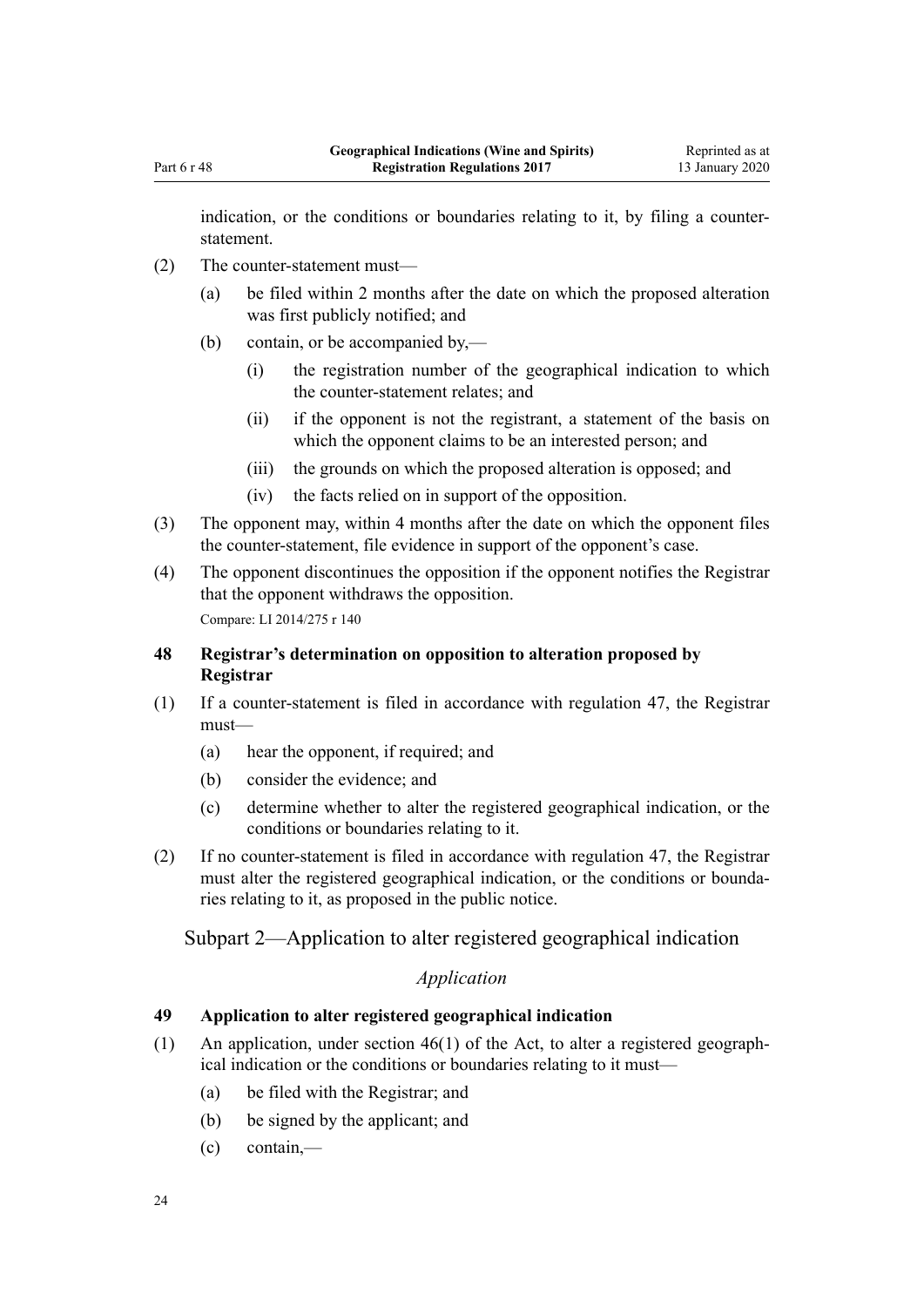- <span id="page-24-0"></span>(i) if the applicant is not the registrant, a statement of the basis on which the applicant claims to be an interested person; and
- (ii) the proposed alteration; and
- (iii) the grounds on which the alteration is proposed.
- (2) An applicant must pay the prescribed fee for an application in accordance with Part 11

# *Opposition to application*

### **50 Opposition to application**

- (1) An interested person may, under [section 46B](http://legislation.govt.nz/pdflink.aspx?id=DLM7050190) of the Act, oppose an application to alter a registered geographical indication, or the conditions or boundaries relating to it, by filing a counter-statement.
- (2) The counter-statement must—
	- (a) be filed within 2 months after the date on which the proposed alteration was first publicly notified; and
	- (b) be signed by the opponent; and
	- (c) contain,—
		- (i) if the opponent is not the registrant, a statement of the basis on which the opponent claims to be an interested person; and
		- (ii) a response to the applicant's grounds for the proposed alteration, by admitting, denying, or claiming lack of knowledge of each assertion made in the application; and
		- (iii) a brief statement of the facts on which the opponent relies in opposing the proposed alteration.
- (3) The Registrar must, as soon as practicable, send a copy of any counter-statement to the applicant.
- (4) The Registrar must determine the application on the documents filed by the applicant if the opponent does not comply with subclauses (1) and (2). Compare: SR 2003/187 [rr 101](http://legislation.govt.nz/pdflink.aspx?id=DLM202353), [102](http://legislation.govt.nz/pdflink.aspx?id=DLM202354)

# *Evidence*

### **51 Applicant's evidence**

- (1) The applicant must, within 4 months after the date on which the Registrar sends a copy of the counter-statement to the applicant,—
	- (a) file evidence in support of the application; or
	- (b) notify the Registrar that the applicant does not intend to file evidence; or
	- (c) notify the Registrar that the applicant withdraws the application.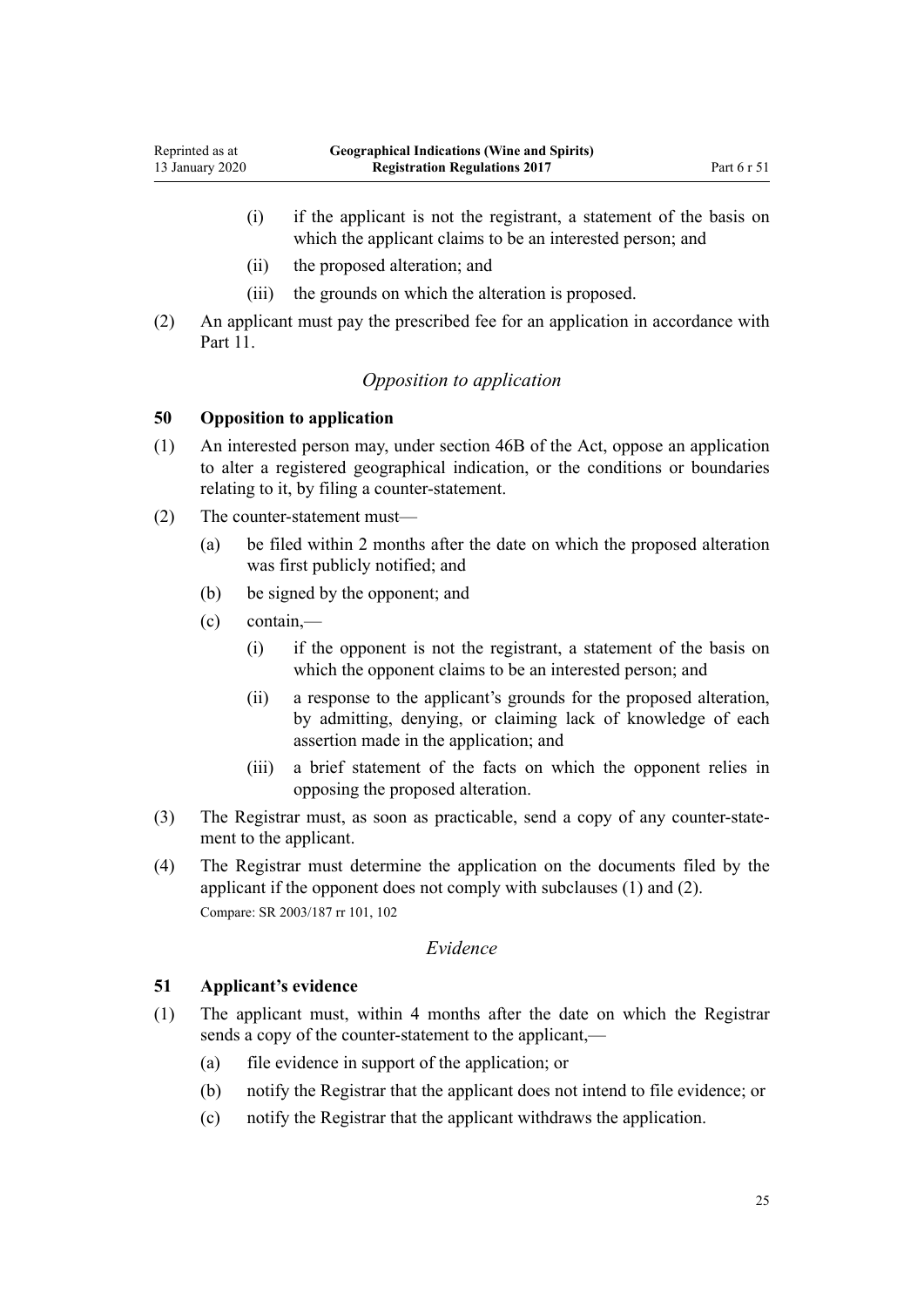- (2) The Registrar must notify the opponent as soon as practicable after the applicant has notified the Registrar that the applicant either does not intend to file evidence or withdraws the application.
- (3) The applicant discontinues the application if—
	- (a) the applicant does not, within the period specified in subclause (1), file evidence or notify the Registrar that the applicant does not intend to file evidence; or
	- (b) the applicant notifies the Registrar that the applicant withdraws the application.

# **52 Opponent may file evidence**

<span id="page-25-0"></span>Part 6 r 52

The opponent may file evidence in support of opposition to the alteration within 4 months after the date on which the opponent—

- (a) receives a copy of the applicant's evidence; or
- (b) is notified by the Registrar that the applicant does not intend to file evidence.

# **53 Applicant may file evidence in reply**

An applicant may, if the opponent has filed evidence in support of opposition to the alteration, file evidence strictly in reply within 3 months after the date on which the applicant receives a copy of the evidence filed in support of opposition to the alteration by the opponent.

### *Determination*

# **54 Registrar's determination on opposition to application to alter registered geographical indication**

The Registrar must—

- (a) hear the parties, if required; and
- (b) consider the evidence; and
- (c) determine whether to alter the registered geographical indication, or the conditions or boundaries relating to it.

# Subpart 3—Alterations related to registrant

### *Altering details of registrant*

# **55 Change to name or address of registrant**

An application, under [section 46\(1A\)](http://legislation.govt.nz/pdflink.aspx?id=DLM390873) of the Act, to alter the registrant's name or address on the register must contain the new name or address to be entered on the register.

Compare: SR 2003/187 [r 135](http://legislation.govt.nz/pdflink.aspx?id=DLM202803)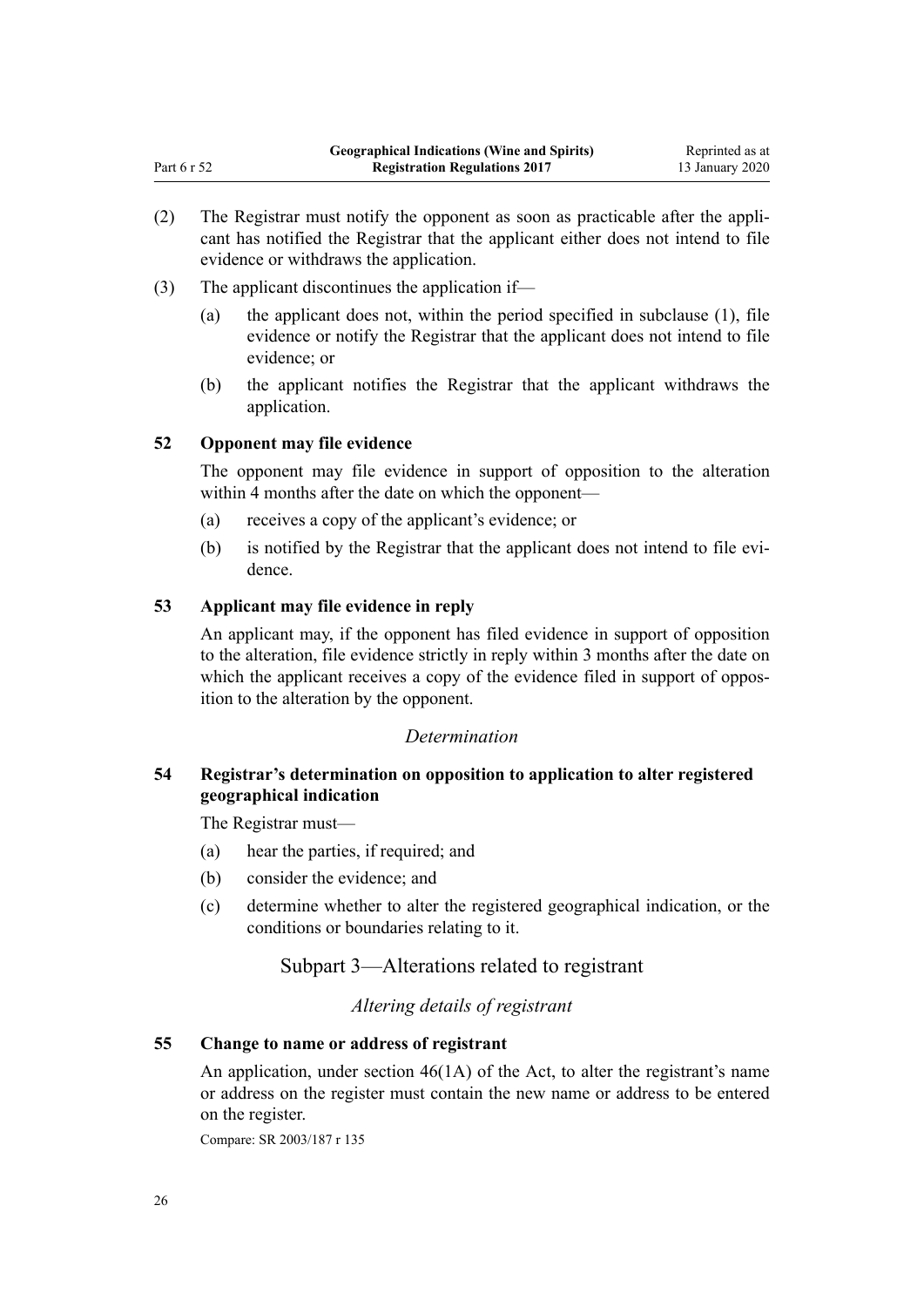### *Substitution of registrant*

### <span id="page-26-0"></span>**56 Substitution of registrant**

An application, under [section 46\(1B\)](http://legislation.govt.nz/pdflink.aspx?id=DLM390873) of the Act, to alter the register by substituting a new registrant must—

- (a) be filed with the Registrar; and
- (b) be signed by the applicant; and
- (c) contain the current registrant's name and address; and
- (d) be accompanied by evidence that the applicant is an interested person; and
- (e) be accompanied by evidence that—
	- (i) the registrant consents to the applicant becoming the new registrant in relation to the registered geographical indication; or
	- (ii) the registrant has died or ceased to exist (as applicable).

# **Part 7 Decisions of Registrar**

# **57 Registrar must notify decision**

- (1) The Registrar must,—
	- (a) in the case of a decision by the Registrar at the conclusion of a proceeding, notify all the parties to the proceeding in writing; and
	- (b) in the case of the Registrar's exercise of any other discretionary power under the Act or these regulations, notify the party or parties affected in writing.
- (2) For the purpose of an appeal under [section 48](http://legislation.govt.nz/pdflink.aspx?id=DLM390876) of the Act, a decision is given—
	- (a) on the date on which the Registrar sends notice of the decision under subclause (1); or
	- (b) if a person to whom the notice has been sent requires the Registrar to notify the reasons for the decision, on the date on which the Registrar sends the reasons for the decision to the person.

Compare: SR 2003/187 [r 162](http://legislation.govt.nz/pdflink.aspx?id=DLM202840)

### **58 Registrar must give reasons for decision if required**

- (1) A person who is sent a notice under regulation 57 may require the Registrar to notify that person of the reasons for the decision, if the Registrar has not already done so.
- (2) A person who requires the reasons for a decision must give notice to the Registrar within the time for appealing against the decision.

Compare: SR 2003/187 [r 163](http://legislation.govt.nz/pdflink.aspx?id=DLM202841)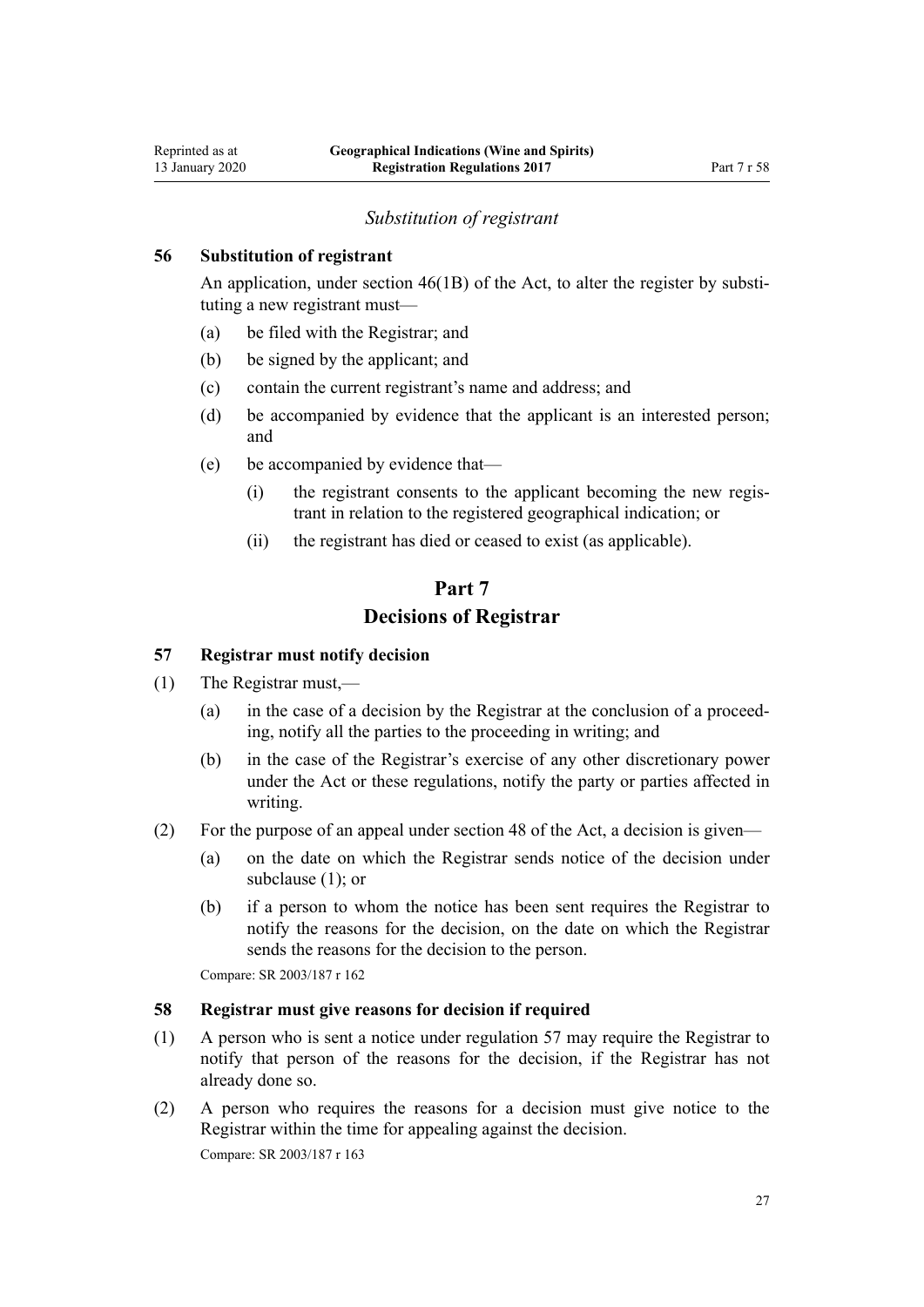# <span id="page-27-0"></span>Part 7 r 59

# **59 Registrar may waive requirement for information**

The Registrar may waive a requirement in these regulations for information to be provided in a proceeding or document if the Registrar is satisfied that the information is unnecessary.

Compare: SR 2003/187 [r 164](http://legislation.govt.nz/pdflink.aspx?id=DLM202842)

# **Part 8 General requirements**

Subpart 1—Applications, requests, and notices to Registrar

# *Form and content of documents*

#### **60 Documents must be in English or Māori**

- (1) A document that is filed with the Registrar in, or that is related to, a proceeding must be in English or Māori.
- (2) The Registrar may require a person who files a document in Māori to provide the Registrar with a translation into English within the time specified by the Registrar.
- (3) Despite subclause (1), a person may file a document that is not in English or Māori if—
	- (a) it is necessary to do so; and
	- (b) the document is accompanied by a translation into English that has been verified to the satisfaction of the Registrar.

Compare: SR 2003/187 [r 4](http://legislation.govt.nz/pdflink.aspx?id=DLM201914)

# **61 Content of documents filed in proceeding**

- (1) A document that is filed with the Registrar in, or that is related to, a proceeding must contain—
	- (a) the name, address for service, and email address of the person filing the document; and
	- (b) if that person has an agent, the name, address for service, and email address of the agent; and
	- (c) the application number or registration number of the geographical indication that is the subject of the proceeding.
- (2) In this regulation, **person filing the document** means—
	- (a) the person that files the document; or
	- (b) if a document is filed by a person (for example an agent) on behalf of another person, the person on whose behalf the document has been filed. Compare: SR 2003/187 [r 5](http://legislation.govt.nz/pdflink.aspx?id=DLM201915)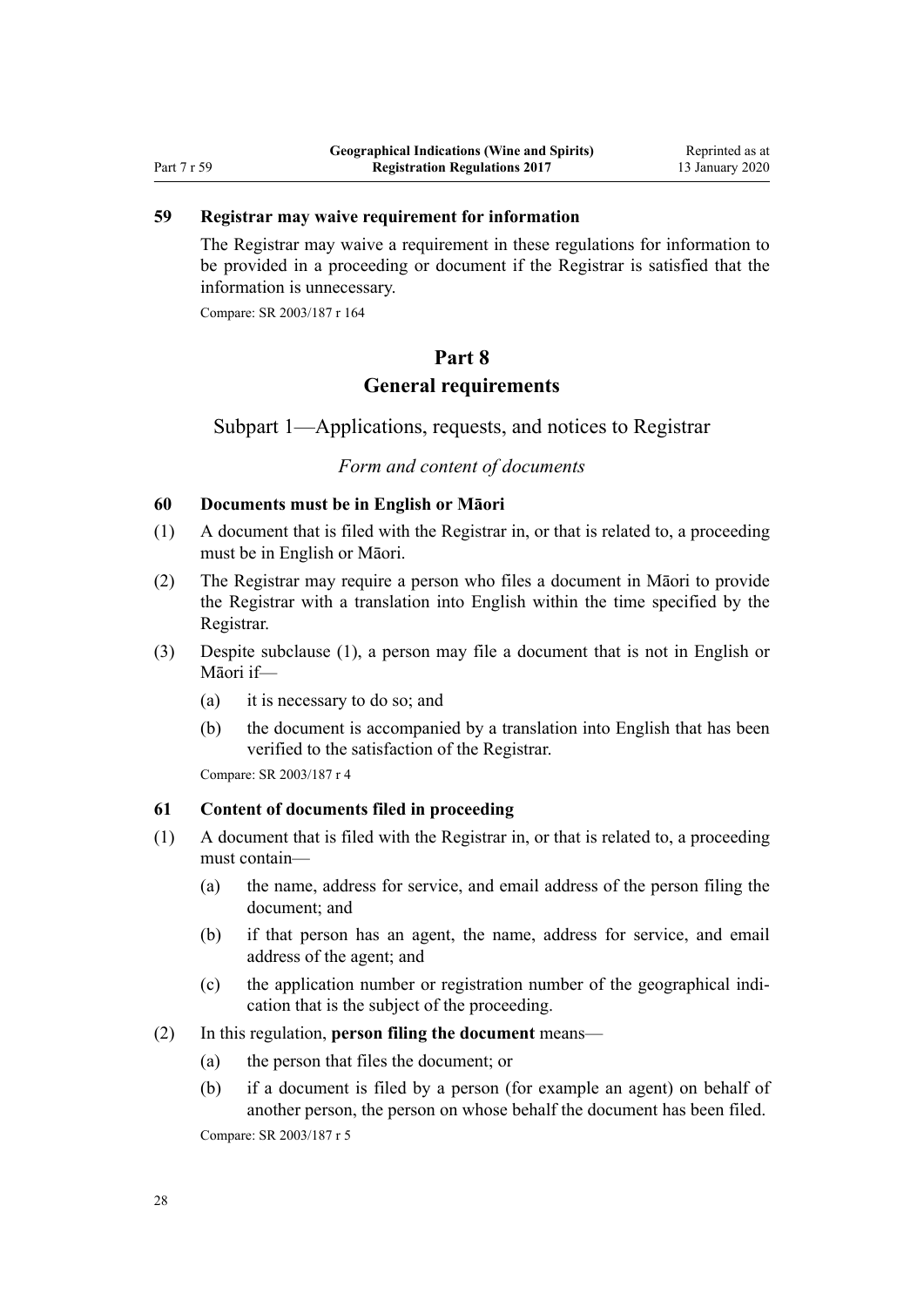# **62 Signatures**

<span id="page-28-0"></span>Reprinted as at 13 January 2020

- (1) A document required to be signed for the purposes of these regulations must,—
	- (a) in the case of a partnership,—
		- (i) contain the full names of all partners; and
		- (ii) be signed by a qualified partner or any other person who has, to the satisfaction of the Registrar, authority to sign; and
	- (b) in the case of a body corporate, be signed by a director or other principal officer, or any other person who has, to the satisfaction of the Registrar, authority to sign; and
	- (c) in the case of an unincorporated association, be signed by any person who appears to the Registrar to be duly qualified.
- (2) A document may be signed in accordance with [section 226](http://legislation.govt.nz/pdflink.aspx?id=DLM6844474) of the Contract and Commercial Law Act 2017.

Compare: SR 2003/187 [r 6](http://legislation.govt.nz/pdflink.aspx?id=DLM201916)

# **63 Electronic documents**

A requirement in these regulations for a document to be in writing is satisfied if the document complies with [section 222](http://legislation.govt.nz/pdflink.aspx?id=DLM6844469) of the Contract and Commercial Law Act 2017.

Compare: SR 2003/187 [r 7](http://legislation.govt.nz/pdflink.aspx?id=DLM201917)

# *Filing documents*

### **64 How information and documents given to Registrar**

- (1) Any information or document that a person must or may give to the Registrar under the Act or these regulations must—
	- (a) be in writing; and
	- (b) be given to the Registrar—
		- (i) electronically; or
		- (ii) by any other method approved by the Registrar.
- (2) In this regulation,—

**give** means issue, supply, produce, provide, file, send, serve, or give in any other way

**information or document** means any evidence, application, authority, request, form, certificate, statement, notice, or any other type of information or document that—

- (a) is referred to in the Act or these regulations; and
- (b) relates to a geographical indication registration or to proceedings.

Compare: SR 2003/187 [r 8](http://legislation.govt.nz/pdflink.aspx?id=DLM201919)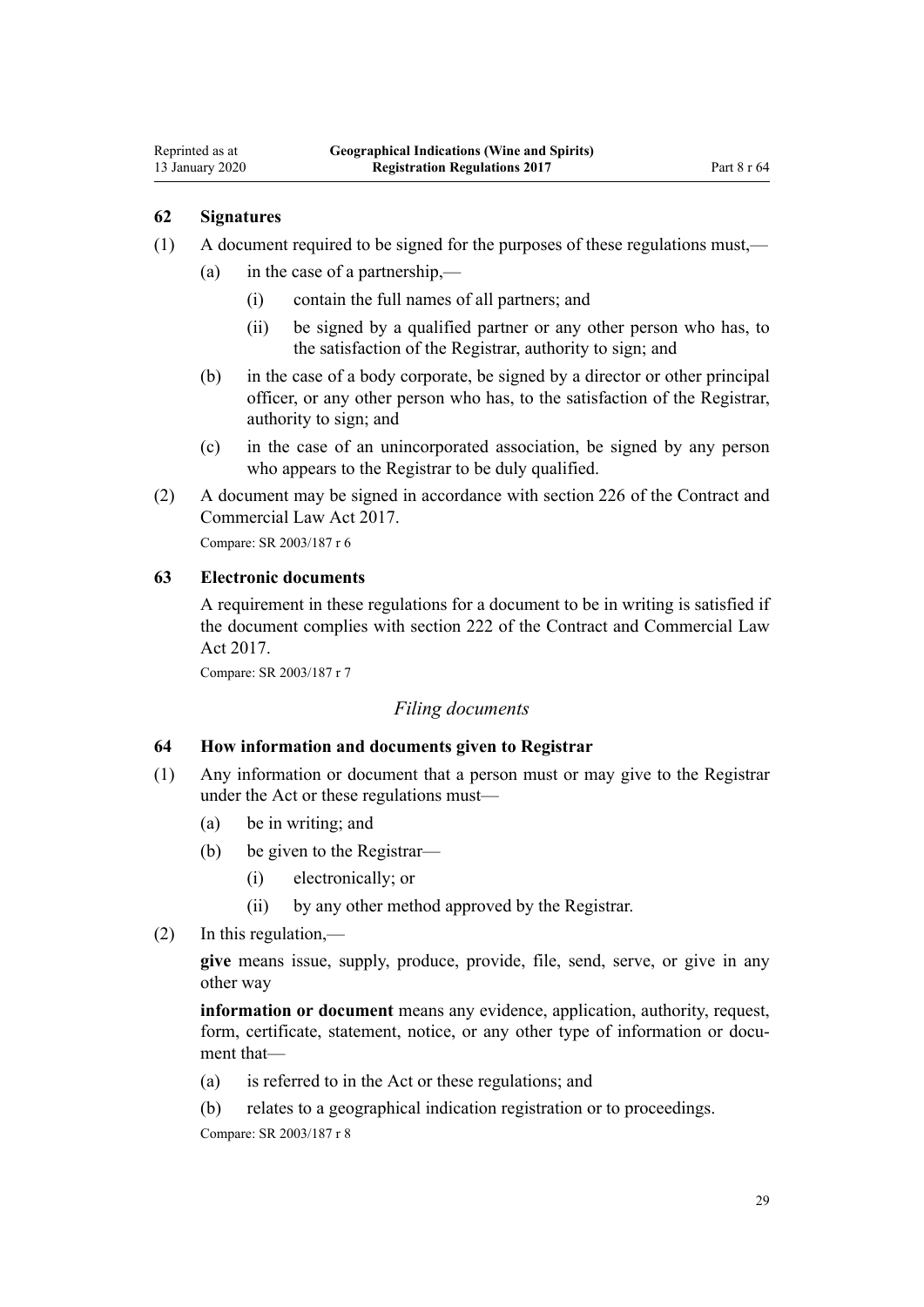# <span id="page-29-0"></span>**65 Document filed when received in proper form by Registrar**

- (1) A document required to be filed by the Act or these regulations must be filed with the Registrar.
- (2) A document is filed with the Registrar when it is received in proper form.
- (3) A document is in **proper form** only if—
	- (a) it is legible; and
	- (b) it complies with [regulations 60](#page-27-0) and [64;](#page-28-0) and
	- (c) it complies with any requirement in these regulations for the document to be signed; and
	- (d) any prescribed fee in relation to the document has been paid.

Compare: SR 2003/187 [r 9](http://legislation.govt.nz/pdflink.aspx?id=DLM201920)

#### **66 Evidence must be sent to relevant parties**

- (1) A person who files evidence with the Registrar in, or in relation to, a proceeding must send a copy of the evidence to each relevant party as soon as practicable after filing it with the Registrar.
- (2) Evidence may be sent to a relevant party electronically.
- (3) In this regulation, **relevant party** means the opposite party (if any) and any other party to the proceeding.

# *Evidence*

# **67 Form of evidence**

Evidence filed under these regulations must be by statutory declaration or affidavit unless otherwise expressly provided in these regulations. Compare: LI 2014/275 [r 144](http://legislation.govt.nz/pdflink.aspx?id=DLM6166434)

# *Amendment of documents*

### **68 Request to amend documents**

- (1) A person who has filed a document in a proceeding (other than an application to register a geographical indication) may request the Registrar to amend the document.
- (2) The request must—
	- (a) be signed by the person making the request; and
	- (b) contain—
		- (i) details of the document requested to be amended; and
		- (ii) details of the requested amendment.
- (3) The Registrar may amend the document if, in the Registrar's opinion,—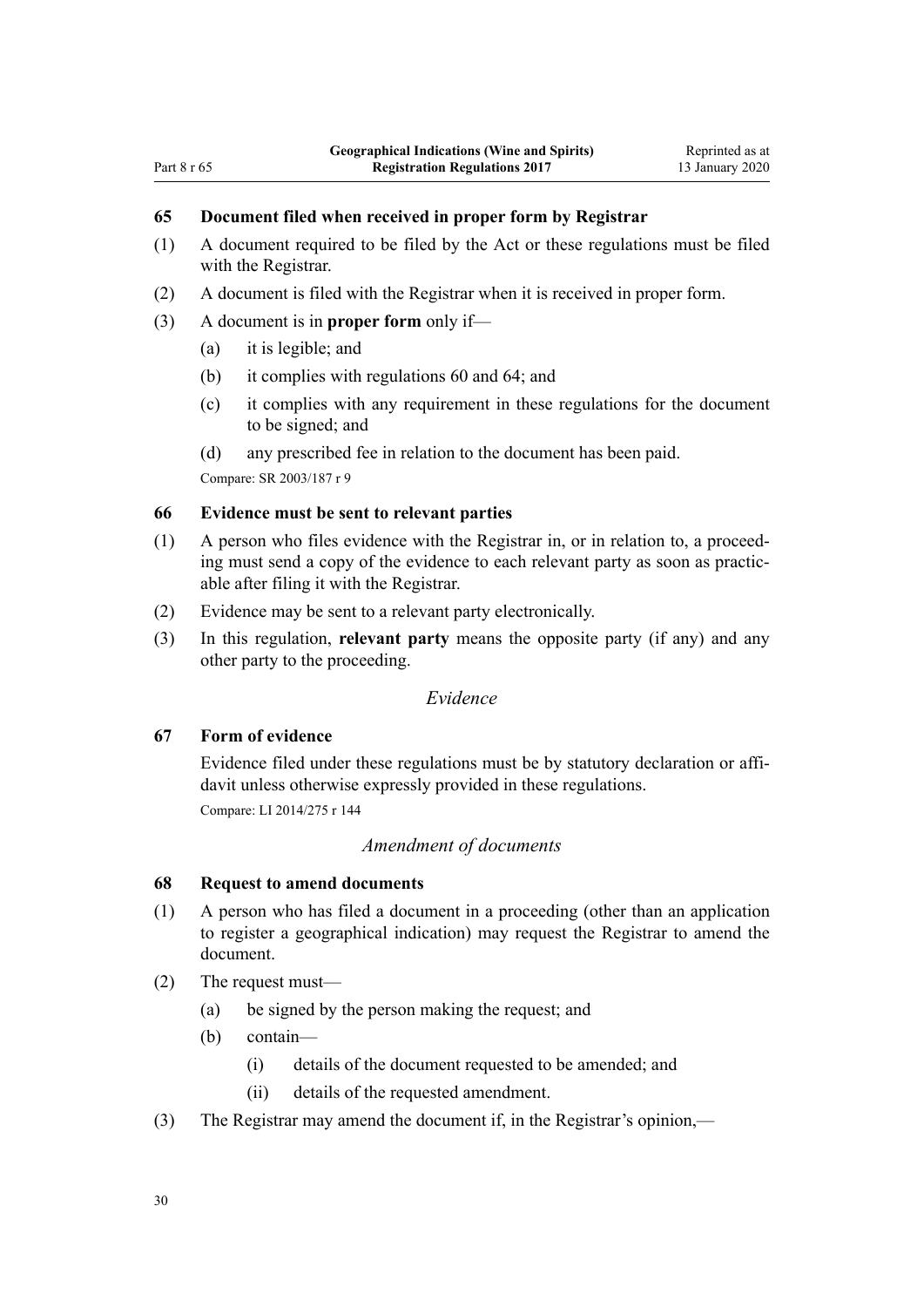- <span id="page-30-0"></span>(a) the requested amendment corrects a clerical error or an obvious mistake; or
- (b) it is fair and reasonable in all the circumstances of the case to make the requested amendment.
- (4) A request to amend a document that is a pleading within the meaning of regulation 69 must comply with this regulation and regulation 69. Compare: SR 2003/187 [r 11](http://legislation.govt.nz/pdflink.aspx?id=DLM201923)

# **69 Request to amend pleadings**

- (1) A request under regulation 68 to amend a pleading must, in addition to complying with that regulation, be made prior to any hearing to which the pleading relates.
- (2) If a request to amend a pleading is made,—
	- (a) the Registrar must, on receipt of the request, notify the opposite party (if any) of the request; and
	- (b) the opposite party may make submissions on the request within a time specified by the Registrar; and
	- (c) the Registrar must, after considering those submissions (if any), notify the parties of the decision that the Registrar intends to make on the request.
- (3) If the Registrar intends to allow an amendment to a pleading described in subclause  $(4)(a)$ ,  $(b)$ , or  $(c)$ , the Registrar must give the opposite party  $(i\hat{f}$  any) an opportunity to file, within a time specified by the Registrar, an amended counter-statement.
- (4) In this regulation, **pleading** means any of the following:
	- (a) a notice of opposition to an application to register a geographical indication:
	- (b) an application to remove a registered geographical indication:
	- (c) an application to alter a registered geographical indication or the conditions or boundaries relating to it:
	- (d) a counter-statement to—
		- (i) a notice of opposition to an application to register a geographical indication:
		- (ii) a proposal by the Registrar to remove a registered geographical indication:
		- (iii) an application to remove a registered geographical indication:
		- (iv) a proposal by the Registrar to alter a registered geographical indication or the conditions or boundaries relating to it: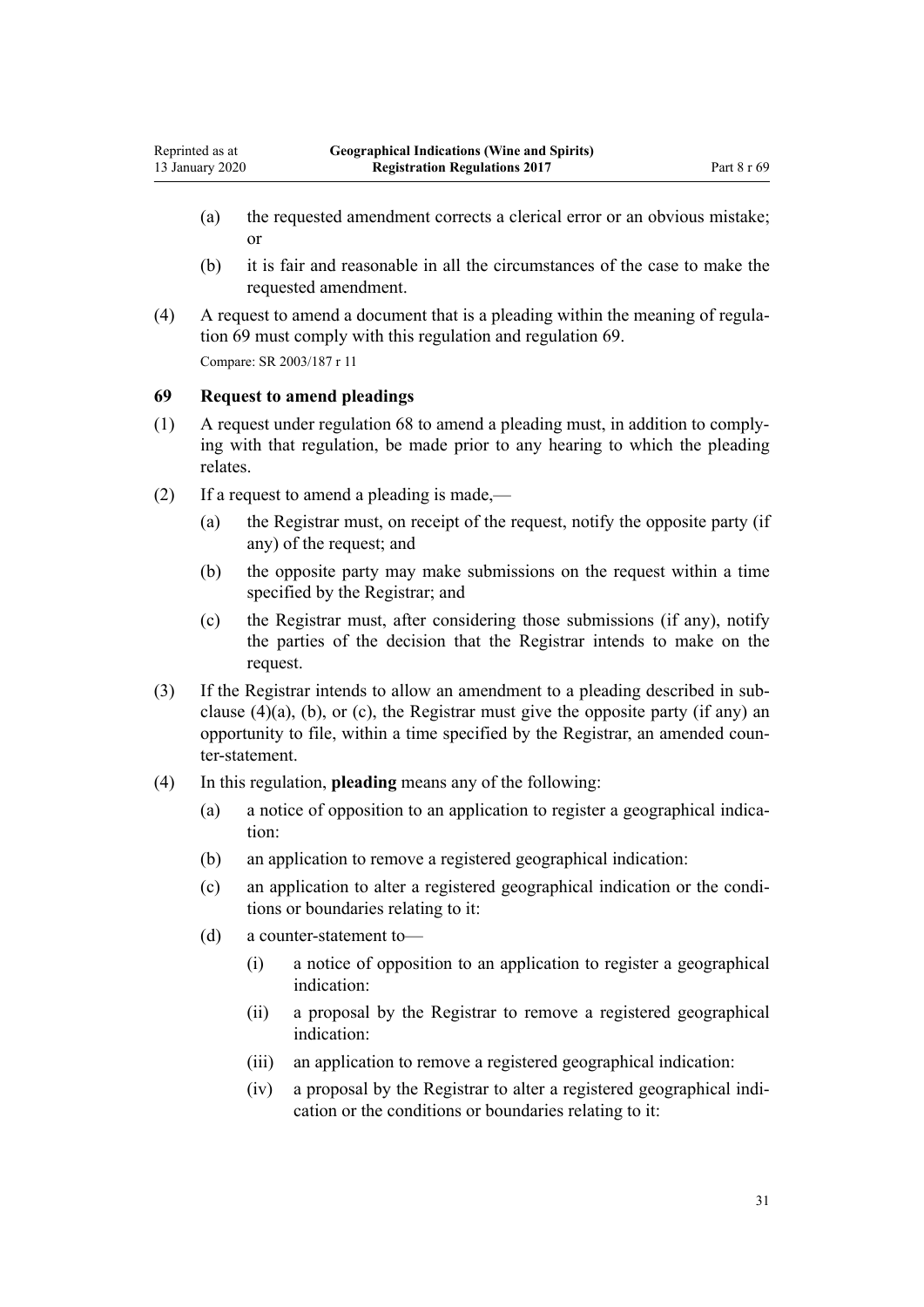<span id="page-31-0"></span>(v) an application to alter a registered geographical indication or the conditions or boundaries relating to it.

Compare: SR 2003/187 [r 11A](http://legislation.govt.nz/pdflink.aspx?id=DLM5164604)

# Subpart 2—Addresses

# **70 Notice of address for service**

Each of the following persons must, at the time when the person first gives any information or a document to the Registrar in respect of a matter, file a notice of address for service:

- (a) an applicant applying to register a geographical indication:
- (b) the registrant of a registered geographical indication:
- (c) an agent:

(d) a party to a proceeding under the Act or these regulations. Compare: SR 2003/187 [r 13](http://legislation.govt.nz/pdflink.aspx?id=DLM201927)

# **71 Notice of email address**

A person must, at the time when the person first gives any information or a document to the Registrar in respect of a matter, file a notice of an email address for the purpose of—

- (a) receiving documents related to proceedings; and
- (b) receiving general correspondence.

Compare: SR 2003/187 [r 15](http://legislation.govt.nz/pdflink.aspx?id=DLM201929)

### **72 Change of address, etc**

- (1) A person who has filed a notice of address for service or a notice of an email address must, if the address changes, file a notice of change of address as soon as practicable after the address has changed.
- (2) A notice of address or a notice of change of address must contain the name and the address (or the new address) of the person giving the notice.
- (3) An address that is notified to the Registrar must be sufficiently detailed to enable the Registrar to contact the addressee at that address. Compare: SR 2003/187 [rr 16,](http://legislation.govt.nz/pdflink.aspx?id=DLM201930) [17](http://legislation.govt.nz/pdflink.aspx?id=DLM201931), [18](http://legislation.govt.nz/pdflink.aspx?id=DLM201932)

# Subpart 3—Agents

### **73 Agent may act on behalf of principal**

(1) An agent may, subject to the scope of the agent's authority, act for the agent's principal in a proceeding in accordance with the Act or these regulations or take a step on the principal's behalf under the Act or these regulations.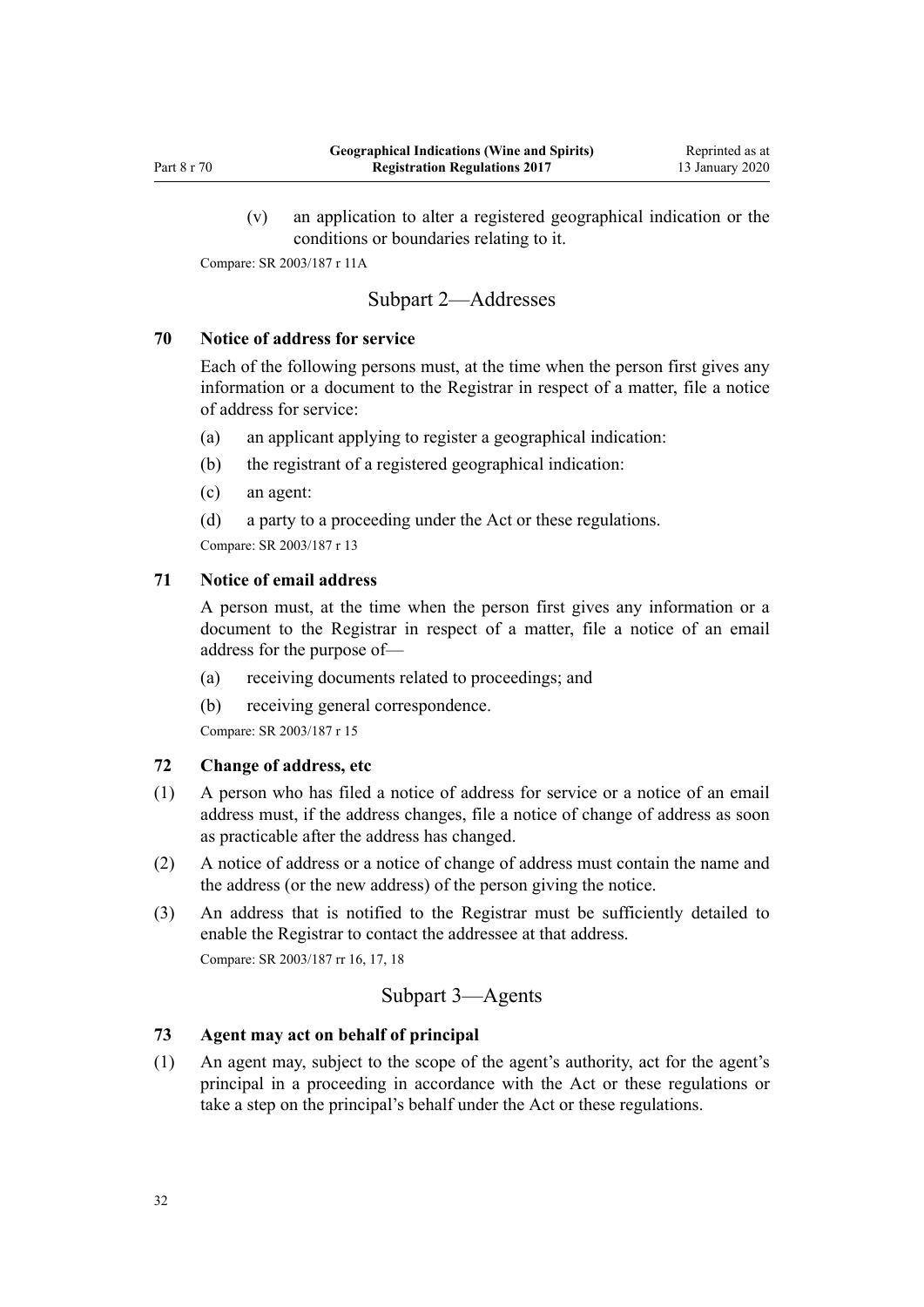<span id="page-32-0"></span>(2) Despite subclause (1), the Registrar may require that a document that must be signed for the purposes of the Act or these regulations be signed by the principal and not by the agent.

Compare: SR 2003/187 [r 20](http://legislation.govt.nz/pdflink.aspx?id=DLM201936)

# **74 Registrar may serve and give notices to agent**

- (1) The Registrar satisfies a requirement under the Act or these regulations of service on, notice to, or correspondence with a person by serving on, giving notice to, or corresponding with that person's agent.
- (2) Subclause (1) does not apply if a written authority filed with the Registrar by the agent's principal expressly excludes the authority of the agent for the matter that is the subject of the service, notice, or correspondence. Compare: SR 2003/187 [r 21](http://legislation.govt.nz/pdflink.aspx?id=DLM201937)

# **75 Registrar may require principal to file authority with Registrar in certain cases**

- (1) This regulation applies if—
	- (a) the Registrar receives a communication that refers to a person as an agent  $(A)$  of a principal  $(X)$  and, at the time of the communication, the Registrar does not have a written authority in respect of A that complies with subclause (3); or
	- (b) the Registrar has a written authority in respect of an agent that complies with subclause (3) and the Registrar receives a communication informing the Registrar that the principal (**X**) has appointed a new agent (**A**).
- (2) The Registrar may, by notice in writing, require X to file, within the time specified by the Registrar, a written authority in respect of A.
- (3) The written authority must—
	- (a) be signed by X and not by an agent; and
	- (b) contain—
		- (i) A's name and address for service; and
		- (ii) if A is authorised to act in respect of a particular geographical indication,—
			- (A) the application number or registration number of the geographical indication; or
			- (B) details of the geographical indication (if an application number or registration number has not been assigned); and
		- (iii) a statement of any limitation on the authority of A to act on  $X$ 's behalf.
- (4) The time specified by the Registrar under subclause (2) must be,—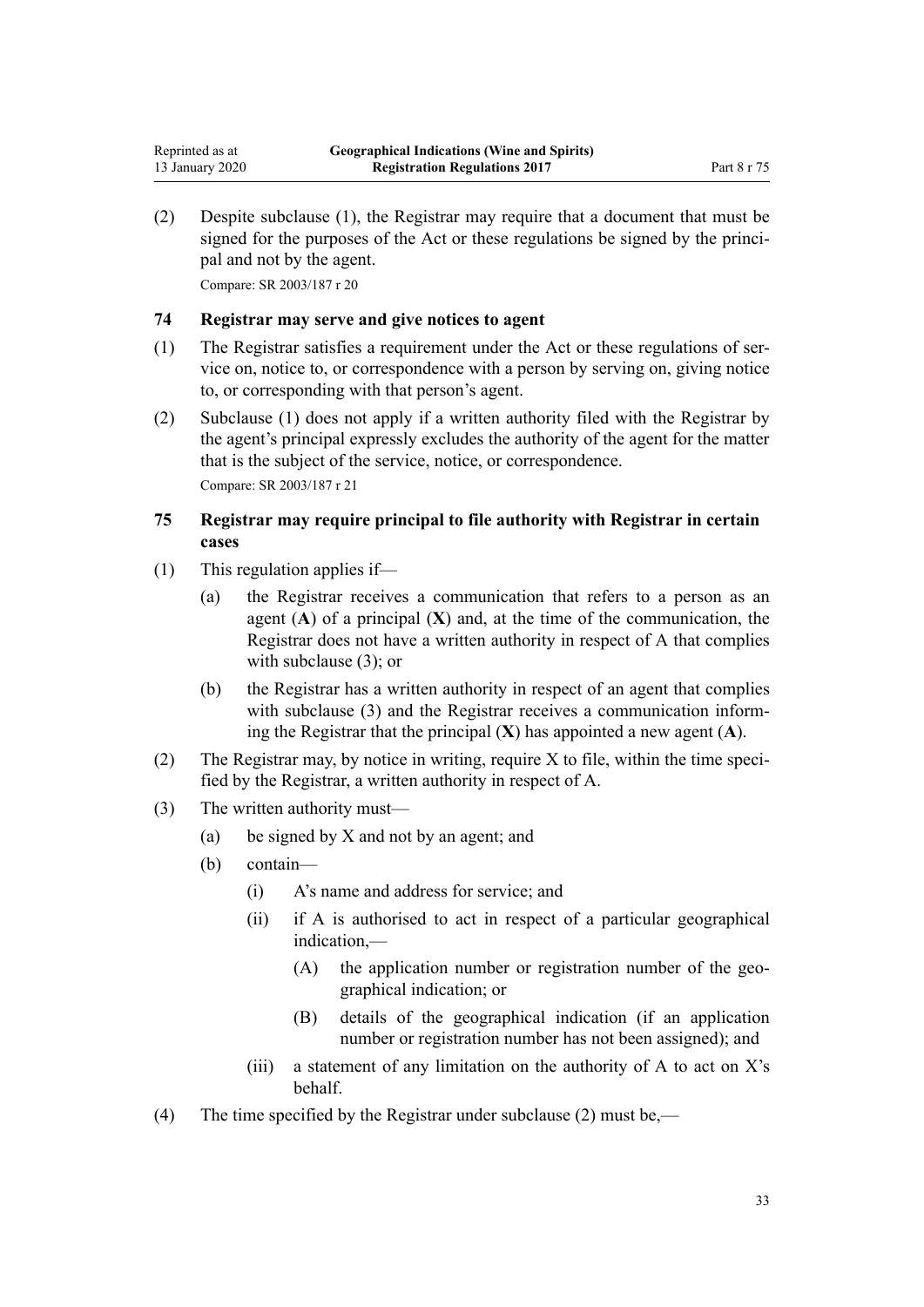- <span id="page-33-0"></span>(a) if X's address is inside New Zealand, not less than 1 month from the date on which the Registrar receives the communication referred to in subclause (1); and
- (b) if X's address is outside New Zealand, not less than 2 months from the date on which the Registrar receives the communication referred to in subclause (1).

Compare: SR 2003/187 [r 22](http://legislation.govt.nz/pdflink.aspx?id=DLM201938)

### **76 Notice of revocation or alteration of authority given by principal**

- (1) A principal (**X**) must, as soon as practicable, give written notice to the Registrar of the revocation or alteration of the authority of X's agent (**A**).
- (2) The notice must—
	- (a) be signed by X, and not by an agent; and
	- (b) contain—
		- (i) A's name; and
		- (ii) if A is (or has been) authorised to act in respect of a particular geographical indication,—
			- (A) the application number or registration number of the geographical indication; or
			- (B) details of the geographical indication (if an application number or registration number has not been assigned); and
		- (iii) if A's authority has been revoked, a statement to that effect; and
		- (iv) if A's authority has been altered, a statement setting out the alteration to the authority and the matters for which A continues to have authority.
- (3) A notice that complies with this regulation is effective on and from the date on which it is received by the Registrar. Compare: SR 2003/187 [r 25](http://legislation.govt.nz/pdflink.aspx?id=DLM201941)

### **77 Notice of revocation of authority given by agent**

- (1) An agent (**A**) of a principal (**X**) may give written notice to the Registrar of the revocation of A's authority as X's agent.
- (2) The notice must—
	- (a) be signed by A; and
	- (b) contain—
		- (i) X's name and address for service; and
		- (ii) A's name; and
		- (iii) if A is (or has been) authorised to act in respect of a particular geographical indication,—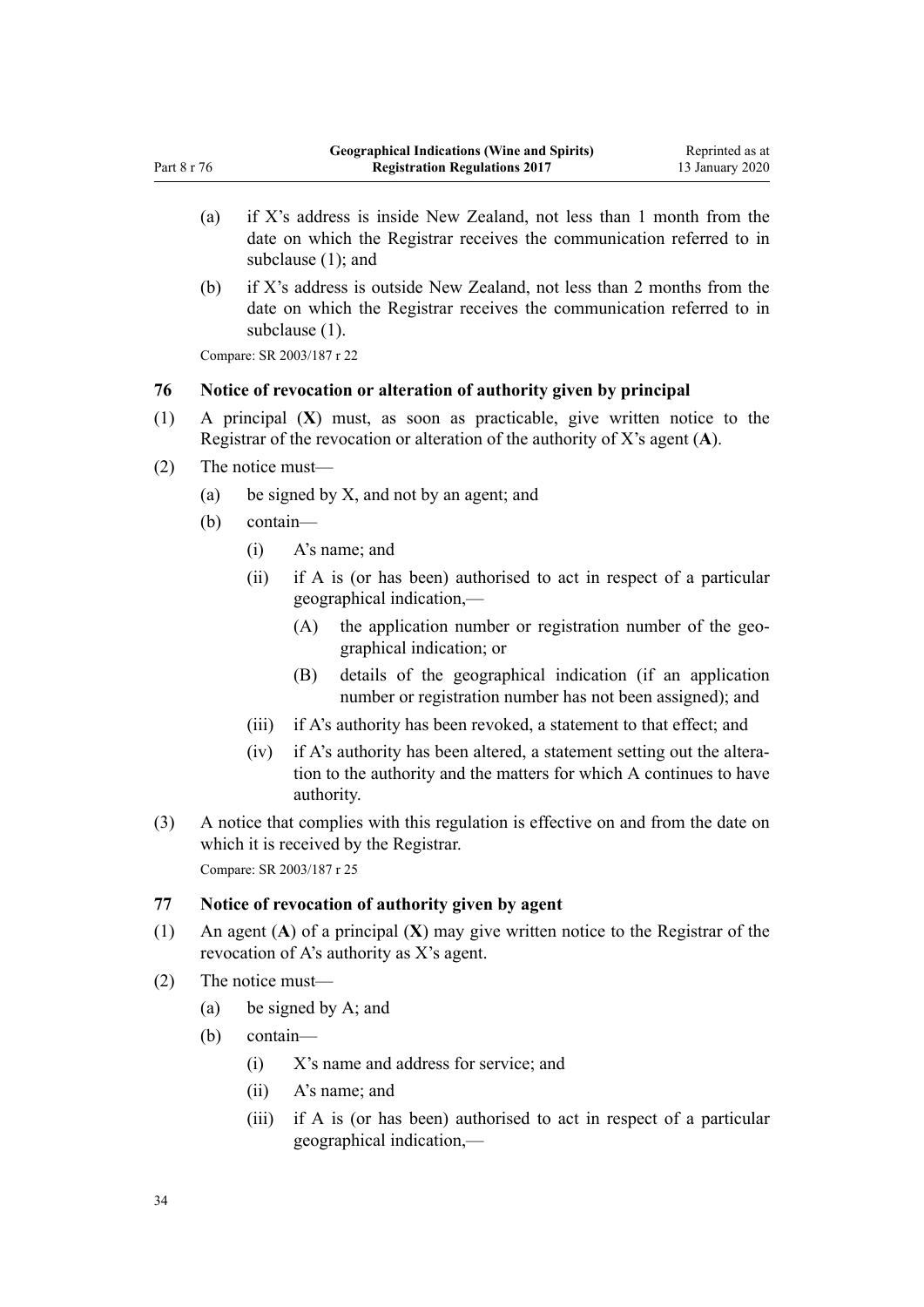- <span id="page-34-0"></span>(A) the application number or registration number of the geographical indication; or
- (B) details of the geographical indication (if an application number or registration number has not been assigned); and
- (iv) a statement that A's authority as X's agent has been revoked.
- (3) A notice that complies with this regulation is effective on and from the date on which it is received by the Registrar.

Compare: SR 2003/187 [r 25A](http://legislation.govt.nz/pdflink.aspx?id=DLM5164615)

# **Part 9**

# **Proceedings**

# *Case management*

# **78 Registrar may require parties to attend case management conference**

- (1) The Registrar may, at any stage in a proceeding, give a direction requiring the parties to attend a case management conference to review the proceeding and the steps that have been or must still be taken.
- (2) The Registrar must give each party notice of the conference at least 10 working days before the conference.
- (3) The parties may attend the conference in person or by any method that is acceptable to the Registrar.

Compare: LI 2014/275 [r 155](http://legislation.govt.nz/pdflink.aspx?id=DLM6166446)

# **79 Registrar may give directions**

- (1) The Registrar may, at any stage in a proceeding, give directions that are consistent with the Act and these regulations and that require a party to do things to secure the just, speedy, and inexpensive determination of the proceeding within a time specified by the Registrar.
- (2) The Registrar may give a direction on the Registrar's own initiative or on the application of a party to the proceeding.
- (3) Without limiting subclause (1), the Registrar may—
	- (a) fix the time by which a step in the proceeding must be taken; and
	- (b) specify the steps that must be taken to prepare the proceeding for a hearing; and
	- (c) direct how a hearing is to be conducted; and
	- (d) require parties to use their best endeavours to agree on how information or evidence that may be confidential or privileged is to be treated; and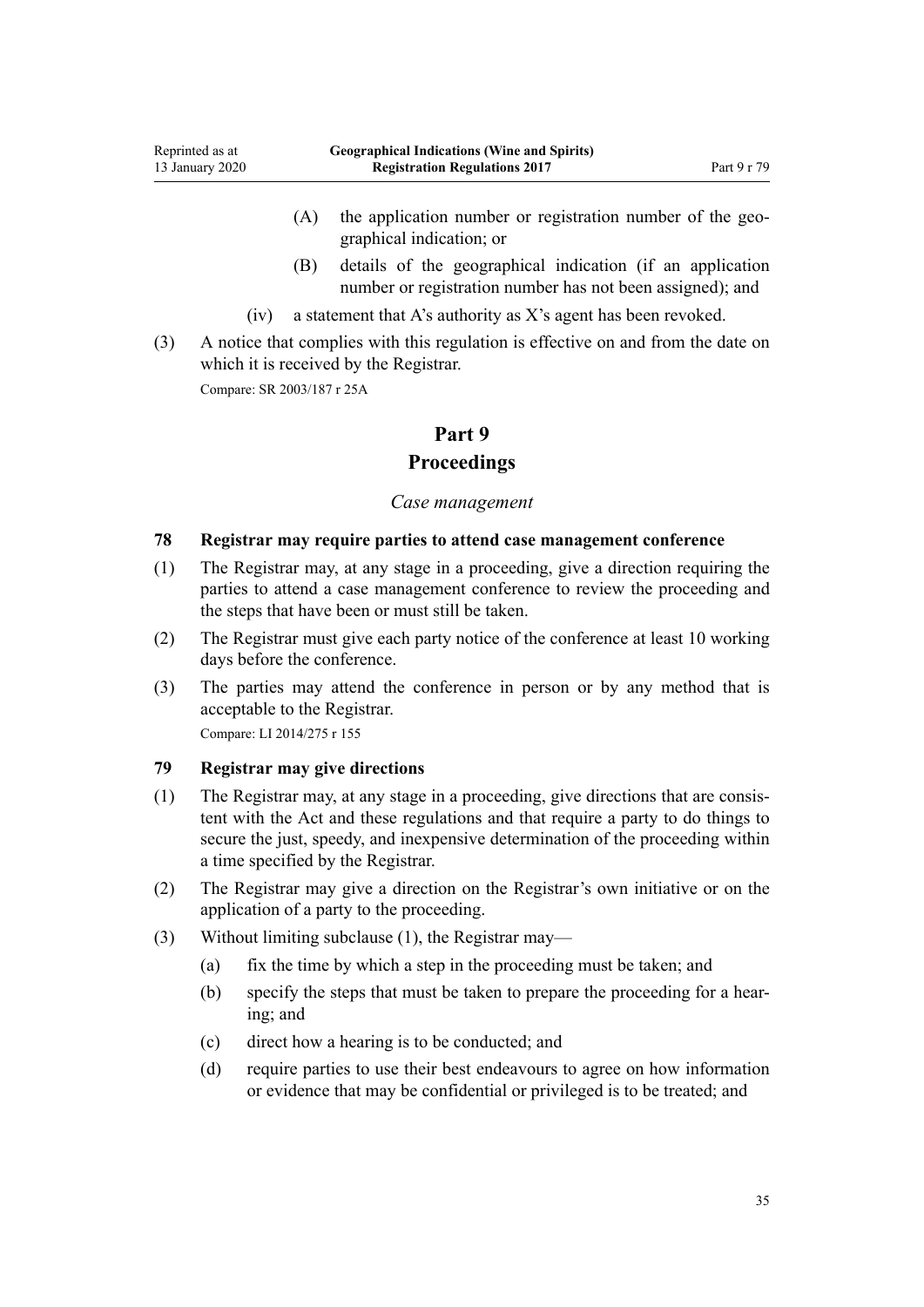- (e) give directions about how information that may be confidential or privileged is to be treated if the parties have not been able to reach an agreement within the time specified by the Registrar; and
- (f) require parties to file copies of documents; and
- (g) require parties to provide other parties to the proceeding with copies of documents; and
- (h) require parties to file better or further particulars; and
- (i) require parties to provide other parties to the proceeding with better or further particulars.

Compare: LI 2014/275 [r 156](http://legislation.govt.nz/pdflink.aspx?id=DLM6166447)

<span id="page-35-0"></span>Part 9 r 80

### **80 Parties must comply with Registrar's directions**

All parties to a proceeding must comply with a direction given by the Registrar under this Part.

Compare: LI 2014/275 [r 157](http://legislation.govt.nz/pdflink.aspx?id=DLM6166448)

## **81 Compliance with Registrar's directions**

- (1) If a party (**P**) fails to comply with a direction given by the Registrar under this Part, the Registrar must—
	- (a) request P to provide an explanation for P's non-compliance to the Registrar and to the opposite party (if any) within a time specified by the Registrar; and
	- (b) in that request, advise P of the potential consequences of non-compliance.
- (2) The opposite party (if any) may provide comments on the explanation to the Registrar within a time limit specified by the Registrar.
- (3) The Registrar must, after considering the explanation (if any) and comments from the opposite party (if any), consider whether P has a reasonable excuse for P's non-compliance, and—
	- (a) notify P and the opposite party (if any) of the decision that the Registrar intends to make; and
	- (b) in that notice,—
		- (i) advise that each party may request a hearing concerning the noncompliance; and
		- (ii) specify a period during which a party may request a hearing concerning the non-compliance, being a period of not less than 10 working days after the date on which the party receives the notice.
- (4) If a party requests a hearing concerning the non-compliance, the Registrar  $must$ —
	- (a) as soon as practicable, hold a hearing; and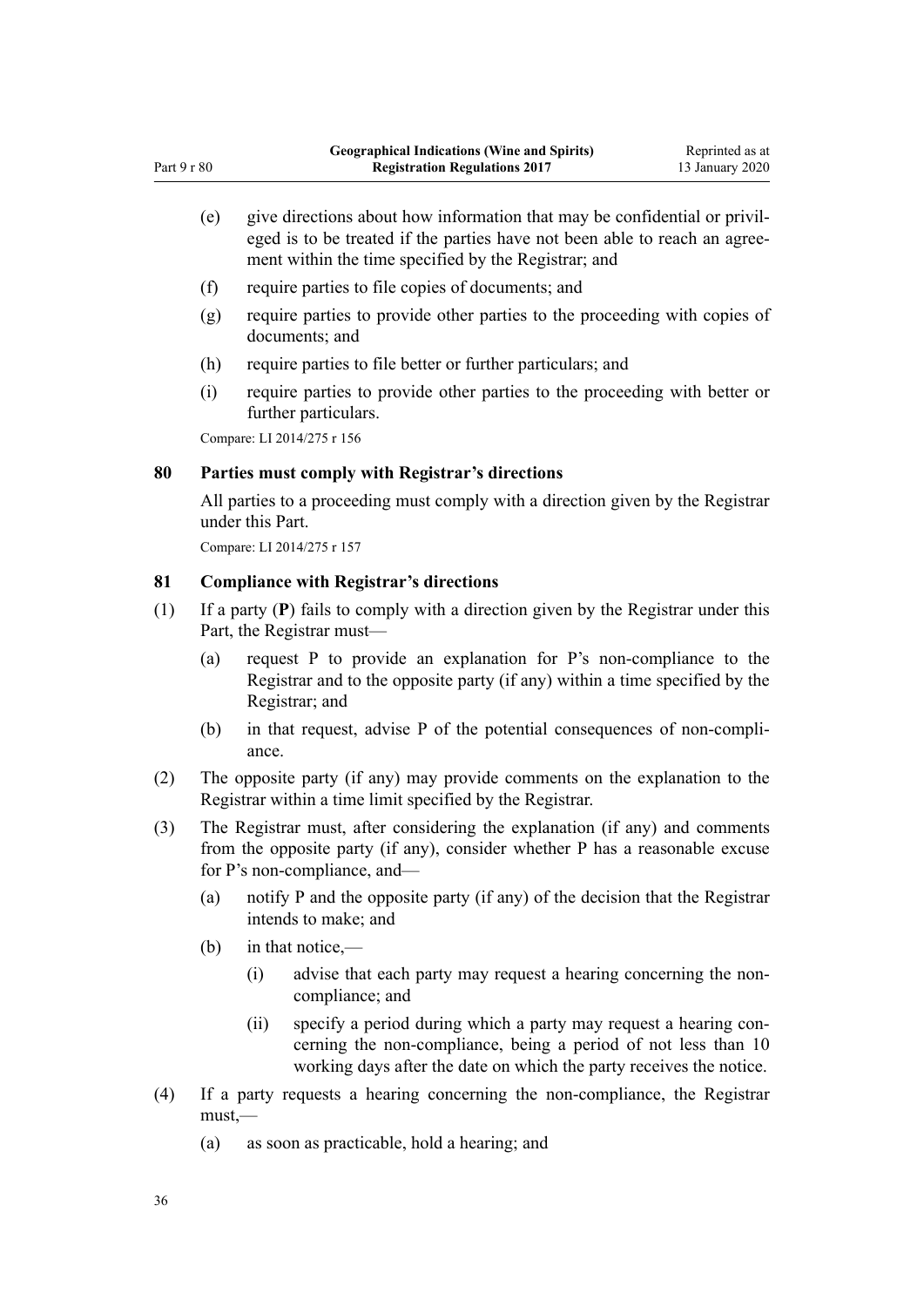- (b) make a decision only after holding a hearing.
- (5) If the Registrar's decision is that P has not satisfied the Registrar that P has a reasonable excuse for P's non-compliance, the Registrar may, in addition to exercising his or her power under [section 57C](http://legislation.govt.nz/pdflink.aspx?id=DLM7051618) of the Act,—
	- (a) extend the period for P to comply with the direction; or
	- (b) modify, or waive compliance with, the direction; or
	- (c) direct that P take no further step in the proceeding.

Compare: LI 2014/275 [r 158](http://legislation.govt.nz/pdflink.aspx?id=DLM6166449)

<span id="page-36-0"></span>Reprinted as at 13 January 2020

#### *Halt in proceedings*

# **82 Registrar may halt proceeding**

- (1) The Registrar may halt a proceeding, if the Registrar thinks it appropriate, on the application of a party or on the Registrar's own initiative.
- (2) The Registrar may halt the proceeding for the period and on the terms that the Registrar thinks appropriate, but the Registrar must not halt the proceeding for more than 6 months.
- (3) The Registrar may halt the proceeding for further periods, but on each occasion for not more than 6 months.
- (4) The Registrar may recommence the proceeding at any time while the proceeding is halted.

Compare: LI 2014/275 [r 159](http://legislation.govt.nz/pdflink.aspx?id=DLM6166451)

## *Consolidation of proceedings*

### **83 Registrar may consolidate proceedings**

- (1) If the Registrar is satisfied that 1 or more of the conditions in subclause (2) have been met, the Registrar may require that—
	- (a) 2 or more of the proceedings—
		- (i) be consolidated on terms that the Registrar thinks appropriate; or
		- (ii) be heard at the same time; or
		- (iii) be heard one after another; or
	- (b) any of the proceedings be halted until after the determination of any other of them.
- (2) The conditions are that, in relation to 2 or more proceedings,—
	- (a) a common question of law or fact arises in the proceedings:
	- (b) the proceedings relate to identical geographical indications:
	- (c) for any other reason it is desirable to consolidate the proceedings under this regulation.

Compare: LI 2014/275 [r 160](http://legislation.govt.nz/pdflink.aspx?id=DLM6166453)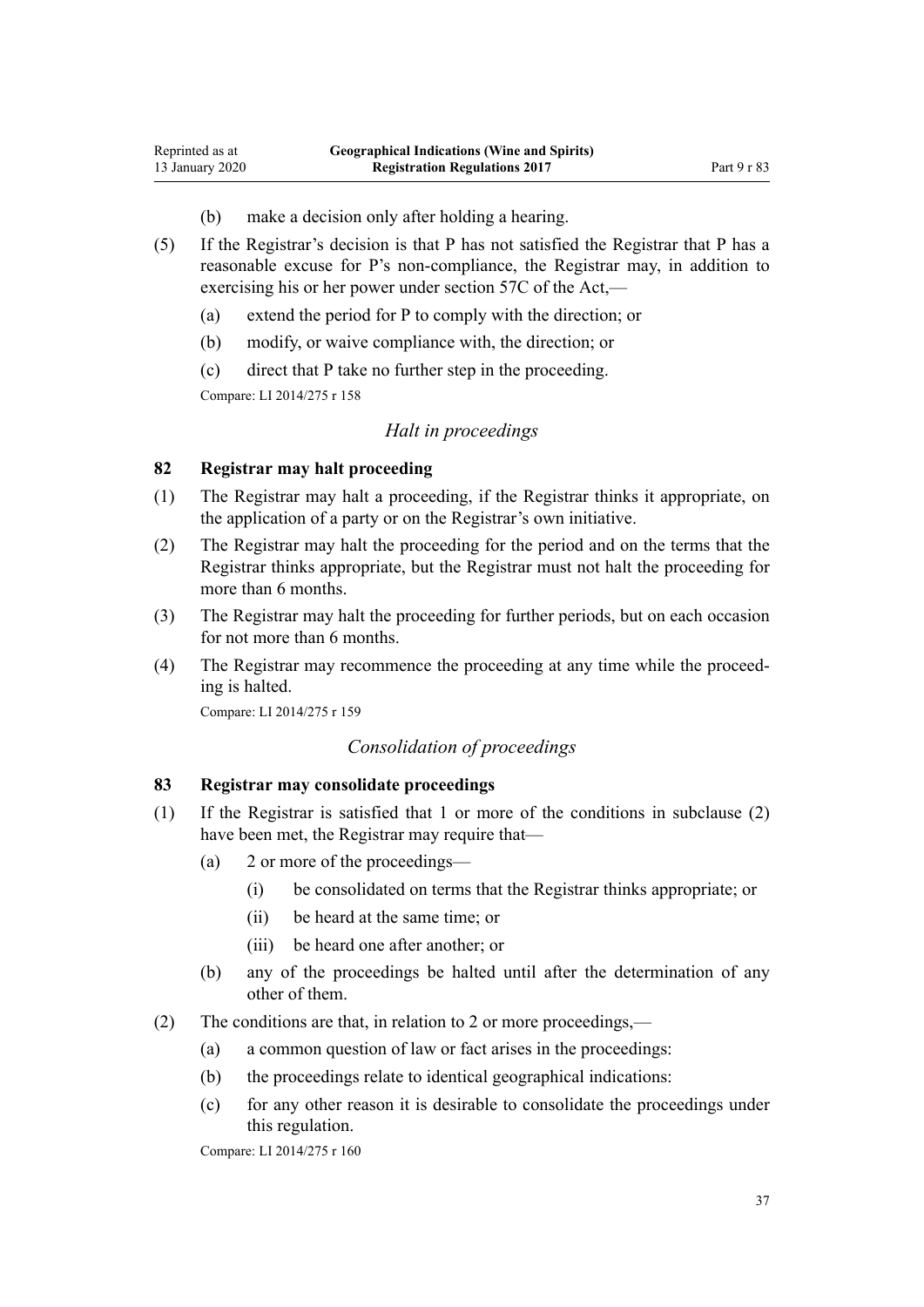#### *Extension of time*

### <span id="page-37-0"></span>**84 Registrar may extend time**

- (1) The Registrar may extend, for a period not exceeding 3 months, the time specified by these regulations for a step to be taken in a proceeding if the Registrar is satisfied that the extension is reasonable in the circumstances.
- (2) The Registrar may extend, for any period specified by the Registrar (whether or not the period is in addition to the period specified in subclause (1)), the time specified by these regulations for a step to be taken in a proceeding if the Registrar is satisfied that there are genuine and exceptional circumstances that justify the extension.
- (3) Subclauses (1) and (2) do not apply in relation to the following:
	- (a) the matters described in regulation  $21(1)$ :
	- (b) a time period for paying a fee specified in [regulation 97](#page-42-0) or [98](#page-42-0):
	- (c) a time period, for a step to be taken in a proceeding, that has already expired before an extension request is filed.
- (4) The Registrar may grant an extension under this regulation on any terms that the Registrar considers appropriate.
- (5) If more than 1 extension is granted under subclause (1), the total period of those extensions must not exceed 3 months.
- (6) Despite subclauses (1) and (2), the Registrar may not extend the time specified by these regulations for a step to be taken in a proceeding if these regulations provide that the time must not be extended.

Compare: SR 2003/187 [r 32](http://legislation.govt.nz/pdflink.aspx?id=DLM201954)

### *Evidence*

## **85 Application to file evidence out of time**

- (1) A party to a specified proceeding must not file evidence after the prescribed time unless—
	- (a) the party applies to the Registrar in accordance with subclause (3); and
	- (b) the Registrar allows the evidence to be filed.
- (2) The Registrar may allow the evidence to be filed only if—
	- (a) the Registrar considers that there are genuine and exceptional circumstances that justify allowing the evidence to be filed out of time; or
	- (b) the evidence could not have been filed earlier.
- (3) An application must—
	- (a) be filed with the Registrar; and
	- (b) be signed by the applicant; and
	- (c) contain—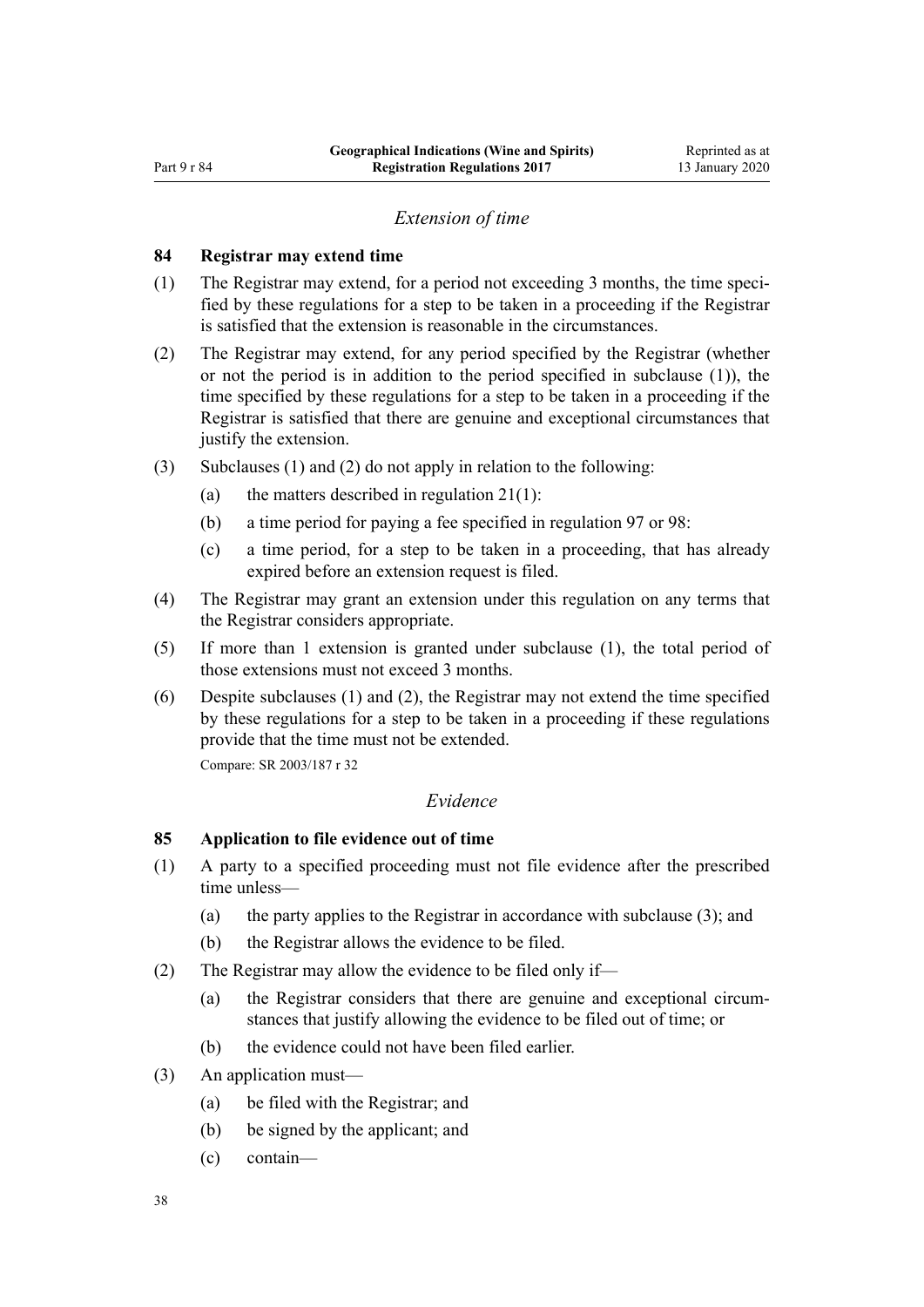- (i) the nature of the evidence and whether it is evidence in chief or evidence strictly in reply; and
- (ii) an explanation why the evidence could not have been filed earlier; and
- (iii) any other ground or grounds for making the application.
- (4) The Registrar must notify the opposite party (if any) of the application, and the opposite party may make submissions to the Registrar within the time specified by the Registrar.
- (5) The Registrar must notify the parties of the decision that the Registrar intends to make on the application.
- (6) The notification must—
	- (a) specify the ground or grounds on which the Registrar intends to reject or accept the application; and
	- (b) advise that each party may request a hearing; and
	- (c) specify a period of not less than 1 month after the date of notification for a party to request a hearing; and
	- (d) advise the parties that the Registrar will decide the application at the end of that period if a party has not requested a hearing.
- (7) The Registrar must, as soon as practicable, hold a hearing if a party requests it.
- (8) If the Registrar allows a party to file evidence in chief after the prescribed time, the opposite party (if any) may file evidence strictly in reply within 1 month after the date on which the opposite party is notified by the Registrar that the evidence in chief will be allowed to be filed in the proceeding.
- (9) In this regulation,—

**prescribed time** means, in relation to a specified proceeding, the time prescribed in these regulations by which the evidence or type of evidence must be filed

**specified proceeding** means any of the following proceedings:

- (a) opposition to an application to register a geographical indication (*see* [regulations 28 to 34\)](#page-15-0):
- (b) opposition to a proposal by the Registrar to remove a registered geographical indication (*see* [subpart 1](#page-19-0) of Part 5):
- (c) an application to remove a registered geographical indication (*see* [sub](#page-20-0)[part 2](#page-20-0) of Part 5):
- (d) opposition to a proposal by the Registrar to alter a registered geographical indication or the conditions or boundaries relating to it (*see* [subpart](#page-22-0) [1](#page-22-0) of Part 6):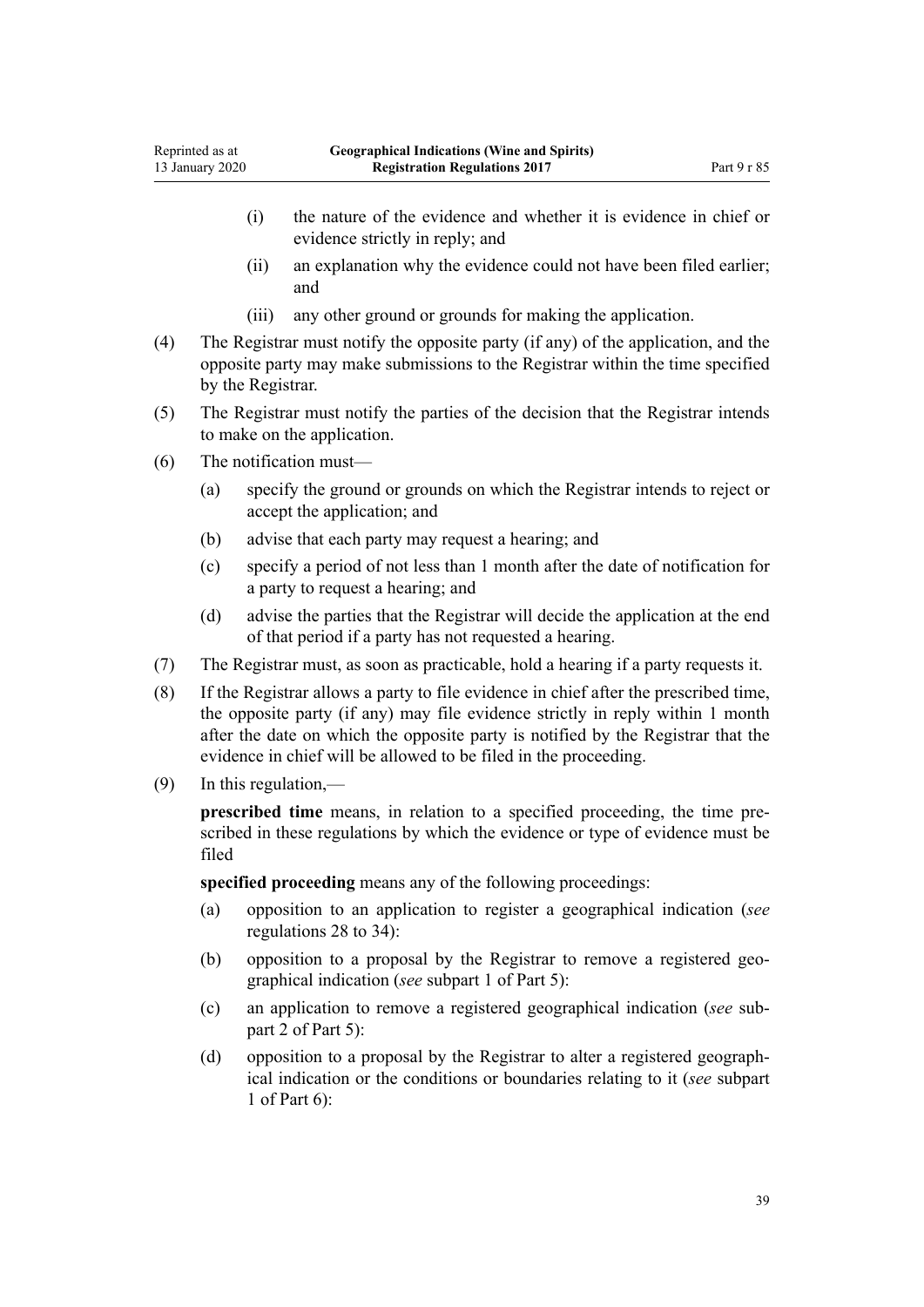<span id="page-39-0"></span>(e) an application to alter a registered geographical indication or the conditions or boundaries relating to it (*see* [subpart 2](#page-23-0) of Part 6). Compare: SR 2003/187 [rr 34,](http://legislation.govt.nz/pdflink.aspx?id=DLM201957) [35](http://legislation.govt.nz/pdflink.aspx?id=DLM201958), [35A](http://legislation.govt.nz/pdflink.aspx?id=DLM5164682)

# **86 Evidence restricted to particulars filed**

A party to a proceeding may file evidence only in the proceeding that relates to the particulars filed by that party or any other party to the proceeding. Compare: LI 2014/275 [r 162](http://legislation.govt.nz/pdflink.aspx?id=DLM6166457)

# **Part 10**

# **Hearings**

# *Form of hearing*

# **87 Form of hearing**

- (1) A hearing may be—
	- (a) a hearing by appearance, that is, the appearance of a party before the Registrar, whether in person or by any other method acceptable to the Registrar; or
	- (b) a hearing by submissions, that is, the consideration by the Registrar of written submissions filed by a party and a review of the other documents filed in the proceedings without an appearance; or
	- (c) a hearing on the papers, that is, a review of the documents filed in the proceedings.
- (2) A party may, subject to subclause (3), elect whether to be heard by appearance, by submissions, or on the papers.
- (3) If the Registrar considers that a party has failed, without reasonable excuse, to attend a hearing or to agree to a hearing date, the Registrar may, at his or her  $discretion$ —
	- (a) direct a hearing on the papers for that party; or
	- (b) direct that the party take no further part in the proceeding; or
	- (c) treat the request for a hearing as withdrawn.
- (4) Subclause (3)(a) does not prevent any other party to the proceeding being heard by appearance or by submissions. Compare: LI 2014/275 [r 169](http://legislation.govt.nz/pdflink.aspx?id=DLM6166470)

# **88 Registrar may determine form of hearings, etc**

- (1) After the relevant evidence has been filed, the Registrar may determine, by correspondence or by holding a pre-hearing conference of the parties, each of the matters specified in subclause (2).
- (2) The matters are as follows: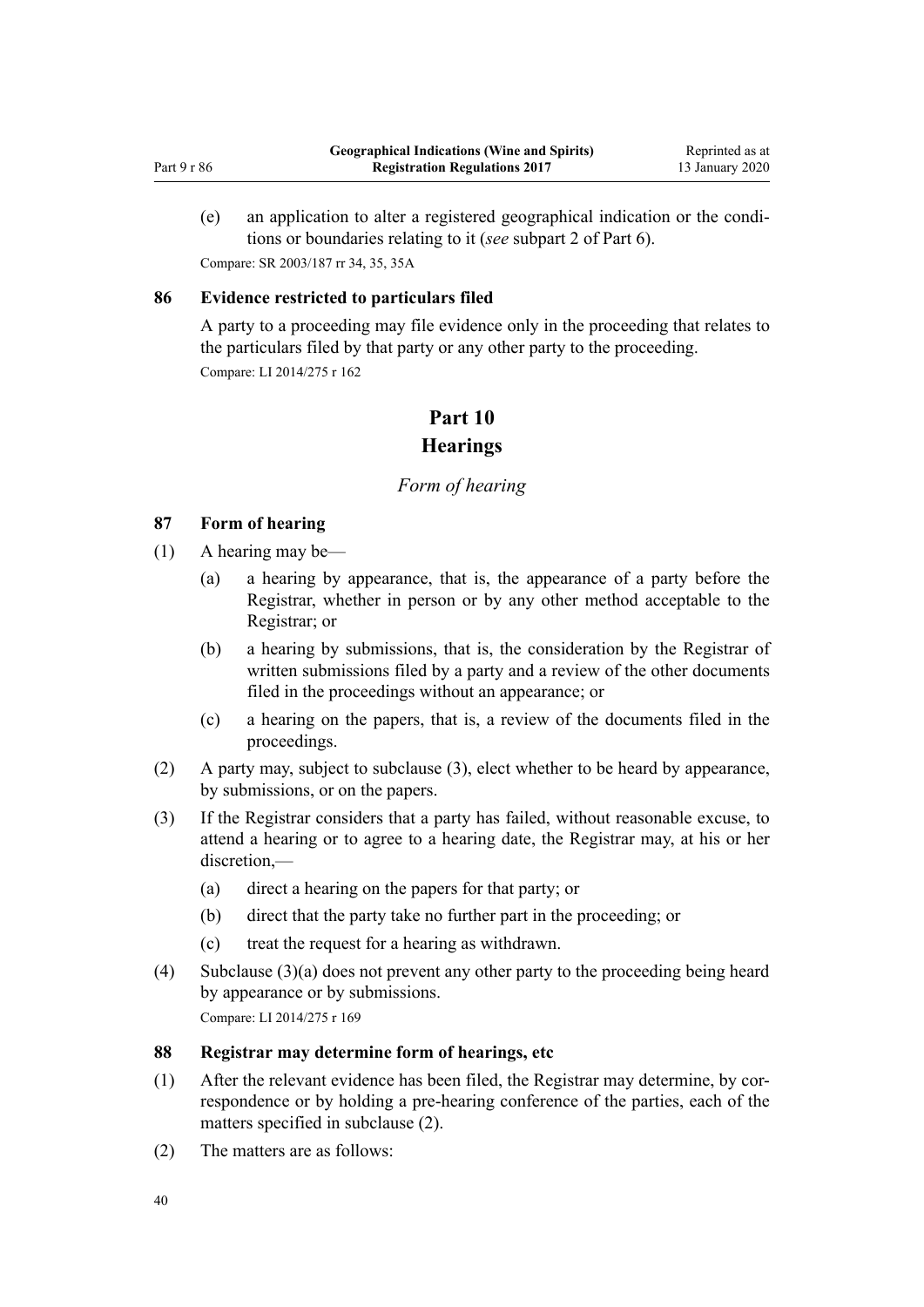- <span id="page-40-0"></span>(a) whether a hearing is required:
- (b) the form of the hearing:
- (c) the time for filing submissions:
- (d) the venue of the hearing:
- (e) any other matters necessary for arranging a hearing.

Compare: LI 2014/275 [r 170](http://legislation.govt.nz/pdflink.aspx?id=DLM6166472)

# *Hearing by appearance*

# **89 Notice of hearing by appearance**

- (1) The Registrar must give each party to a hearing by appearance notice of the date and venue of the hearing not less than 1 month before the date of the hearing.
- (2) Subclause (1) does not apply if—
	- (a) the date and venue have been determined at a pre-hearing conference; or
	- (b) the parties waive compliance with subclause (1); or
	- (c) in the Registrar's opinion, notice of 1 month is not practicable for reasons of urgency.

Compare: LI 2014/275 [r 171](http://legislation.govt.nz/pdflink.aspx?id=DLM6166474)

# **90 Venue for hearing by appearance**

- (1) If 1 party resides or has a principal place of business in Wellington, the hearing must be held—
	- (a) in Wellington; or
	- (b) at the place in New Zealand (if any) that is agreed by all the parties and the Registrar as the venue for the hearing.
- (2) If no party resides or has a principal place in Wellington, the Registrar must determine where in New Zealand the hearing will be held.
- (3) The Registrar may require the party or parties concerned to pay the Registrar's costs in holding the hearing at a venue outside Wellington. Compare: LI 2014/275 [r 173](http://legislation.govt.nz/pdflink.aspx?id=DLM6166476)

### **91 Conduct of hearing by appearance**

- (1) The Registrar must determine how a hearing by appearance must be conducted.
- (2) Members of the public may attend a hearing by appearance, unless the Registrar decides that it is not appropriate for members of the public to attend. Compare: LI 2014/275 [r 174](http://legislation.govt.nz/pdflink.aspx?id=DLM6166477)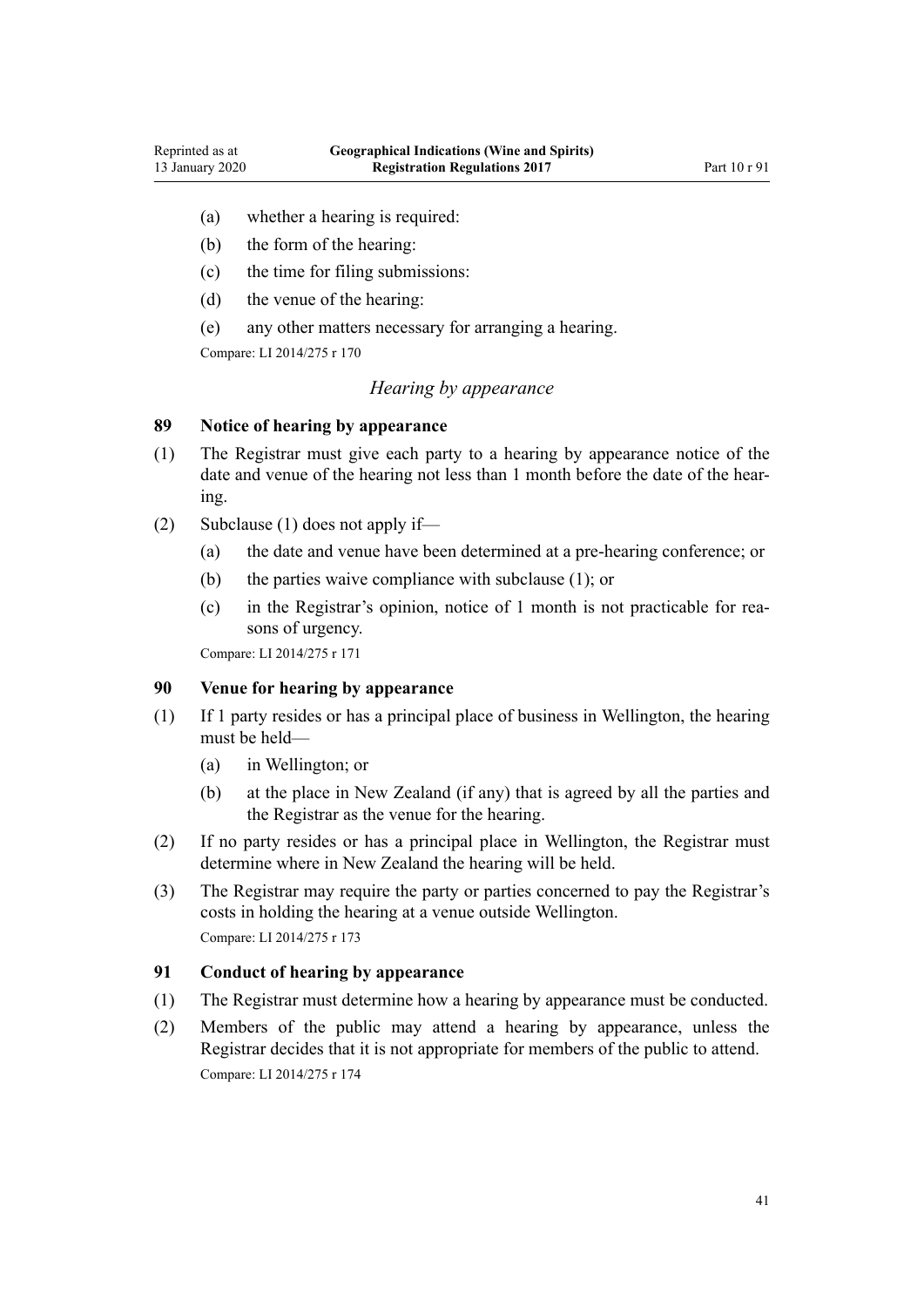*Hearing before exercise of Registrar's discretion or other power*

# <span id="page-41-0"></span>**92 Hearing before exercise of Registrar's discretion or other power**

- (1) This regulation applies if [section 40](http://legislation.govt.nz/pdflink.aspx?id=DLM390866) of the Act requires the Registrar to give an interested person an opportunity of being heard before the Registrar adversely exercises any discretionary or other power under the Act or these regulations in relation to—
	- (a) a registered geographical indication; or
	- (b) a geographical indication that is the subject of an application for registration under section 8 of the Act.
- (2) If a person wishes to be heard before the power is exercised, the person must file a notice seeking a hearing.
- (3) The notice must—
	- (a) state the basis on which the person claims to be an interested person; and
	- (b) state the matter in respect of which a hearing is sought; and
	- (c) be signed by the person.
- (4) The person must file the notice within 10 working days after receiving notice from the Registrar of the decision that the Registrar proposes to make. Compare: SR 2003/187 [r 123](http://legislation.govt.nz/pdflink.aspx?id=DLM202386)

# *Hearing fee*

### **93 Hearing fee**

- (1) Each party who requests to be heard at any of the following types of hearing must pay the prescribed fee for a hearing by the Registrar in accordance with Part 11:
	- (a) a hearing referred to in regulation 92:
	- (b) any other type of hearing (other than a hearing on the papers).
- (2) The Registrar must refund a fee paid by a party who withdraws from the hearing if the Registrar receives notice of the withdrawal not less than 5 working days before the date set for the hearing.

Compare: LI 2014/275 [r 172](http://legislation.govt.nz/pdflink.aspx?id=DLM6166475)

# **Part 11**

# **Fees**

### **94 Amount of fees**

(1) The amount of each fee that must be paid under these regulations is set out in [Schedule 2.](#page-44-0)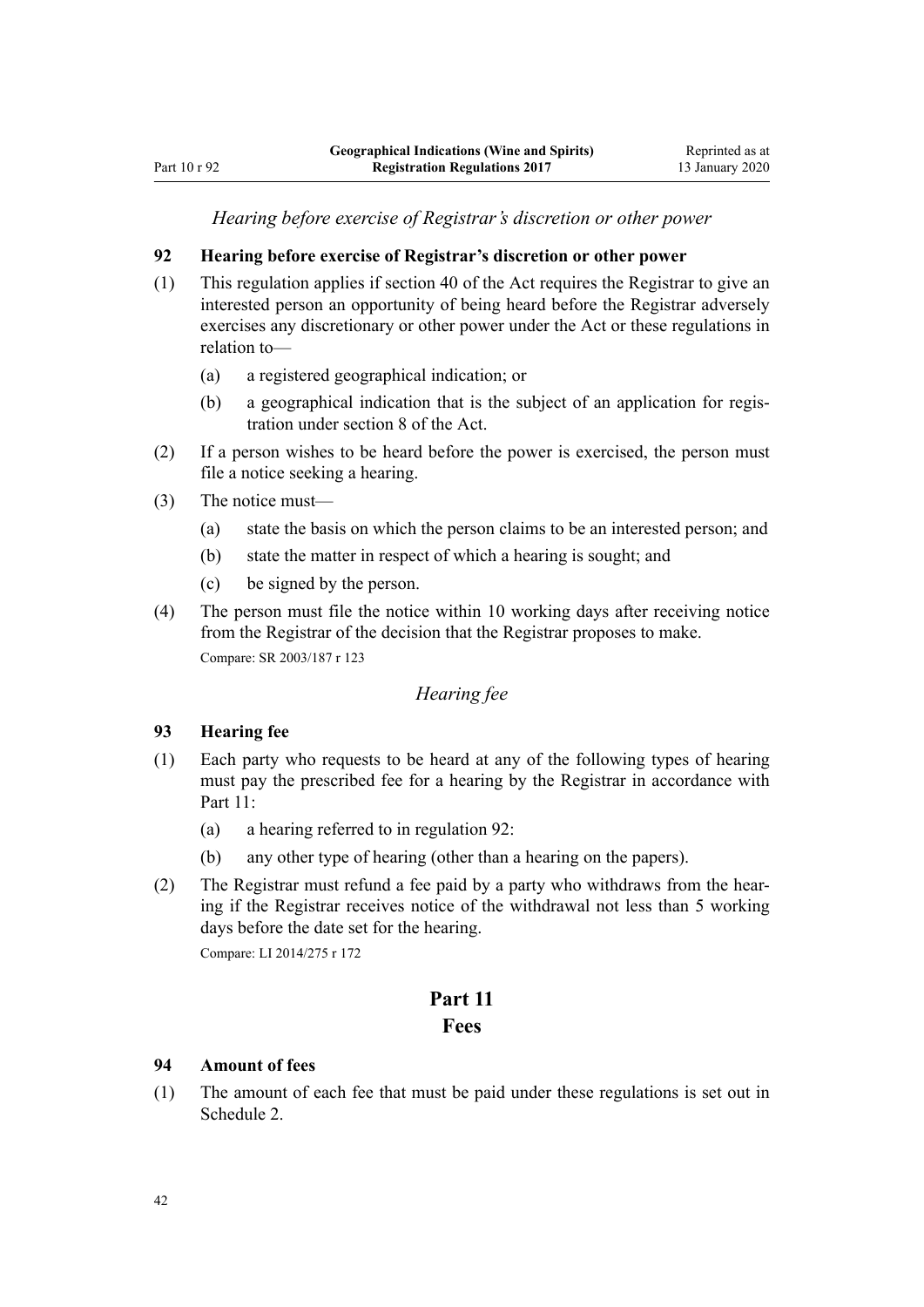<span id="page-42-0"></span>(2) The fees prescribed by these regulations are exclusive of goods and services tax.

Compare: SR 2003/187 [r 167](http://legislation.govt.nz/pdflink.aspx?id=DLM202847)

# **95 Registrar may refuse to take step before fee paid**

- (1) The Registrar may refuse to take a step under the Act or these regulations in respect of which a fee is payable unless the fee is first paid in accordance with this Part.
- (2) The Registrar may refuse to accept an application, notice, or request under the Act or these regulations in respect of which a fee is payable unless the fee is first paid in accordance with this Part.

Compare: SR 2003/187 [r 168](http://legislation.govt.nz/pdflink.aspx?id=DLM202848)

# **96 Invoice for fees**

- (1) The Registrar must issue an invoice—
	- (a) to an applicant, after receiving an application under [regulation 6](#page-8-0):
	- (b) to an opponent, after receiving a notice of opposition under [regulation](#page-15-0)  $28$
	- (c) to an applicant, after receiving an application under [regulation 41](#page-20-0):
	- (d) to an applicant, after receiving an application under [regulation 49](#page-23-0):
	- (e) to an interested person, after receiving a notice seeking a hearing under [regulation 92](#page-41-0):
	- (f) to a party, after receiving a request to be heard at a hearing referred to in [regulation 93\(1\)\(b\)](#page-41-0).
- (2) The invoice must specify the prescribed fee to be paid.

### **97 Time for payment**

- (1) A fee payable under [regulation 37](#page-19-0) or [38](#page-19-0) must be paid when the application is filed.
- (2) A fee payable under [regulation 6](#page-8-0), [28,](#page-15-0) [41,](#page-20-0) [49,](#page-23-0) or [93](#page-41-0) must be paid not later than 10 working days after the date on which the invoice for the fee is issued under regulation 96.

# **98 Extension of time for payment**

- (1) A time for payment specified in regulation 97 may be extended if the person required to pay the fee has, before filing the document (or making the request) that caused the fee to be payable, made an arrangement that is acceptable to the Registrar for payment of the fee.
- (2) If a time for payment is extended, the person required to pay the fee must pay the fee by the extended time agreed with the Registrar under subclause (1).
- (3) A time for payment may be extended under this regulation only once.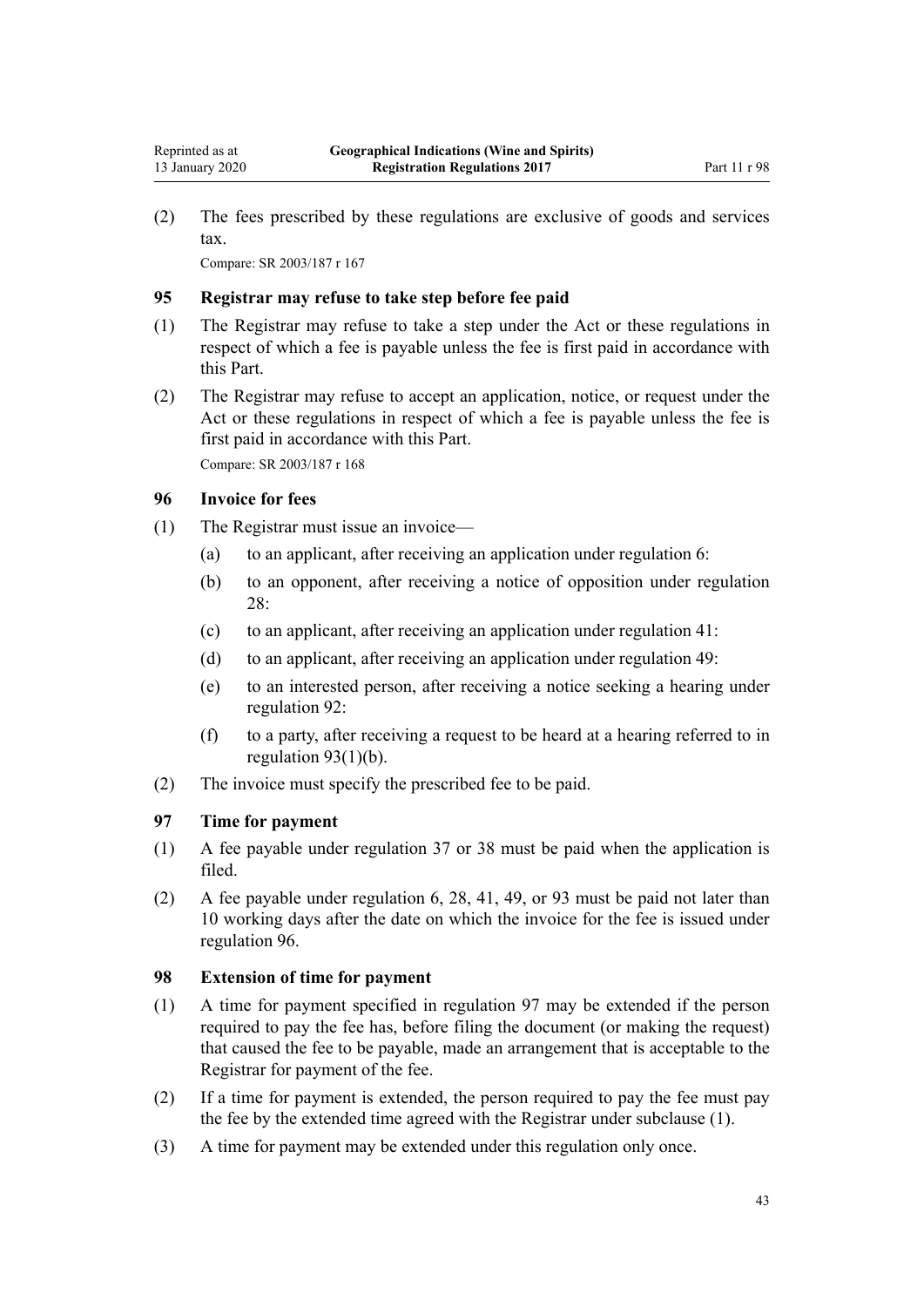### <span id="page-43-0"></span>Part 11 r 99

# **99 Form of payment**

A fee payable under the Act or these regulations must be paid by electronic means.

Compare: LI 2014/275 [r 7](http://legislation.govt.nz/pdflink.aspx?id=DLM6166233)

#### **100 Payment of fees**

A fee payable under the Act or these regulations must be paid to the Registrar (unless the Act or these regulations require otherwise).

### **101 Currency**

A fee payable under the Act or these regulations must be paid in New Zealand currency.

Compare: SR 2003/187 [r 171](http://legislation.govt.nz/pdflink.aspx?id=DLM202851)

# **Schedule 1 Transitional, savings, and related provisions**

[r 5](#page-8-0)

# **Part 1**

### **Provision relating to these regulations as made**

#### **1 References to Contract and Commercial Law Act 2017**

Until the [Contract and Commercial Law Act 2017](http://legislation.govt.nz/pdflink.aspx?id=DLM6844000) comes into force,—

- (a) in [regulation 62\(2\)](#page-28-0), the reference to [section 226](http://legislation.govt.nz/pdflink.aspx?id=DLM6844474) of the Contract and Commercial Law Act 2017 must be read as a reference to [section 22](http://legislation.govt.nz/pdflink.aspx?id=DLM154837) of the Electronic Transactions Act 2002; and
- (b) in regulation 63, the reference to [section 222](http://legislation.govt.nz/pdflink.aspx?id=DLM6844469) of the Contract and Commercial Law Act 2017 must be read as a reference to [section 18](http://legislation.govt.nz/pdflink.aspx?id=DLM154832) of the Electronic Transactions Act 2002.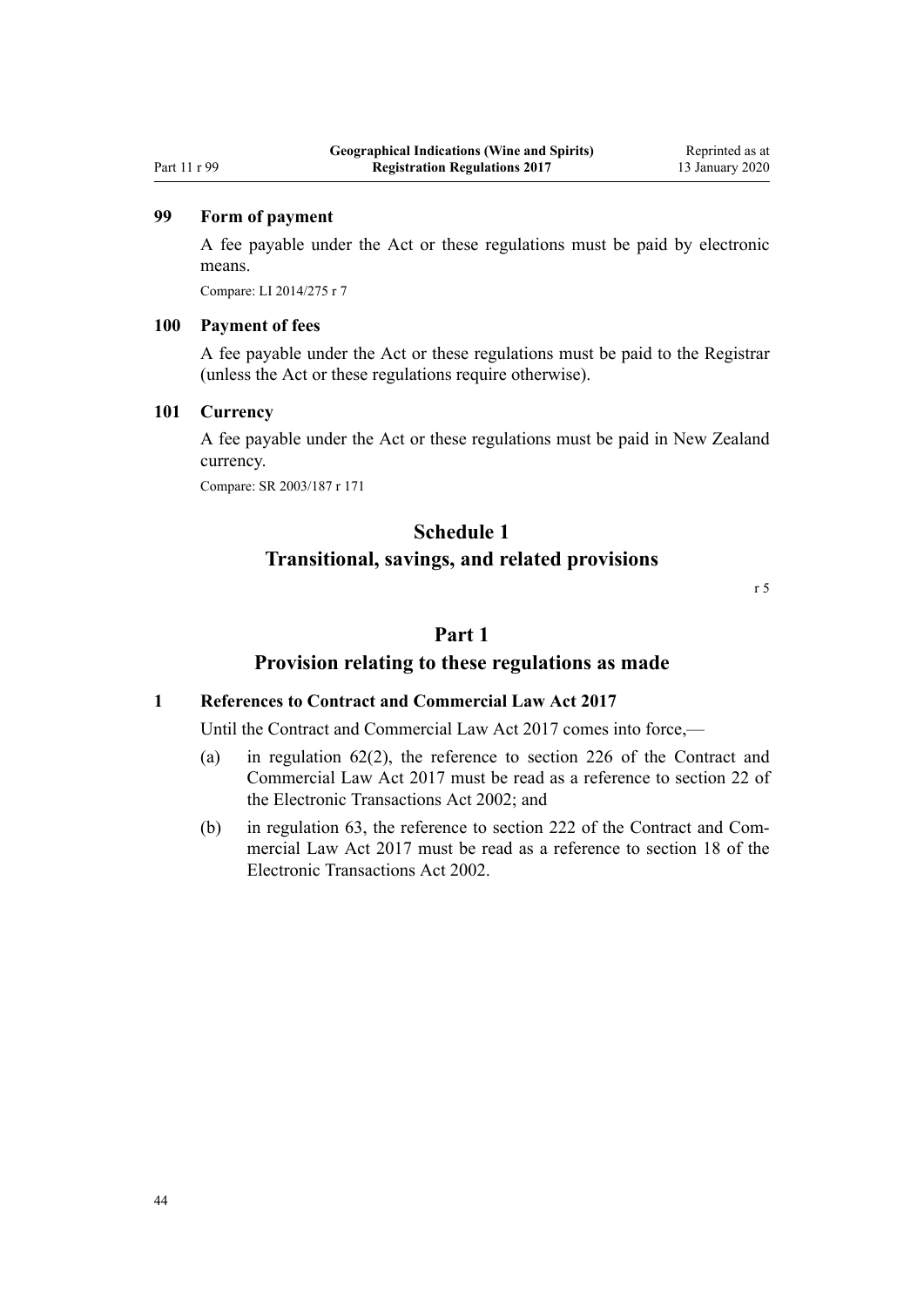[r 94](#page-41-0)

# **Schedule 2 Fees**

<span id="page-44-0"></span>

| Regulation | Matter for which fee is prescribed                                                                           | <b>Amount of fee (NZ\$)</b> |
|------------|--------------------------------------------------------------------------------------------------------------|-----------------------------|
| 6          | Application to register a geographical indication                                                            | 5,000                       |
| 28         | Notice of opposition to an application to register a<br>geographical indication                              | 700                         |
| 37         | First application to renew registration of a geographical<br>indication                                      | 2,000                       |
| 37         | Second and subsequent applications to renew registration of<br>a geographical indication                     | 500                         |
| 41         | Application to remove a geographical indication from the<br>register                                         | 1,000                       |
| 49         | Application to alter a registered geographical indication or<br>the conditions or boundaries relating to it. | 1,000                       |
| 93         | Request to be heard at a hearing                                                                             | 1,700                       |

Schedule 2: amended, on 13 January 2020, by [section 48](http://legislation.govt.nz/pdflink.aspx?id=LMS85618) of the Regulatory Systems (Economic Development) Amendment Act 2019 (2019 No 62).

> Michael Webster, Clerk of the Executive Council.

Issued under the authority of the [Legislation Act 2012](http://legislation.govt.nz/pdflink.aspx?id=DLM2997643). Date of notification in *Gazette*: 29 June 2017.